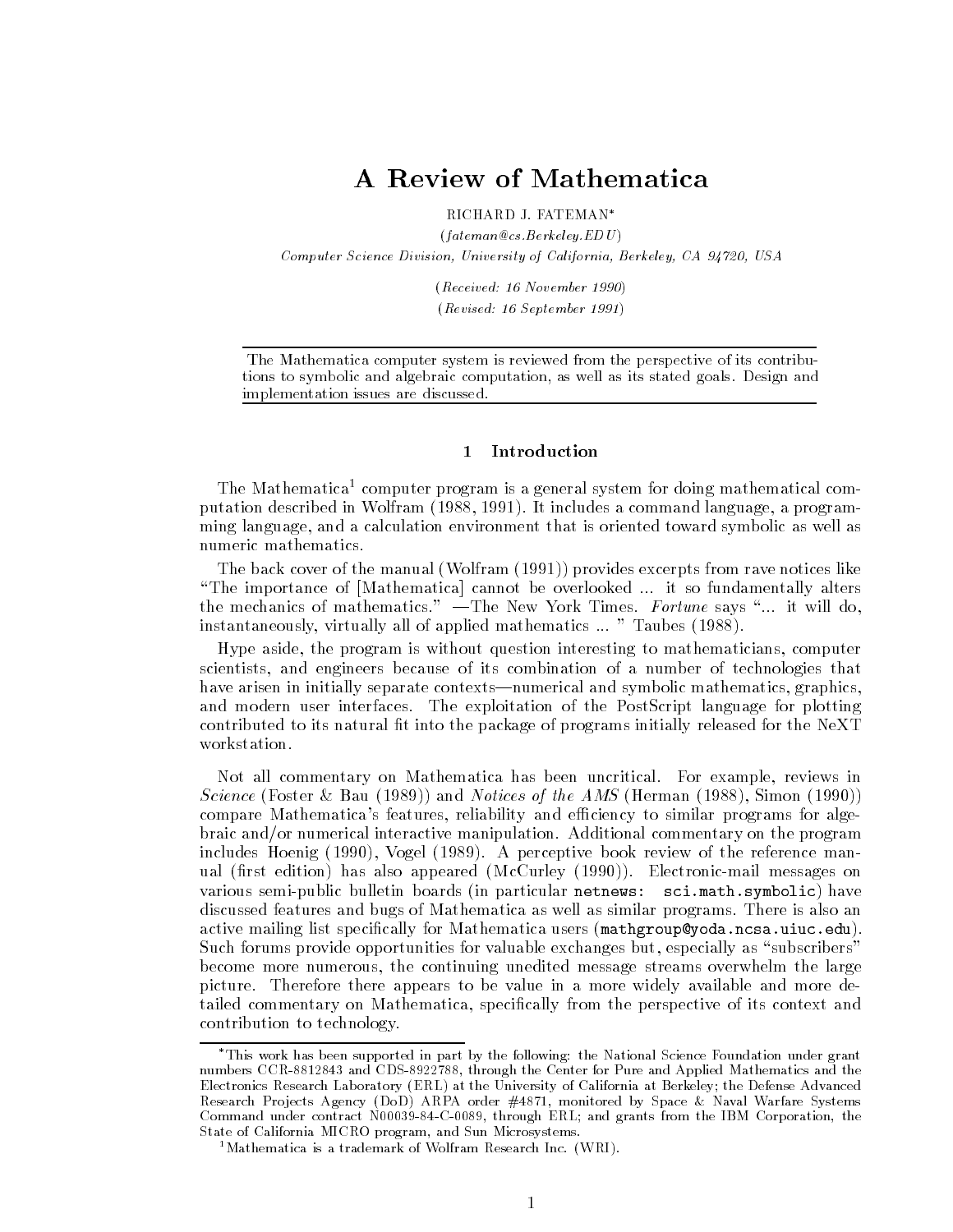In order not to keep the reader in suspense, my ma jor conclusion is that Mathematica has many flaws. Some of them are substantial and are unlikely to be repaired because they reflect decisions rather than oversights. The gaps between claims and actuality are substantial. These gaps are not all inherent in the nature of mathematical algorithms or representations since competing commercial programs often provide correct answers where Mathematica fails.

One way of improving the state of the art in automating mathematics is to examine current programs critically; our purpose in this review is, in part, to direct attention to shortcomings and suggest improvements.

#### $\mathbf{2}$ **Preliminaries**

This review occasionally assumes the reader has a more-than-casual familiarity with Mathematica, and is certainly no substitute for a primer on the sub ject. Careful study of the ma jor reference (Wolfram (1988, 1991)) may be an adequate substitute for experience in using the program.

Four themes permeate this review corresponding to areas of technology to which Mathematica potentially could make a contribution:

- $\bullet$  the field of symbolic and algebraic computation,  $\hspace{0.1mm}$
- $\bullet$  the field of numerical computing,  $\hspace{0.1mm}$
- programming language and human-computer interface design, and
- $\bullet$  the organization of mathematical information.

These should be kept in mind as the discussion proceeds, but first a brief historical perspective seems in order.

#### 3 Prior Art in Mathematica

The idea, of using computers for symbolic rather than numerical (arithmetical) computation, actually predates the electro-mechanical computer. Ada, Countess of Lovelace and patron of Charles Babbage, inventor of the \Analytical Engine", suggested such usage in 1844 (see Knuth (1969)). It took over a century for the first actual symbolic computation to be cited in the literature. (see van Hulzen & Calmet (1983) or Barton and Fitch (1972) for a survey.)

The more recent tradition of the field of Symbolic and Algebraic Manipulation (SAM) by computer has had a small but loyal following at least since the early 1960's. Members of the Association for Computing Machinery (ACM) joined together to form a Special Interest Group (SIGSAM) in 1965.

Chronologically, Mathematica probably should be considered as about \third-generation" among algebra systems, placing it among the (more-or-less) contemporary general-purpose systems such as Derive (The Soft Warehouse (1991)), Maple V (Symbolic Computation Group 1990), and AXIOM, (previously referred to as Scratchpad II (Computer Algebra Group (1988))). These are not necessarily better than the second-generation hold-overs | in particular, Macsyma (Moses (1979), Mathlab Group (1983), Pavelle (1985), Fateman (1989)), provides answers when Mathematica sometimes does not; another secondgeneration system with a wide following is Reduce 3 (Hearn (1984)). These recent systems were built upon research results plus practical experience in using second-generation systems of the late 1960's, including ALTRAN, CAMAL, PL/I-FORMAC, Mathlab, Scratchpad I, Symbolic Mathematical Laboratory, SAC-1, SIN, and others. An early comparison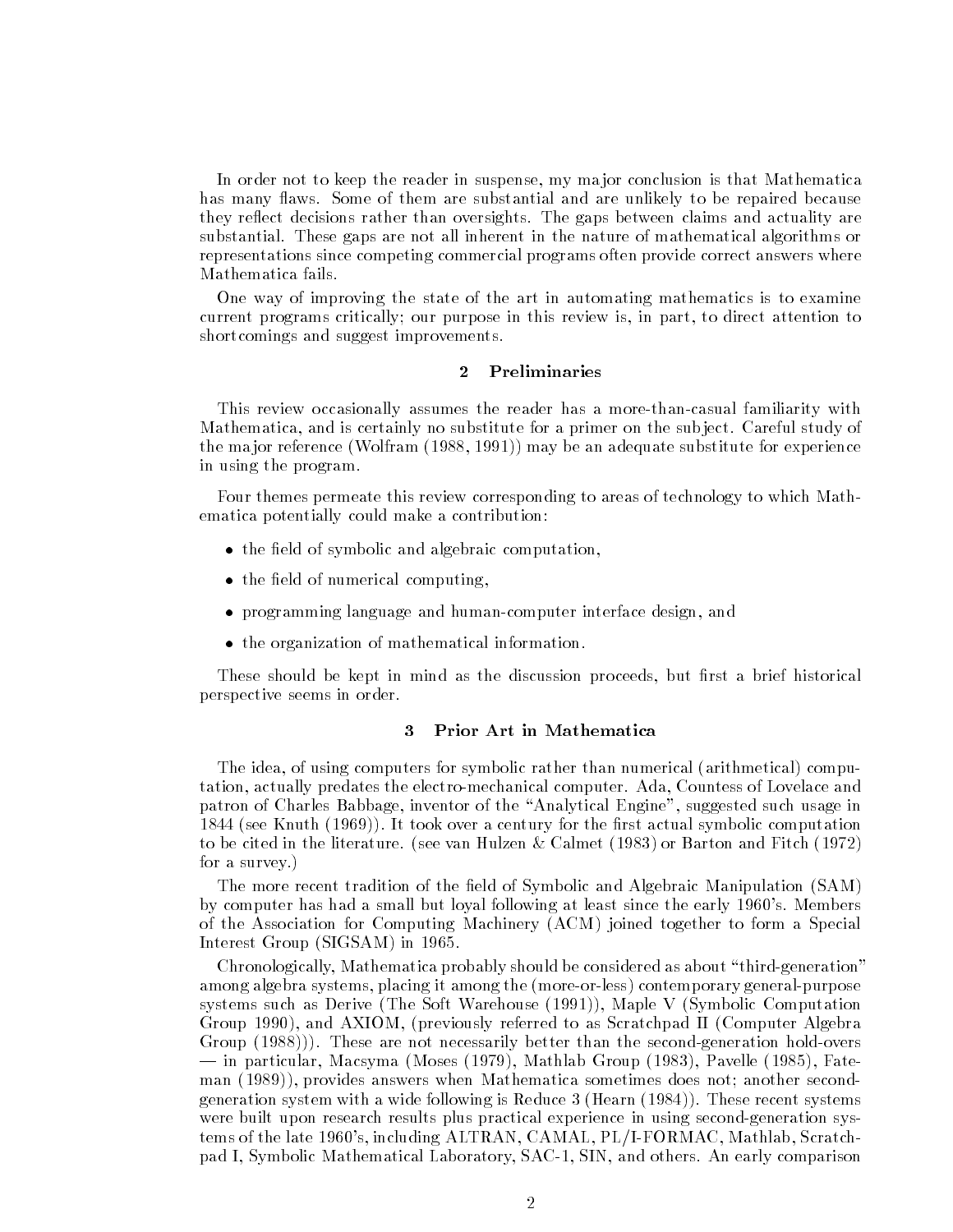of some of these systems is still worth reading for background (Barton and Fitch (1972)). Stepping back further in time, the first generation systems of the early-to-mid  $1960$ 's included ALPAK, FORMAC, Formula Algol, PM, SAINT, SNOBOL and LISP. There are also numerous other "special purpose" systems such as Schoonschip, Sheep, Trigman and Cayley referenced in Buchberger (1983).

Although there are ample historical precedents for Mathematica's symbolic facilities, and a clear intellectual debt, there is virtually no acknowledgment of prior software or algorithms in Wolfram's reference (Wolfram (1988, 1991)). Indeed, the first edition (p. xvvii) indicates in passing that Mathematica "represents a synthesis of several different kinds of software" including some 16 systems. These are not mentioned in the second edition at all. Algorithm documentation receives similar treatment. If you want to know about the "Risch algorithm" (mentioned on page 528 of the first edition, expurgated from all but the index for the second edition) or how factoring is done, you won't find any information or references.

Although space limitations prevent us from providing details and full references, it is clear that recent developments in other areas have either inspired or paralleled the facilities in Mathematica. These include user interfaces such as the Macintosh environment or other window systems; alternative mathematics display and manipulation systems such as Mathscribe (Soiffer & Smith (1986)), CaminoReal (Arnon *et al.* (1988)), Theorist (Bonadio (1990)), Milo and FrameMaker (Avitzur (1988)); operating systems and languages with interprocess communication, display technology (PostScript in particular); and programming language ideas (object-oriented programming, pattern matching, functional programming).

An important point here is that Mathematica arrived riding the crest of a wave: a mass market newly-formed from the appearance of vastly improved low-cost computing hardware. That mass market was a large part of what Mathematica's precursors (Macsyma, Reduce, Maple, etc.) lacked. Mathematica became news partly because it was new, and not because it was that much better than its predecessors.

In summary, Mathematica is more evolutionary than revolutionary. Not only does it depend heavily on unacknowleged prior art and technology, it is in many respects not so advanced as older systems.

#### 4 Examination of the Objectives

Stephen Wolfram, the principal designer of the system and author of the user documentation (Wolfram (1988, 1991)) for the system, species several ob jectives for Mathematica which are summarized or paraphrased below. This review addresses each of the objectives. Occasionally there will be a comparison to other systems; however, the claims of Mathematica are made in relation to mathematics, and rarely with reference to other computer programs. It seems appropriate to try to review the system in that light.

#### Ob jectives of Mathematica

- $\bullet$  10 provide a system for doing interactive symbolic mathematical calculations (interactive Mathematica);  $(\S5)$
- $\bullet$  To provide a repository for mathematical exposition and education (Notebooks);  $($ §6)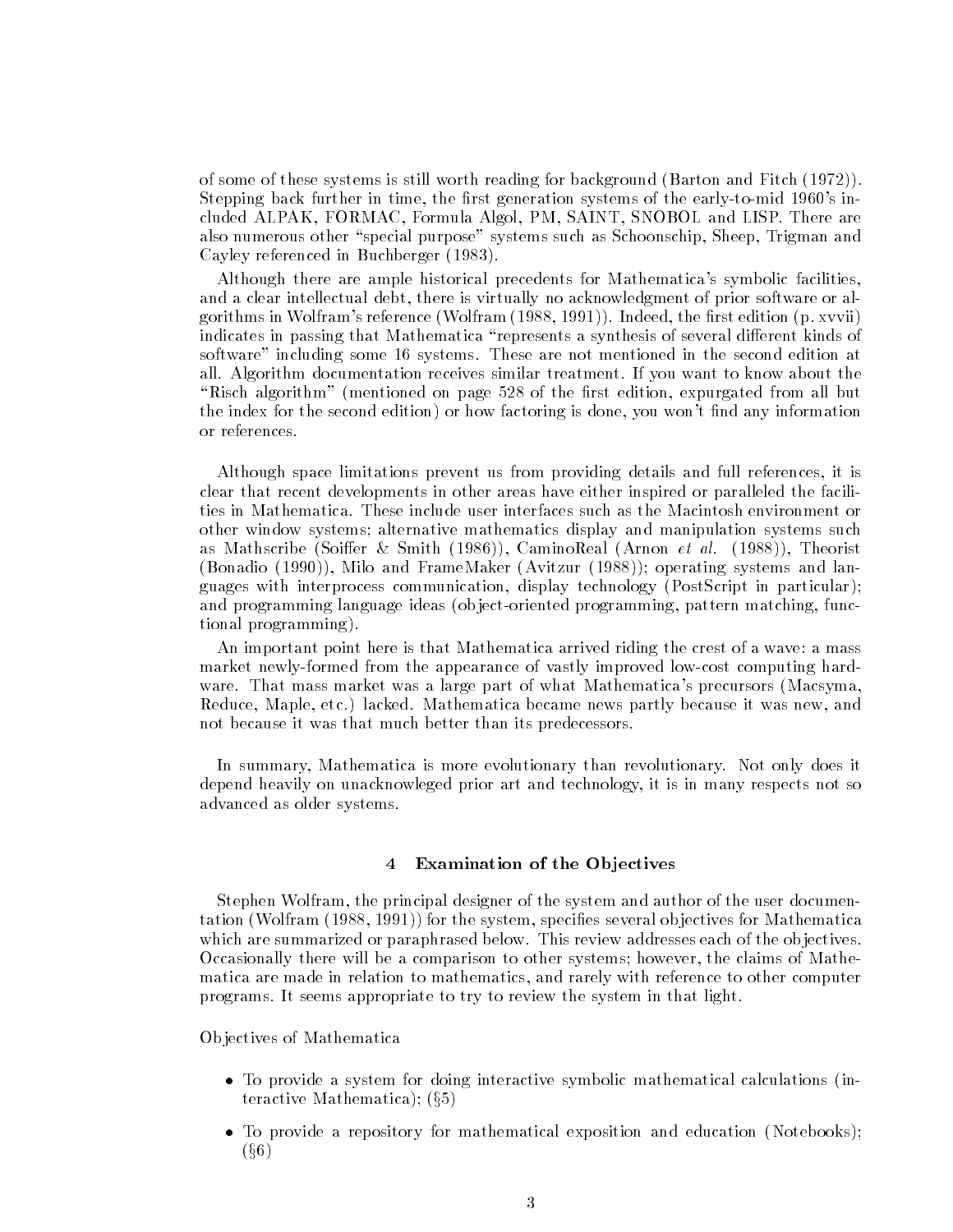- $\bullet$  10 provide a programming language which unifies ideas from procedural programming, functional programming, rule-based programming, ob ject-oriented programming and constraint-based programming;  $(\S\$ 7, 8)
- $\bullet$  10 provide facilities for exact symbolic computation and arbitrary-precision numerical computation;  $(\S_{\S9}, 10)$
- $\bullet$  To provide a repository for information on the simplification and manipulation of  $\bullet$ mathematical functions, polyhedral objects, etc. (Libraries);  $(\S11)$
- $\bullet$  -Lo provide high-quality plotting from algebraic or discrete computations in a format that can be further manipulated (PostScript);  $(\S12)$
- $\bullet$  To provide built-in functionality (data types) for algebraic manipulation of formulas comprising polynomials, rational functions, the usual functions of elementary calculus, advanced functions of physics ("special functions"), functions of number theory, combinatorics, as well as composite data structures (lists, matrices, literal functions and arguments, etc.) and debugging;  $(\S\S13, 14)$

In the final sections we discuss some general issues about the relationship of Mathematica to mathematics.

#### 5 The Interactive System

Mathematica is intended to be used primarily as an interactive program supporting the day-to-day computational needs of a mathematician or scientist. For the most part it fits into a traditional model typical of the last  $25$  years of time-sharing, or the last  $10$ years of standard data entry into personal computers. The user types a line or more, and after some computation a display is produced. Given the possibilities that have developed recently, it is somewhat surprising that Mathematica hasn't progressed much beyond line-at-a-time input; for an example of what more could be done, see Milo (Avitzur (1988)) or Theorist (Bonadio (1990)), or MathScribe (Soiffer & Smith (1986)) or even the considerably older research system DREAMS (Foster (1984)). Each of these systems allows some use of pointing devices for selection of mathematical expressions. (By contrast, experimental input systems based on tablets and character recognition have just recently resurfaced as "palm-top" computer systems. The intuitive attractiveness of hand-writing of mathematics for raw input—rather than keying in new text and selecting alreadydisplayed material - has never been exploited successfully in past experimental systems. Experience indicates that a combination of typing and pointing seems to work better.) In editing of commands, Mathematica allows selections only of linear text-strings. In its parser as well as its display of equations (limited to fixed-width character-grid typewriterfont \2-D" expressions) Mathematica seems more like Macsyma (circa 1968) than a system taking advantage of bit-mapped workstations.

Because of the interactive nature of most uses of Mathematica, the intuitiveness of the system and the user-visible programming language is very important. The two components are discussed in separate sections on the display (in the next section) and a more extensive subsequent section on the programming language.

An advertised novelty in Mathematica is its separation of a front-end "interactive" component from a back-end "computational" component. In practice both parts of the program often run side-by-side in the same computer, but in principle, they could be running on distinct machines. Mathematica was not the first system to try this separation since there were prior experiments with the Maple system, and indeed the current commercial version (Maple V) has such a separation. Even so, the separation in Mathematica has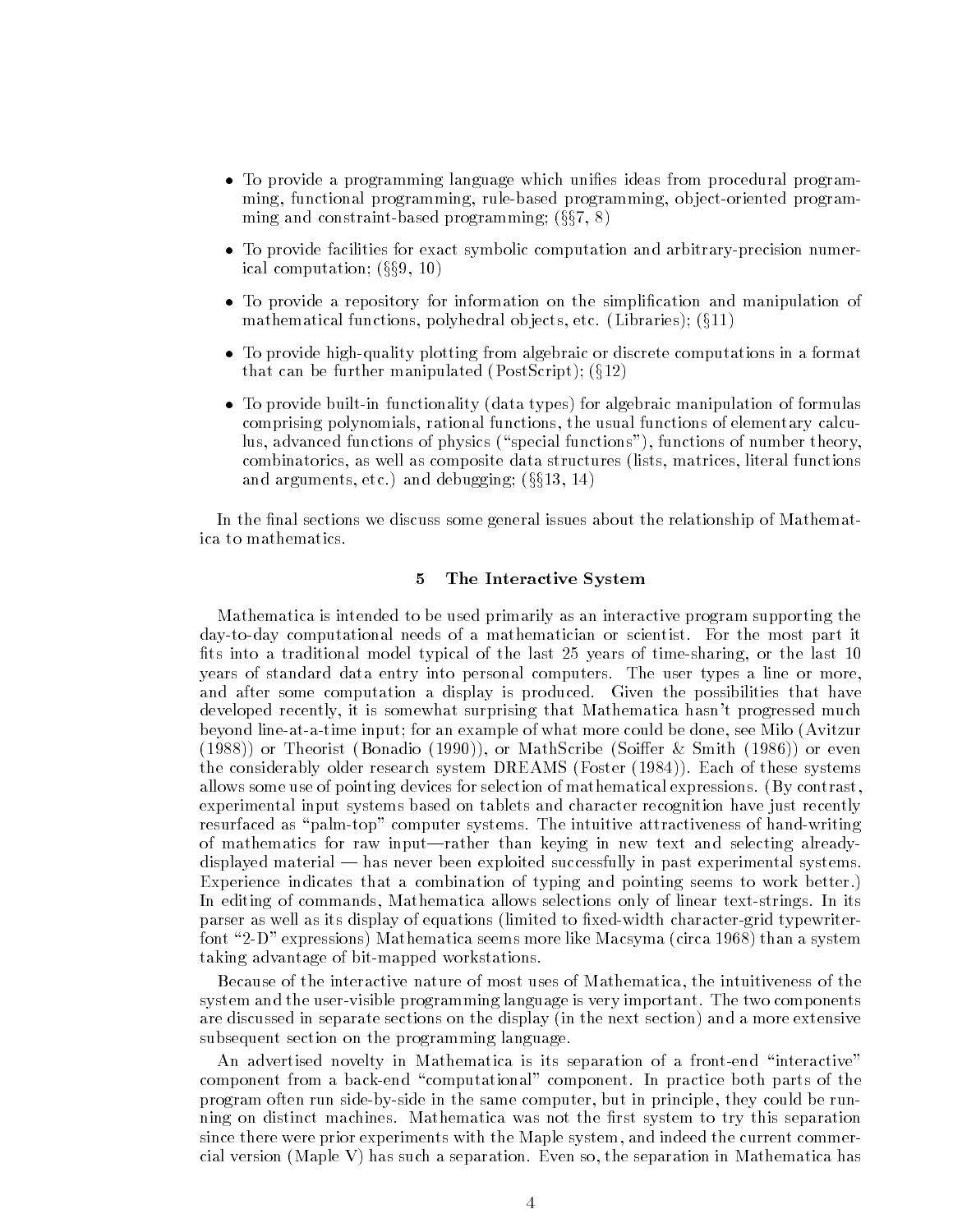still-unrealized potential. Feedback from mouse-input on plots has been demonstrated on some platforms, but only in recent versions of the program, or on advanced workstations (e.g. Silicon Graphics' systems).

Overall, the notion of (say) a Macintosh front-end attached to a supercomputer backend sounds better than it really is in practice. Supercomputers generally do not run symbolic mathematics programs particularly well. Running both front- and back-end parts of Mathematica on a fast remote computer works well, assuming there is a \frontfront-end" such as an X11 window system to display the graphics. Since such a window system is probably in use anyway, and it can be totally ignorant of and unlicensed for Mathematica, it may be preferable.

Mathematica is potentially appropriate for use as an interactive front-end to other programs written in C or other languages. Through a \foreign function" interface, it is possible to link to other systems. It appears to be non-trivial to get this to work, however.

#### 6 Notebooks and the Display

Mathematica runs on a variety of machines, and the quality of the user interface varies across a spectrum from the universal but workable ASCII-terminal mode to specially-tuned versions for the Apple Macintosh and NeXT lines of computers.

The most sophisticated interface model provided is called a Notebook. The user types commands as text into an outline processor. That is, there is an option of suppressing details of display of material at lower levels. The computer generates additional text and displays into the outline. The graphics sections can be re-displayed as PostScript and edited. Since the Notebooks can be exchanged between computers, there is a simple technique for reproducing results and building up a library, at least if the Notebooks are properly constructed so as not to conflict in the user's space of objects. Although this is undoubtedly a useful approach, in some respects it is not as advanced for modeling of mathematical problem solving as some other programs such as Milo (Avitzur (1988)) or Theorist (Bonadio (1990)). These programs offer facilities missing in Mathematica: they allow the "text" parts of the mathematics to be data objects in a system where algebraic expressions can be selected, manipulated, linked to other expressions, etc. They provide interactive type-setting of mathematical expressions. In addition, Theorist supports animation and rotation of surfaces. Although Mathematica provides these latter facilities on a subset of its platforms, it lacks the pencil-and-paper quality of interaction that these other products offer.

Although it is possible to import descriptive material from other programs into a Notebook, including digitized pictures or typeset formulas, the linkage is rather roundabout. Perhaps in the future it will be possible to run a TeXForm version of an equation through TEX and put it directly into the notebook. This would certainly create a better environment for Notebooks as an alternative mode of publication of mathematics. In fact, there are nine books cited by Wolfram (Wolfram (1991) page xviii) which describe the use of Mathematica in scientic or educational contexts, and some of them are clearly dependent upon Notebooks as an interface. The design of Notebooks seems more supportive of presentation of information than interaction, and this may be just fine. One colleague finds the Notebooks to be the best new feature of Mathematica compared to other symbolic mathematics systems. On the other hand, another serious Mathematica user indicated to me that he found the Notebook front-end to be a hindrance. It may very well be a matter of previous experience and developed preferences.

Incidentally, a Notebook will likely contain only a fragmentary record of computations so it departs somewhat from the tradition of the \laboratory notebook" containing all raw data, experimental results etc. It is more like a showcase.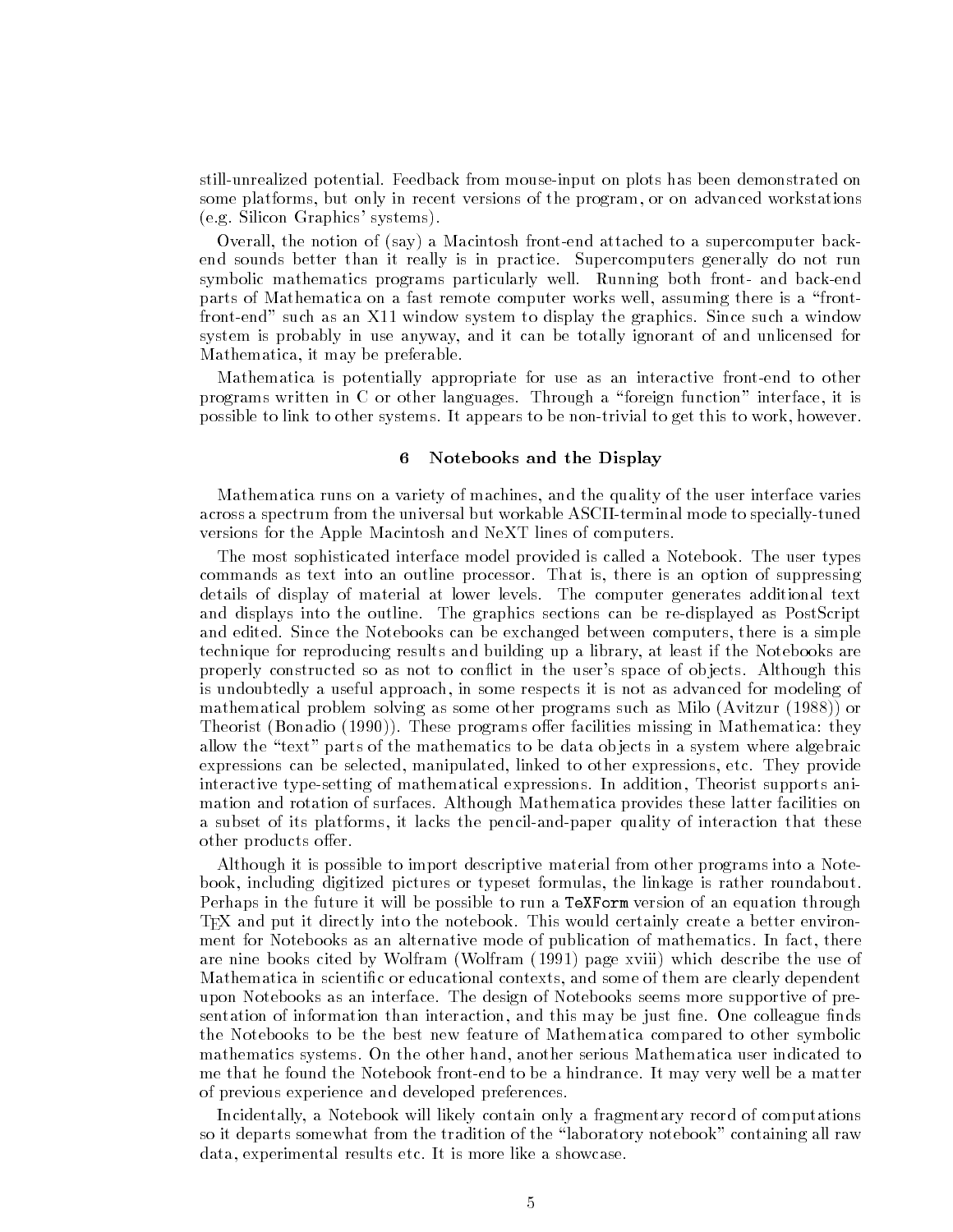### 7 Programming Language

#### 7.1 Overview

The challenge of making computers truly useful (and perhaps making programmers obsolete) is often couched in terms that make it sound like a programming language issue: All one would need is to create the right syntax and semantics to banish all the problems of applications programming.

That solution is not here yet, but the approaches to the challenge through the years can be characterized as mixtures from three streams:

- $\bullet$  The elaborate all-inclusive language (like PL/I, Ada, Common Lisp)
- $\bullet$  The extensible language (C, Algol-68, Common Lisp)  $\hspace{0.1mm}$
- $\bullet$  -fine language oriented to a specific application (PostScript, JCL).

Mathematica falls mostly in the first camp in that it has adapted in some way nearly every construction appearing in some general language, and it certainly is elaborate. But it includes some extension techniques, and has certainly packaged together some applicationspecific subroutines. The evidence to date is that, superficially at least, Mathematica is actually fairly comforting to an experienced programmer—most of the familiar tools, as well as some others, are there. There are generally several ways of writing "equivalent" programs using different programming paradigms. More so than in other languages, different paradigms may differ by orders of magnitude in resource consumption. Since no particular programming style is imposed on the programmer, some programmers will use the numerous syntactic shortcuts to produce \write-only" programs (so called because they become incomprehensible shortly after being written). Indeed, the fact that there are so many variations possible is especially discomforting for a programmer concerned about efficiency. Because there is such limited information available on the internal algorithms and data structures in Mathematica, there is sometimes no alternative to trying various versions of an algorithm and timing them. The fact that details might change is not a good excuse—such information could be part of release notes, for example.

Mathematica does not have an extensible syntax. It uses all the non-alphabetic symbols of the ASCII character set, and quite a few multi-character symbols. Mathematica's designers did not choose the more conventional wisdom that it may be advisable to leave some characters "for the users" for possible syntax extension. Techniques for such extension are fairly easy to adopt using the parser model used by both Macsyma and Reduce (see Pratt (1973)), and is advocated in Common Lisp, as well. Mathematica builds a complete syntactic box, for good or ill. You can't tinker with it unless you write a new front-end processor.

From a mathematician's point of view, J. R. Kudera (Kudera (1988)) comments "... computer mathematics *languages* are ghastly to use" and that "Problems that lend themselves to this kind of computation [user-written programs] simply do not occur often enough to allow users to develop proficiency." Thus intuitiveness is important: when a system deviates substantially from common mathematical notation and semantics as well as from conventional programming, it becomes positively hazardous.

Nevertheless, programming seems inevitable since the system constructors simply cannot anticipate all needs. In the next several sections we look in more detail at various aspects of Mathematica's approach to the support of programming.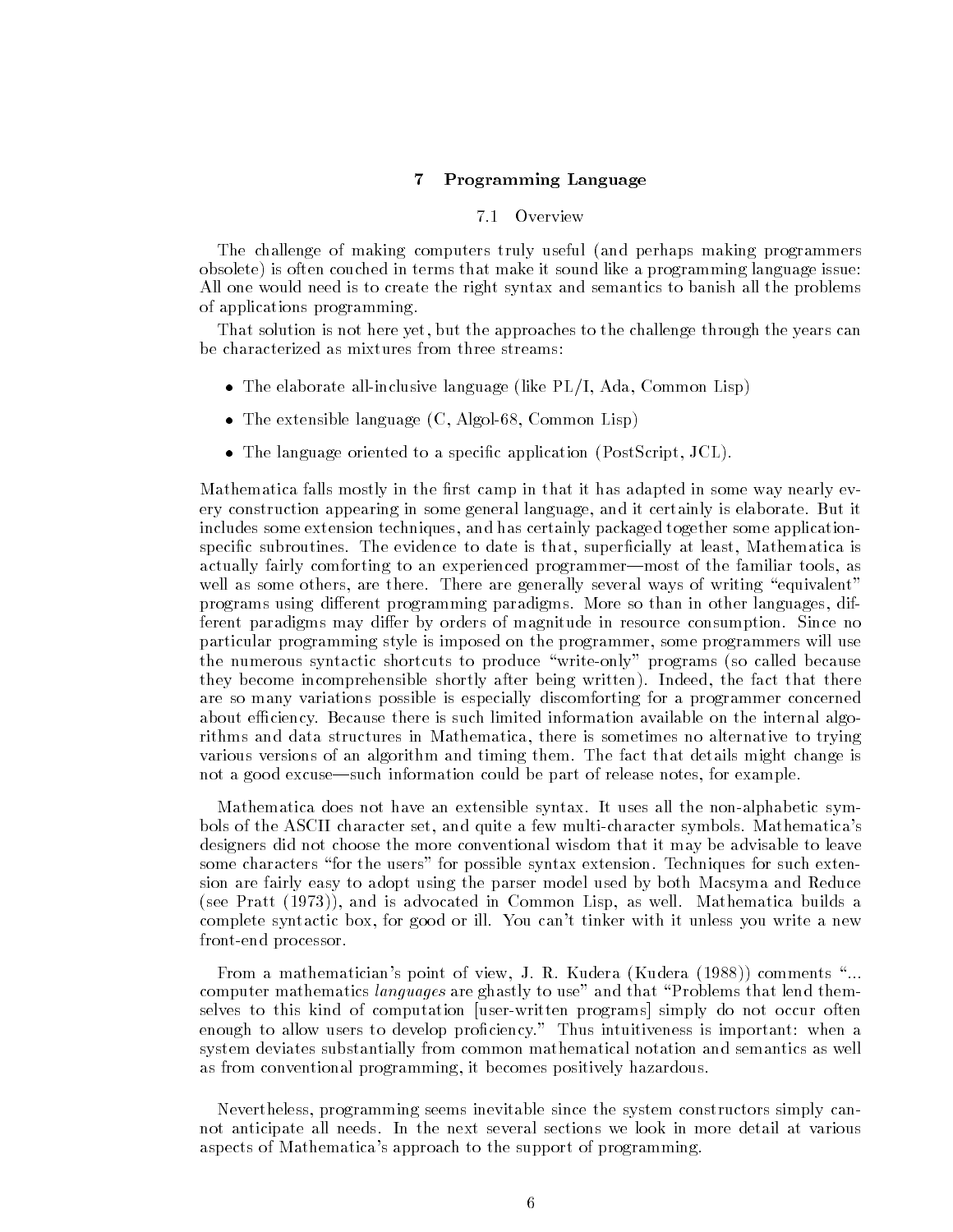#### 7.2 Ob ject-Oriented Programming

The programming language specialist may observe that Mathematica's version of this popular supports neither hierarchies nor inheritance. This omission considerably weakens the faithfulness to the notion of ob ject-orientedness (for those who care). Type-based dispatch of operations is nicely integrated linguistically with the pattern matcher, however. What the programmer may think of as a function definition is, in some senses, equivalent to a pattern-match and replacement rule associated with an ob ject, usually the main operator (or Head) of the function, but alternatively one of its operands. Thus instead of re-programming some central simplification routine to handle a new user-defined symbol f[...],and its arguments it is possible to associate, in some piecewise fashion, simplication rules with f itself. For example  $f[x_Integer] := 0$  /; x<0 defines simplification of f at negative integer values. The approach of using some kind of "local" control based on the operator (e.g.  $f$ ) for simplification is actually fairly common and appears in one of the first algebraic simplification programs, Korsvold (1965).

#### 7.3 Contexts and Information Hiding

Any modern programming language intended for building large systems must provide information-hiding capabilities. Mathematica uses its notion of Contexts for this purpose. The ma jor construction for modular system building appears to resemble packages in Common Lisp, and even uses the delimiters BeginPackage and EndPackage. In Mathematica it is possible to delimit sections of code by Begin and End brackets, identifying a context in which public names (those exported to external or Global contexts) and private names (those local to this context) are separated. Unfortunately, this is less effective than one might wish, because entering and exiting a Context (by setting the \$ContextPath) does not have the effect one might expect.

For example, one might wish to assert the rule that logs of products should be re-written as sums of logs.

# $Log[x_*y_+] := Log[x] + Log[y]$

But just saying this in the Global context is dangerous. In particular, system programs that rely on a certain behavior from Log may be damaged. Therefore one might wish to contain it in a context, for example:

# Begin["logsimp`"]  $Log[x_*y_]=:Log[x] + Log[y]$ End[]

However, this rule is placed on the Global Log symbol, rather than the logsimp'Log symbol, and the system does not distinguish between a rule that rewrites  $Log[x_*y_+]$  and one which re-writes Log[logsimp'x\_\*logsimp'y\_]. Thus this packaging does not limit the effect of the Log rule, and one must presumably explicitly delete and re-assert such rules when needed (or explicitly apply them when appropriate). Merely asserting them once for all time leads to generally unforeseeable consequences. We found, for example, such a rule had the effect of breaking the Integrate command.

This appears to limit severely the utility of rule-based programming as a technique for adding general information to the system. The programmer has three choices:

- Avoid the use of any of the same function symbols as the system;
- Use patterns only as a front-end to the Mathematica system;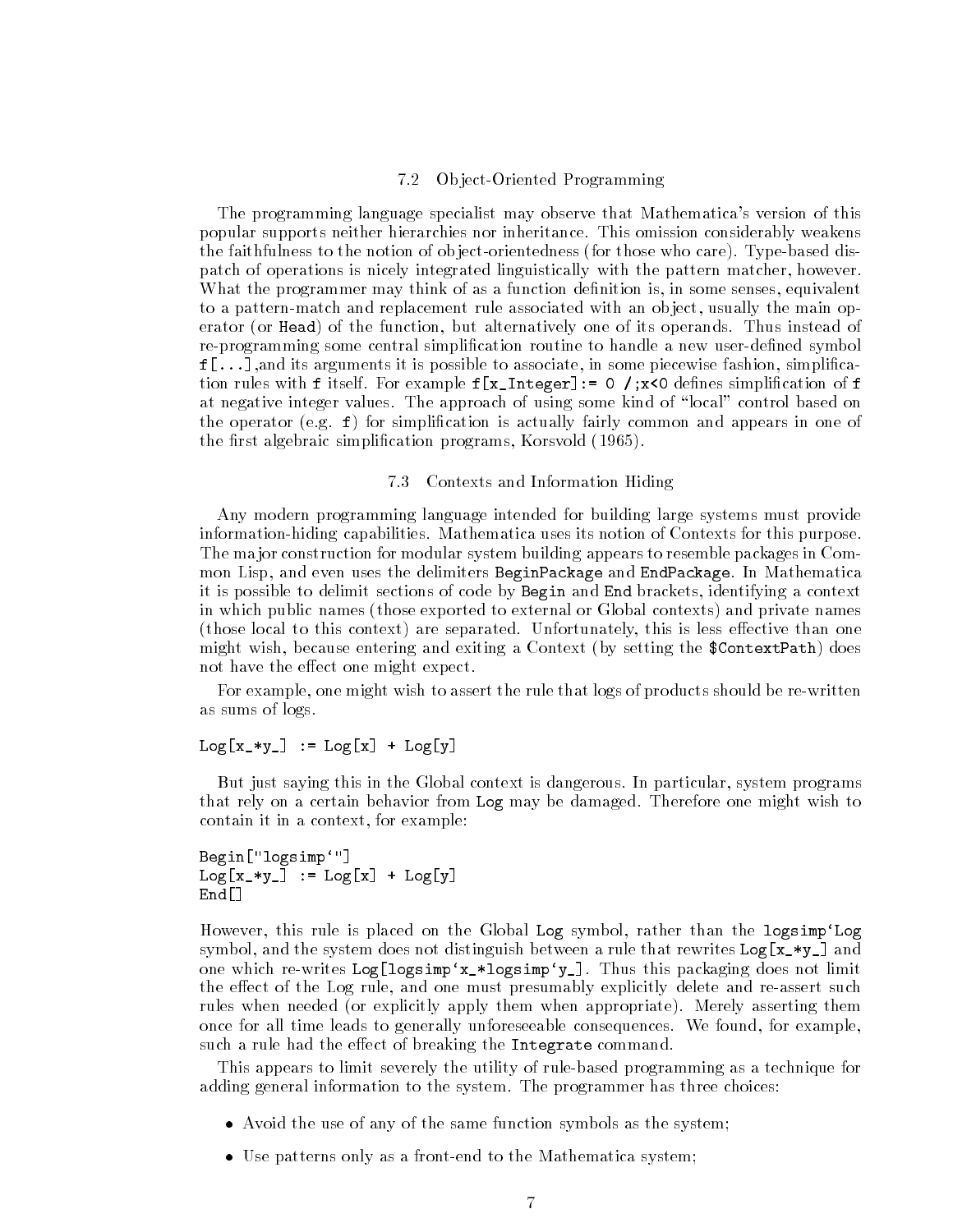$\bullet$  (and/or) Use patterns only as a back-end to the real Mathematica system.

This front or back-end usage might include converting all Logs to logs for special simplication, and then converting back to Logs.

Perhaps another example will illustrate the difficulty of this approach: If you teach the system that  $x + 1 > x$ , then the system does not use this information to compute  $max(x, x+1)$ . How can one fix this short of reprogramming the system function Max as well as all the proprietary system functions that use some internal version of comparison? By the way, this obvious inequality is not true for all possible x representable in Mathematica; Consider  $x = \infty$ .<br>A subtle point, perhaps not intended to be noticed by the casual fan of Mathematica,

is that the rule on the back cover of Wolfram (1988) defines simplification for log, not Log, thereby not interfering with built-in rules. This trick of using lower-case names does not work very well if one wishes to alter, by rules, any built-in functions, or functions like Factorial or Plus, which do not have lower-case equivalents in their usual representation as ! and + respectively.

It is possible to group rules and apply them together, as illustrated by programs in the on-line library as well as in Maeder (1988). Such grouping of rules as in the trigsimplification routines eliminates "cross-talk" by limiting scope. Unfortunately, such tricks weaken the possible synergy of rules. If the idea behind rules is to have them take effect when appropriate, without specific attention by the programmer, the necessity for grouping vitiates the concept.

One experienced Mathematica hand advised me not to modify any built-in functions. This simple piece of advice carries with it implicitly the idea that if you don't like what Mathematica does with the Log function, you are free to program anything and everything you want about the log function. But then you'll have to change Integrate which returns answers in terms of Log to (say) integrate which returns answers in terms of log. If you choose to differentiate the result, you have a choice of changing log to Log temporarily, or propagating your changes throughout your program: defining rules for the differentiation and numerical evaluation (etc.) of  $log - in$  effect writing a "shadow" Mathematica. This is made rather difficult because the system's internal functioning is hidden for proprietary reasons. Even if you are willing to pay the substantial penalty in performance, you cannot tell how much functionality must be recreated.

An attempt to make extensive use of Mathematica rules in defining a system using abstract data types is reported by Buchberger (1991) who found it resulted in frustratingly slow computation.

Two other shortcomings in Contexts are worth noting: Mentioning a name before reading in the package defining it shields the name in the package from the global environment. effectively disabling the package. Debugging, never easy in Mathematica, becomes even harder when packages and contexts are involved. Also, printing out a program defined in another context (see, for example, the data associated with the Bessel functions in version 1.2) involves the repeated display of fully-qualied and rather lengthy context names.

#### 7.4 Spaces mean Multiplication

This is perhaps a minor point, but annoying in its own way. In the Mathematica programming language, one can use spaces or even adjacency to signal multiplication. This idea, used by Wolfram in his earlier SMP system, is initially appealing—that one can simply write 2 x or even 2x instead of 2\*x. It looks like the traditional mathematical convention. But is it? Consider that it implies that  $\sin x$  or even  $\sin(x)$  is a product. equal to x \* sin. The Scratchpad II system (Computer Algebra Group (1988)), following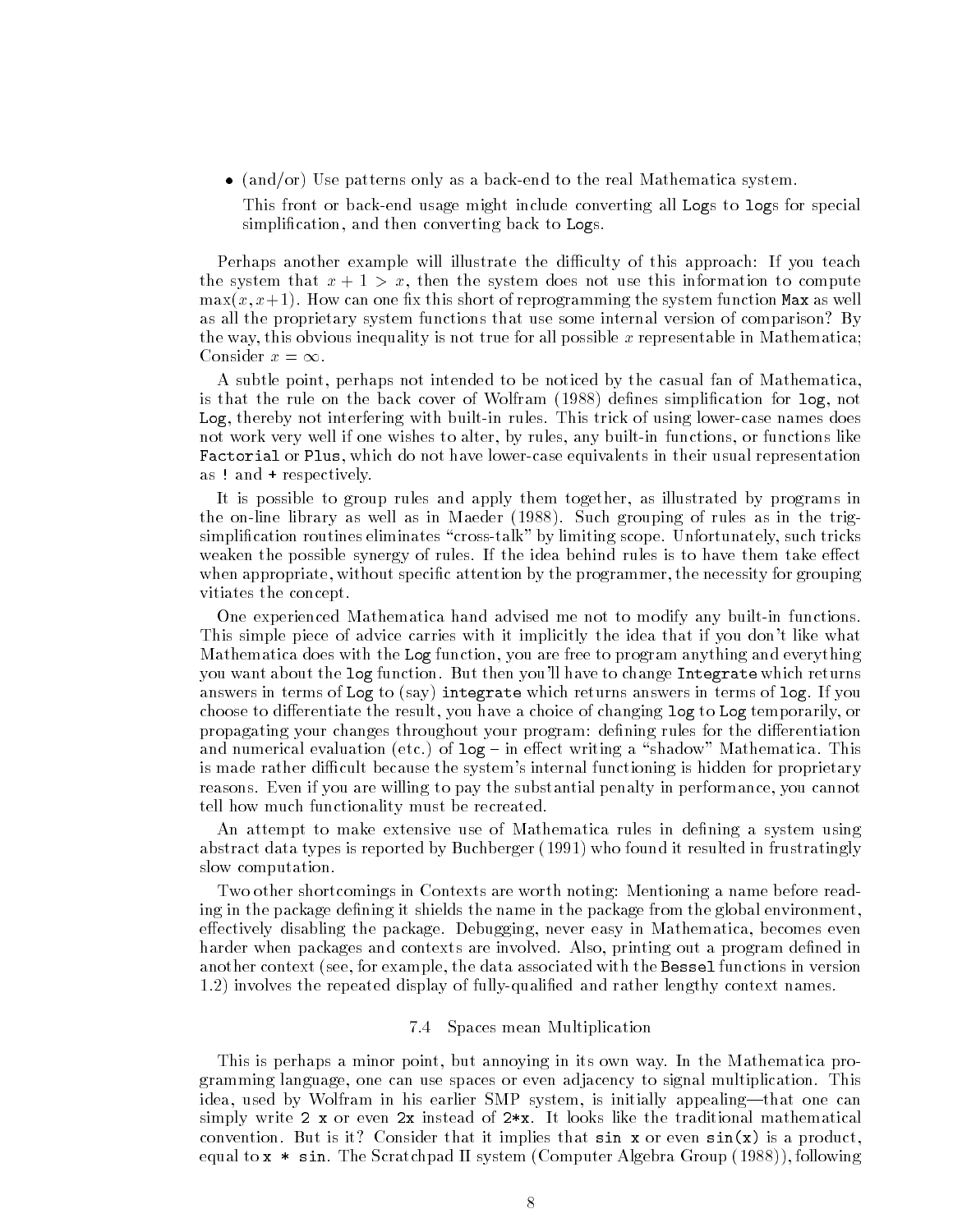another mathematical convention, interprets  $\sin x$ ,  $\sin(x)$  and  $\sin x$  as function applications. Mathematica requires the syntactic construction  $sin[x]$  or  $sin@x$  or  $x//sin$  for function application, and just to make sure you use the built-in function, you must capitalize the first letter:  $\sin[x]$ . This departure from conventional notation may be of special concern to a teacher whose students may be struggling with notation in the first place. There is a weak argument that most potential users have not had experience "typing" conventional mathematics in *any* notation, and therefore requiring square-brackets may not be ob jectionable.

What else goes wrong, though?

A few things. For example, a++ \* ++b, which to those familiar with the C programming language appears to be the computation of  $a*(b+1)$  leaving a set to  $a+1$ , as well as b to b+1, cannot be written in Mathematica as a++ ++b, since that space does not stand for multiplication. Rather it stands for nothing: Mathematica parses this expression as the necessarily meaningless  $(a++)++$   $\ast$  b. Even the author of the output-printing program was confused on this, since echoing back the first expression (by typing  $Hold[a++$   $*$  ++b]) displays the non-equivalent Hold[a++ ++b]. This particular inconsistency of the display with the internal form was reported as a bug some time ago, but its existence suggests a design error in that the parser and display should not have access to inconsistent precedences. In a well-designed system the two closely related subsystems would use the same precedence data, stored in one place.

The precedence of the space as multiplication is not adhered to. (As another example, 3! ++a results in an error: Factorial is write protected).

As a matter of clarity, I suspect the physicist who is used to writing  $1/2\pi$  may be lured into writing 1/ 2Pi which is actually the rather different  $\pi/2$ .

Finally, the accidental omission of a semicolon or comma will not be caught by a syntax check. The forms f[a b], f[a,b] and even f[a;b] are all unexceptional syntactically.

My conclusion is that insisting on the use of an asterisk is preferable, because leaving it out brings up too many problems. One reader suggests as an alternative inserting parentheses when there is any doubt. This advice is hardly likely to be followed by those who need it.

#### 7.5 Other Syntactic oddities

The version 1.2 valid input form (a,b) is not documented. It is not a List, but Sequence[a,b]. Sequences are most naturally produced by pattern matches involving a collection of arguments. (If  $f[x_+]$  is matched to  $f[a,b,c]$  then x is Sequence[a,b,c]) A Sequence has the remarkable property that  $f[1,2,Sequence[a,b]]$  means  $f[1,2,a,b]$ . One consequence is that  $f(\mathbf{a},\mathbf{b})$  is mapped to the same form as  $f[\mathbf{a},\mathbf{b}]$ , but the perhaps easily mistyped  $f(a,b)$  is somewhat unexpectedly mapped into  $a*b*f.$  (Explanation:  $f(a,b) = f*(a,b) = Times[f, Sequence[a,b]] = Times[f,a,b])$ . If you type  $f(0,x)$  you get 0. A simple fix for this problem is to be less clever and forbid the alternative input-syntax of  $(a,b)$  for Sequence  $[a,b]$ . Version 2.0 has adopted this fix. You still should beware that  $f(0)$  is 0, regardless of the definition of  $f$ . Note that the Head function does not work on a Sequence since Head[Sequence[a,b]] is equivalent to Head[a,b], which is meaningless.

As another example, if you want to redefine factorial for certain values, you might think to do

## Unprotect [Factorial]; big!=bigfact

but that won't work. Here you need the space: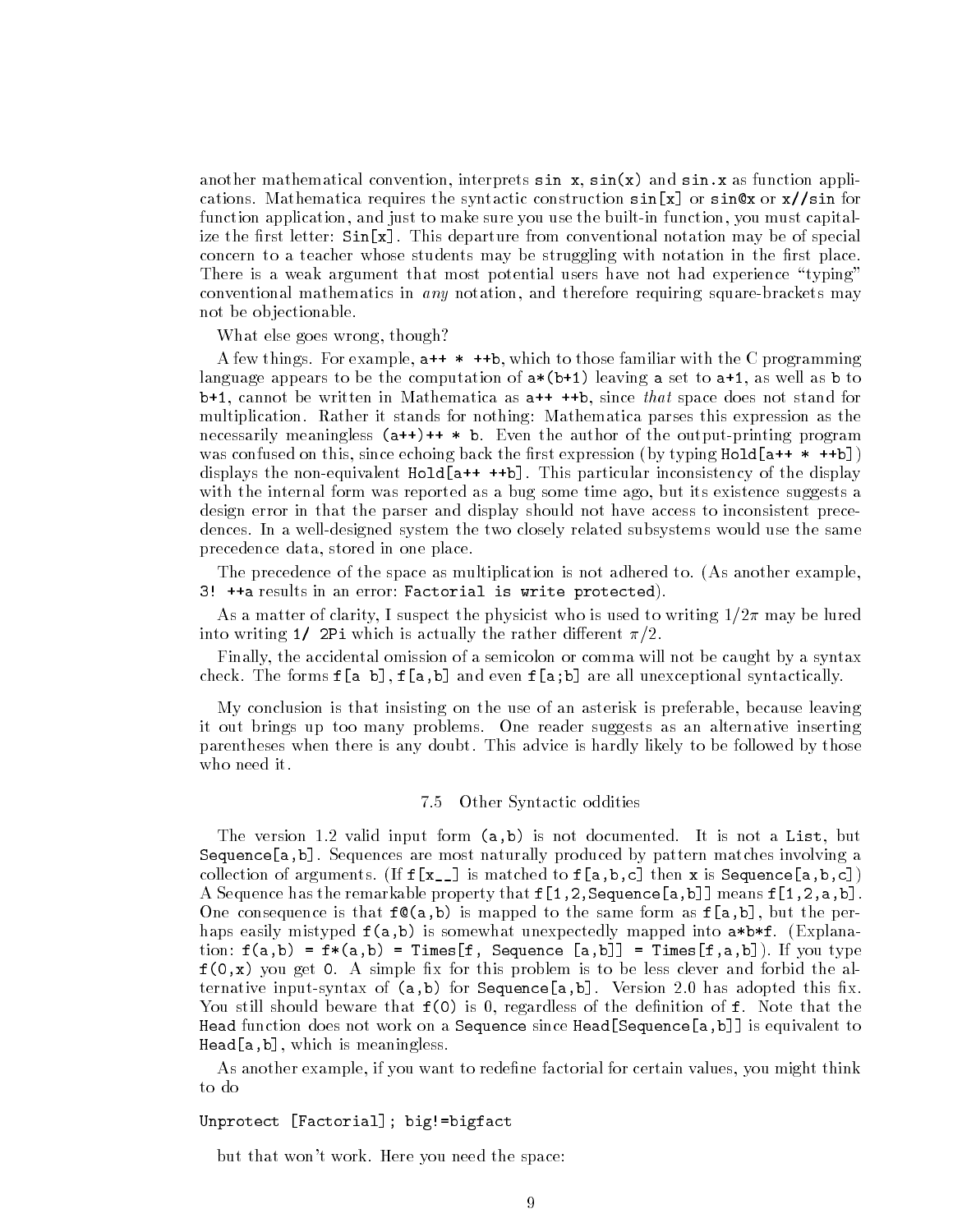#### big! =bigfact

because the language includes a not-equals operator (!=). Finally, the expression

 $4/$ .  $4->5$ 

which means "substitute 5 for 4 in the expression 4," returns 5. It has a rather different meaning from the expression without the space in it;

#### 4/.4->5

which returns the rule  $10.-\geq 4$  because  $4/4$  is 10. What's the point in all this? Simply that it is potentially quite confusing to see a modern programming language design in which the meaning of "white space" is not only significant but has puzzlingly different meanings depending on context.

# 7.6 Procedures, Functions, Patterns, Efficiency

There are attractive aspects to the method used to define procedures. Were it not for the difficulties caused by errors in semantics, and the almost inevitable inefficiency which results from the reliance on matching, it would be even more attractive. In a nutshell, the approach is to

- $\bullet$  Incorporate control structures from all of U, Lisp, APL and functional programming.
- $\bullet$  Unify the three notions: a mathematical function  $f(x)$ ; a pattern  $\mathtt{I} \mathtt{[x\_]}$ ; and a procedure invocation. Thus  $f(3)$  is "implemented" by a pattern match of  $f[3]$ which results in a temporary binding of  $x$  to 3. The evaluation of the right-side of a rule provides the semantics for the function. (Mathematica has other ways of viewing function ob jects meant as programs, based on the lambda calculus and Lisp. You can express  $\lambda(x, y)$ . $(x + y)$  as Function [Plus [Slot [1], Slot [2]]] or, in the runic syntax #1+#2&.)

Unfortunately many difficulties with details crop up.

#### 7.6.1 Rules and Patterns

Basically, any algebraic system that tries to implement mathematics by transformations on (mostly) uninterpreted trees, is going to fall into pits. Consider the plausible rule  $x_{-} - x_{-} := 0.$ 

This might be considered universally true, regardless of the pattern which x matches. Yet it is not true where each apparently identical syntactic expression can really be different. For instance, it would be an error to simplify Infinity - Infinity to 0. Indeed, Mathematica returns Indeterminate. And yet to Mathematica, the expressions f[Infinity]-f[Infinity], f[RealInterval[{0,1}]]-f[RealInterval[{0,1}]] and Random[Integer,n]-Random[Integer,n] are each 0 (although the latter provokes an error message).

 $\mathrm{S}\mathrm{mini}$ arly, two occurrences of  $O(x^+)$  are not semantically identical because each may imply a different asymptotic constant. In particular,  $O(x^-) = O(x^-) = O(x^+)$  would seem most plausible. In fact, the use of the equality for that expression is an unfortunate convention; a more formalistic approach would use a notation perhaps reminiscent of set inclusion (Graham et al. (1989)).

The problem here is fairly deep, and quite important. How could one modify the rule that  $x_ - - x_ - :=0$  to make it correct? Perhaps by saying that x must satisfy some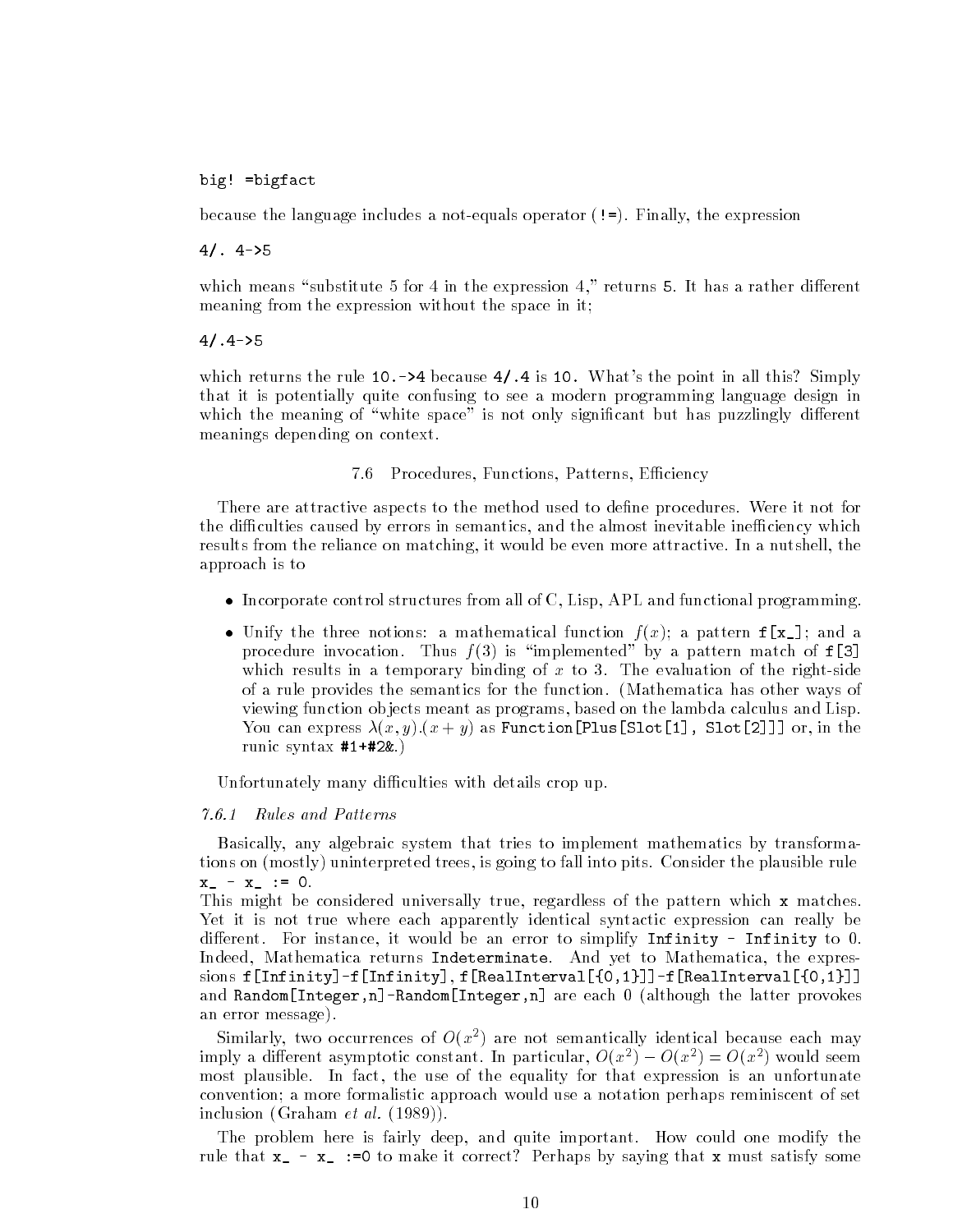predicate? What should that predicate be? Mathematica supports examination of the Head of the expression tree that is denoted by  $x$ , and this will sometimes work. If  $x$  is an integer, one might agree the rule applies. But if x denotes (say) an expression headed by Plus, one must examine in principle *all* components to see if any of them are among the "dangerous" kind indicated above. Mathematica has no handle on this problem, and the kind of handle that is necessary is probably based on global information regarding the type of an expression. This problem is eliminated by systems which assign types to expressions, such as Scratchpad II (see Computer Algebra Group (1988)) or Newspeak (Foderaro (1983)).

Mathematica encourages the user to define functions by writing collections of transformation rules, each of which has a pattern, a replacement, and optionally, some conditions. This mechanism has a long history as a model of computation, and each formalism in the past has had to dene the order in which rules are applied. This order has a strong bearing on the real semantics of a rule set, since different orderings can change the answers or even cause an infinite loop.

#### How are Mathematica's rules ordered?

The manual explains that the most explicit rules are used in preference to the most general. Yet it is clear that except for very simple cases, Mathematica has not got the slightest clue as to which rules are more specific. Maeder  $(1988)$  p. 59 points out "...Mathematica cannot always find out which of the rules is more special than the other and it might fail to reorder them accordingly." If the rules are not ordered correctly, it may be fairly painful to write patterns to make sure that the pre-conditions for matching do not overlap. Furthermore, if you "cover up" a built-in operator with rules, and then you wish to refer to the built-in routine, you have no direct access to the system's prior definition. In version 2.0, WRI apparently gave up on getting the ordering right and the user is given a chance to rearrange the rules by setting (for example) DownValues explicitly (see p. 266 of the 2nd edition of the manual). It is implausible that users would find this a convenient way of "correcting" a rule set.

Mathematica's patterns provide the mechanism for the \left-hand sides" of rules. The notation for 1-, 2- and 3-blank "match variables" with optional attached predicates is compact and relatively easy to read. The handling of defaults appears more general than other computer algebra systems; the handling of commutative operators is probably no messier than necessary. One can hope that the implementation is no costlier than necessary. The integration of the pattern matcher into the language extension facilities is superficially neat. The idea of so-called "up-rules" to avoid clogging common operators (especially Plus and Times) with rules, is a clever heuristic. This allows, for example, rules that pertain to the addition or multiplication of special functions to reside with the special functions, not with the common operators. This means that in principle the simplification of sums is not slowed down unnecessarily by having to look at inapplicable rules, even if they are nominally rules affecting sums. These problems have been addressed, for the most part less effectively, by numerous earlier programs. (A sample would include Cooperman (1986), Fenichel (1966), Greif (1985), Hearn (1976), Jenks (1976), Mathlab Group (1983), McIsaac (1985)). Whether the melding of rules and conditions that have side-effects can actually be put together in an efficient full-evaluation mechanism appears to be an open question. Mathematica doesn't quite match its specifications in this regard (see  $\S 8.3$ ).

Yet even viewed as transformations of trees, there are tricky issues in pattern matching.

Consider, for example, the transformations to contract certain expressions involving factorials: Simplify  $n(n-1)!$  to n!. A rather economical and readable version of this transformation (given that one must first understand that  $n_{-}$  is a match variable that matches anything, and is referred to as n on the right-hand side) is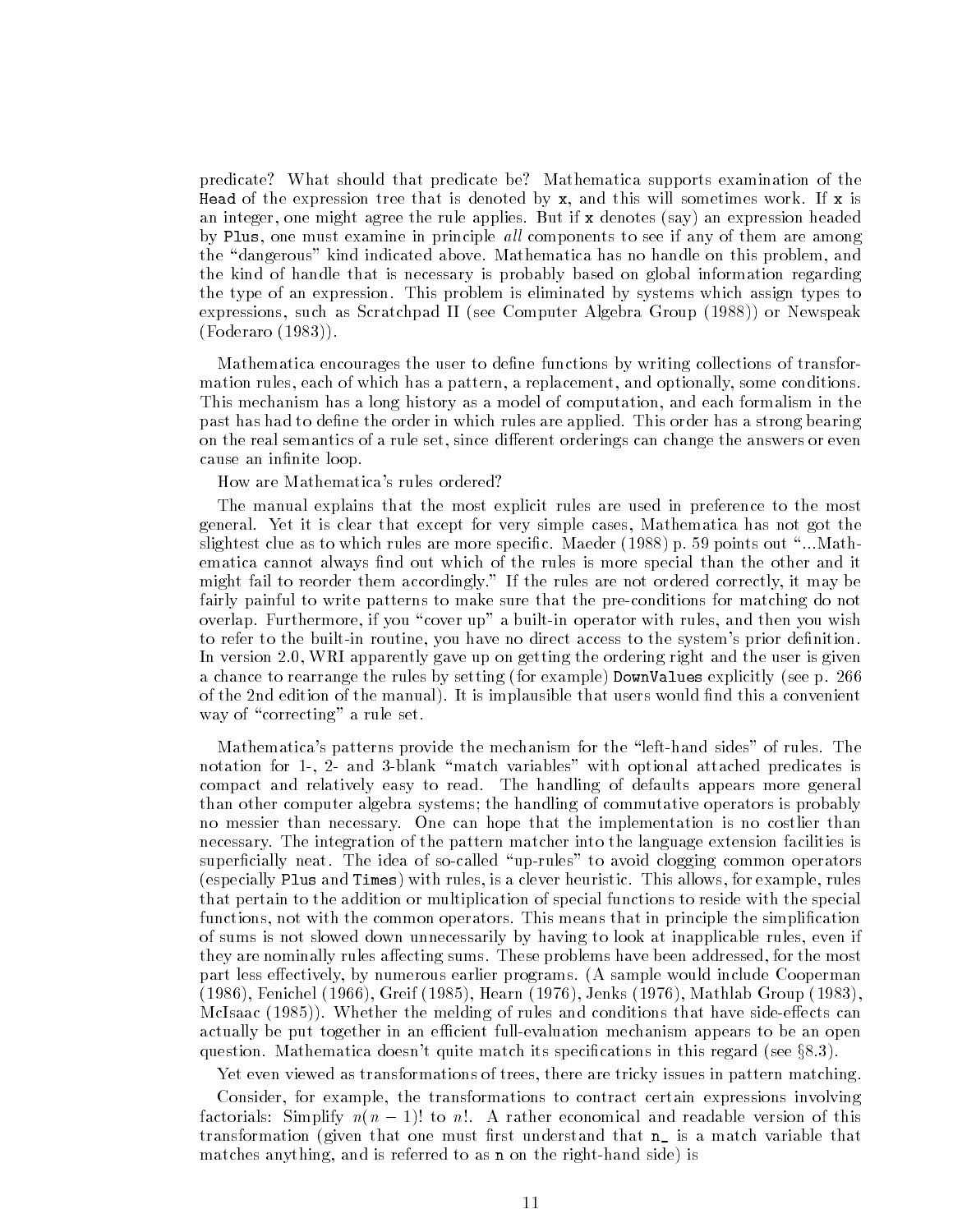$n_{-} * (n_{-} -1)! := n!$ 

Placing this rule on Factorial rather than Times is a good idea:

Factorial/:  $n_{-}$  \*  $(n_{-} -1)!$  := n!

since this would only affect the speed of simplification of products involving Factorial. A version that is more generally applicable, and works on  $(h - 2)(h - 3)!$  also, uses a condition.

Factorial/:  $n_{-}$  \*  $m_{-}$ ! :=  $n!$  /;  $n == m + 1$ 

Indeed, there is a rule equivalent to this latter piece of code in Mathematica's combinatorial simplication library, along with some slightly more ambitious rules:

```
Factorial/:
```
 $(n_-)!/(m_-)!$  := Product[i, {i, m+1, n}] /; n - m > 0 && IntegerQ[n-m] Factorial/:  $(n_{-})!/(m_{-})!$  := 1/Product[i, {i, n+1, m}] /; m - n > 0 && IntegerQ[m-n]

Factorial/:

 $(k_+)$ ! k1\_ :=  $(k1)$ ! /; k1 - k == 1 (\*equivalent to our rule \*)

Consider now the problem of reducing  $n/(n!)$  to  $1/(n - 1)!$ . It would seem that a rule Factorial /:  $n_{-}/(n_{-}!)$  := 1/(n-1)!

would do the trick. Unfortunately, one gets the error message:

```
na ang pangalang ang pangalang ang pangangang ang pangangang ang pangangang ang pangangang ang pangangang ang 
TagSetDelayed::notag: Tag Factorial not found in -----.
                                                                                                                                  (n_+)!
```
This means that the rule cannot be placed on Factorial because it is not among the top two levels of Heads in the left-hand-side. Indeed, only Times and Power qualify, and neither one of those is an attractive choice, being too common. (The expression looks like Times[n\_,Power[Factorial[n\_],-1]]). The point of this illustration is that the up-rule idea only delays by one level the potential exponential growth of rule-sets to implement complex simplications. Delaying the problem by one level is a heuristic that may turn out to be window-dressing if programmers make heavy use of the facility. How much degradation would be caused by implementing it for deeper nesting? What would be the benefit?

Consider reducing to zero the expression

$$
m!^2(m+1)^2 - (m+1)!^2.
$$

The rules do not work, and one presumably has to try for a new rule involving powers, perhaps of the form

 $n_{\text{max}} \cdot e_{\text{max}}$  \* m\_! $f_{\text{max}} \cdot f_{\text{max}} \cdot f_{\text{max}} \cdot f_{\text{max}} \cdot f_{\text{max}} \cdot f_{\text{max}} \cdot f_{\text{max}} \cdot f_{\text{max}} \cdot f_{\text{max}} \cdot f_{\text{max}} \cdot f_{\text{max}} \cdot f_{\text{max}} \cdot f_{\text{max}} \cdot f_{\text{max}} \cdot f_{\text{max}} \cdot f_{\text{max}} \cdot f_{\text{max}} \cdot f_{\text{max}} \cdot f_{\text{max}} \cdot f_{\text{max}} \cdot f_{\text{max}} \cdot f_{\text{max}}$ 

where the details of the predicate to be applied, as well as the functions  $f1$  and  $f2$ , are, for the moment, unimportant. (Properly formulated, this rule covers one of the earlier rules.) Again what is significant here is that the "up-rule" technique won't work two levels down: this rule must either be placed on Times, or on Power, and neither option is attractive. Thus, while the Mathematica pattern matcher appears to be handy for patching the simplication rules, it is probably unwise to expect this technique to provide simple and efficient implementation of all new code. There is continuing active research into understanding the limitations and techniques for term-rewriting systems. The ad hoc melding of rules as supported in Mathematica, regardless of the sophistication of pattern matching, is certainly not going to guarantee important properties (including termination). The double issue of J. Symb. Comp. 3, 1 and 2 (1987) discusses rewriting techniques and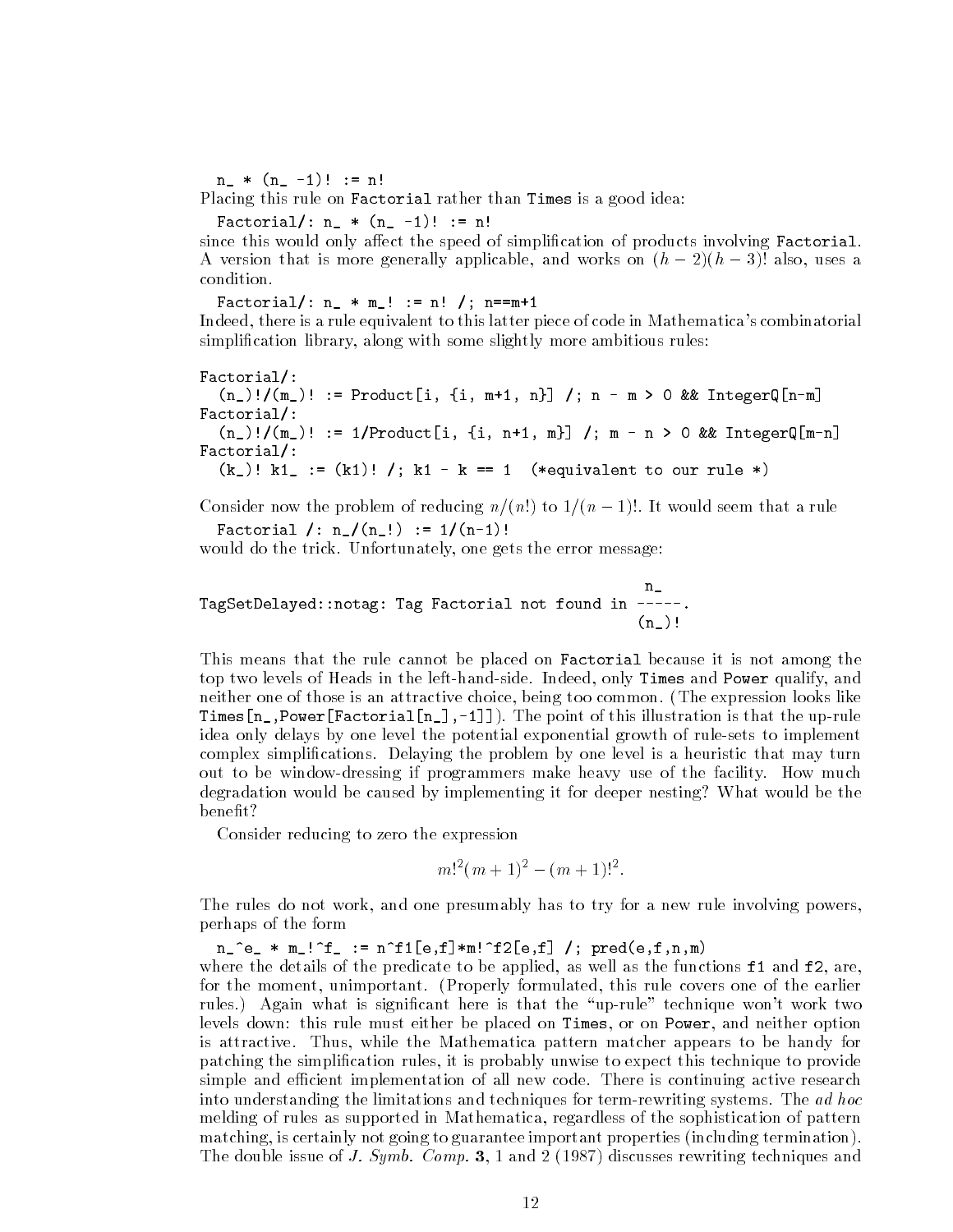applications. Yet the evidence of the past several decades casts strong doubt on the idea that an efficient version of mathematical knowledge can be imparted to a symbolic system *primarily* by rule-transformations on trees. The more fundamental approach of transforming expressions into canonical forms when possible has been shown to be quite effective. (For factorials this is probably best done by a calculus of difference and shift operators.)

### 7.6.2 Efficiency

There are a number of factors contributing to inefficiency in any computer algebra system. Perhaps the ma jor factor is that most systems, including Mathematica, are interpreter based. Consequently, a simple program that can just as easily be expressed in a compiled language (e.g. C), runs orders of magnitude slower than if programmed in C. (see, for example, Buchberger (1991), where basic list structure operations are shown to execute  $3000 - 8000$  times slower). One trick is to write such programs in C, and call them from the interpreter.

There are other factors:

- $\bullet$  Generality. Even with a compiler (introduced in version 2.0) it is unreasonable to  $\bullet$ expect compilation, considering Mathematica's elaborate semantics, to reach the same kinds of speeds as compiled C or FORTRAN. Consequently, although it may be convenient to express a simple "do" loop in Mathematica, it will be slow in execution. The version 2.0 compiler is useful only for speeding up the numerical machine-precision real evaluation of expressions in plotting, numerical integration, or similar functions.
- $\bullet$  -Evaluation Model. Mathematica claims to implement infinite evaluation all the time,  $\hspace{0.1mm}$ even for local variables. This means that when a variable is evaluated, a bit-vector is checked (see  $\S 3.4$ ) and possibly the entire structure may have to be traversed even if nothing happens. Data structure operations that would normally be expected to be constant-time depend on the size of the expression. For example,  $Part[stit,1]$  or stuff  $\lceil 1 \rceil$  evaluates all of stuff even though all that is needed is the first sub-part. This can be very expensive, as illustrated in the next section.
- $\bullet$  Data Structures. Mathematica implements List objects as arrays. Consequently, extracting an item from a list based on its index has a cost that is independent of the index. Yet adding an element to the front or back of a list (Prepend or Append) depends on the length of the list, since the old array must be copied to a new location. Counter to the intuition one might have from other uses of the word List, adding to the front or the back appears to be equally expensive. Furthermore, picking out the ith element of a list requires that all the elements be re-evaluated, so that indexing is itself not constant time, but a function of the length of the list and the complexity of the elements in it. Consider, for example, a table of  $10^6$  zeros set up by h=Table[0,{10^6}]. The statement h[[5]]=h[[5]]+1 takes 4.3 seconds on a Sun SPARC 1+, because all the elements of h are re-evaluated. Computing a histogram this way would be painfully slow. (see also  $\S 8.4$ ).

It is formally possible to concoct an abstraction of a linked list by "function calls" in a Prolog-like form. That is,

```
list[a_,b__]:=cons[a,list[b]]
list[a_] :=cons[a,nil]
list[] := nilcar[cons[a_,b_]]:= a
cdr[cons[a_1,b_1]] := b (*etc. *)
```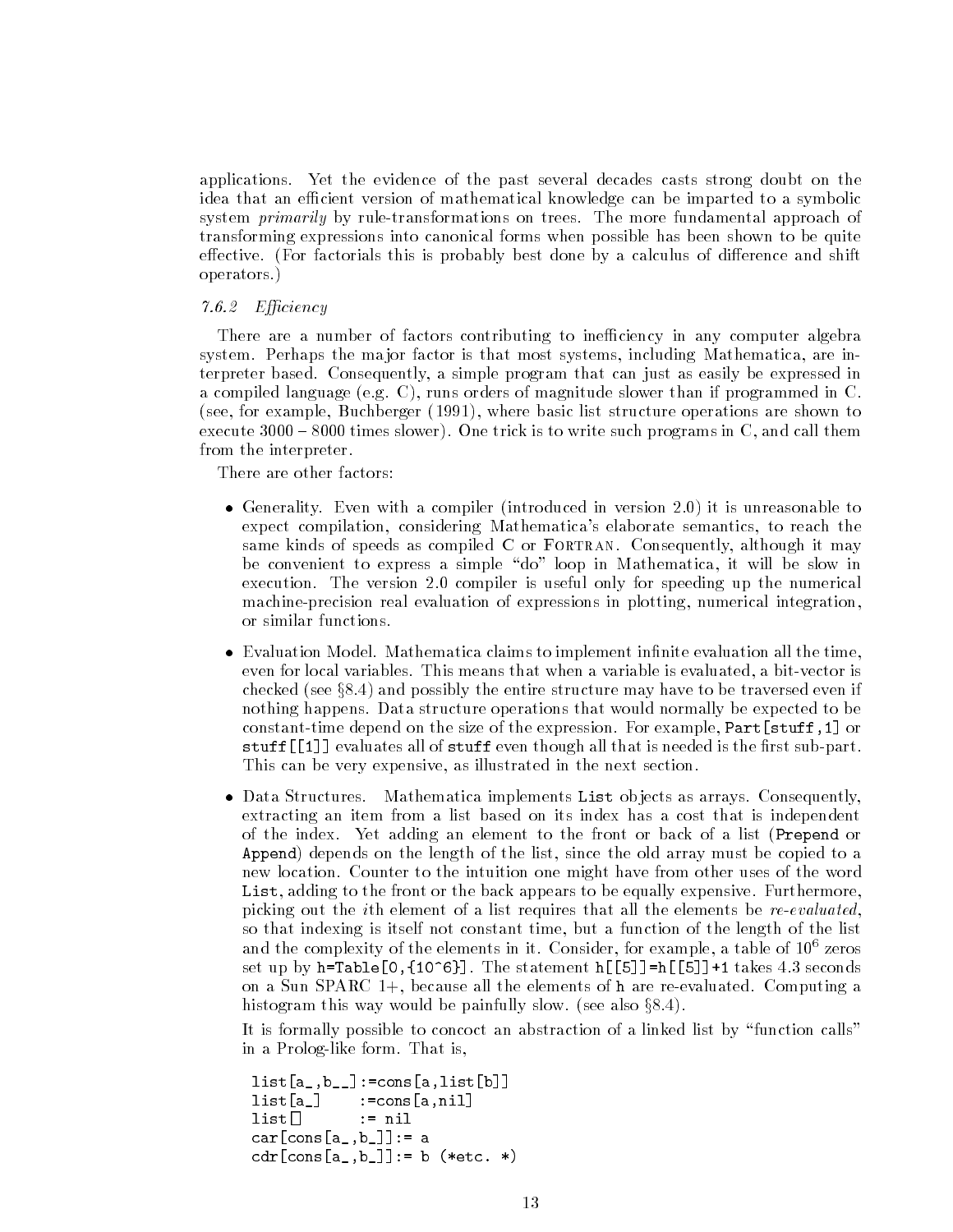but this is quite inefficient, and few of the built-in features would work on this data.

You do not have much choice about the substantial overhead caused by the generality of the mechanism for function calls, each of which constitutes a pattern match. (Mathematica's Function notation may perhaps be a faster choice when anonymous functions are adequate to some purpose).

 $\bullet$  51ze. Within fixed memory resources, the more space taken by system code the less is available for user programs or data. Mathematica has gotten substantially larger from its first version to version 2.0 and, if for no other reason, it may be slower as a consequence of paging or other memory-based activities.

On the other hand, there are several sources of efficiency in a high-level language.

- $\bullet$  lne built-in algorithms and appropriately chosen data-structures may provide an advantage over naive programs. For example, an arbitrarily clever test for primality, perhaps even coded in assembly language, could be included as a built-in command.
- $\bullet$  -High-level programming constructs provided to anticipate common sequences of lowlevel operations can eliminate repetitive interpretation. For example, a single command to map the operation of addition over a list would be faster than an iterative program indexing through the same list.
- $\bullet$  Some expressions known to be evaluable to numbers can be compiled in a conventional fashion (especially in contexts such as plotting or numerical root-nding).
- $\bullet$  -Kesults can be "cached" for re-use, making it possible to reduce the complexity of  $\bullet$ some styles of heavily-recursive programming.

Mathematica uses each of these tactics. Other computer algebra programs make different cuts through the morass of decisions, and it is certainly possible to find significantly faster, as well as significantly slower programs for comparable computations. An easily accessible paper (Simon (1990)) compares four systems, including Mathematica, and may be of interest as a view of their effectiveness in solving problems on some concrete examples.

#### 8 Ma jor Semantic Problems

#### 8.1 Canonicality

Wolfram (1988, p. 212-213) (1990, p. 269-270) seems to argue that, because it is theoretically impossible to have a program that reduces all expressions to canonical form, that the set of transformations provided (basically, Expand, Factor, Simplify), are sufficient.

Even within the class of expressions with decidable zero-equivalence procedures, the user is left somewhat at loose ends trying to figure out which combination of commands might be effective in mapping the difference of two possibly-equal expressions to zero, and thereby directing the result of an If expression the right way. The description of Simplify in Mathematica ("Simplify[expr] performs a sequence of algebraic transformations on expr, and returns the simplest form it finds.") fails to inspire confidence. Especially in the realm of rational functions (since in this case the answers are easily computed), the failure to use canonical simplications can be a source of wrong answers: programs which depend on zero-equivalence being decided correctly can be misdirected. Any routine that does divisions can fall prey to this problem. While commands such as Factor and Simplify provide a nominal zero-equivalence decision-making capability, they must be called explicitly, and they do not, in general, take advantage of the possibility of the far more compact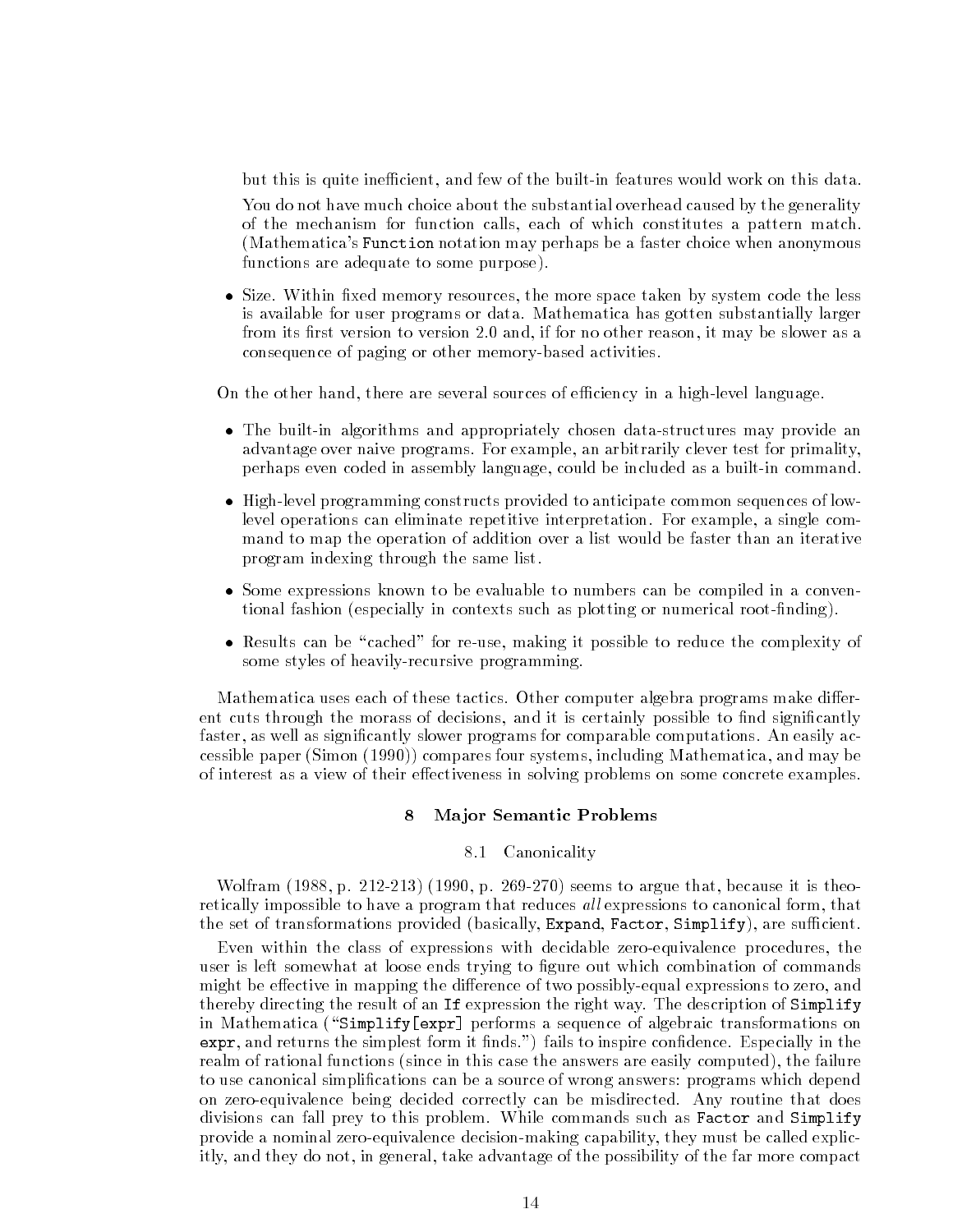representation and manipulation that limited domains afford. Particular problems involving complicated expressions and their negatives inside radicals are repeatedly cited as difficulties in public "bug reports" in the network newsgroup sci.math.symbolic. This is discussed further in section 15.1.

#### 8.2 Dummy arguments in patterns are global

As we have discussed earlier, Mathematica combines function definitions and pattern matching with an interesting technique. A simple program definition  $f[x_+] := \ldots$  looks like a pattern-match and replacement for the expression  $f[\ldots]$ . This simplifies the definition of a function over distinct structural cases (or types of arguments) by allowing more elaborate "dummy argument" specifications. Thus one can define f on a special case expression where  $x_{-}$  would match  $Sin[\ldots]$  as  $f(Sin[y_{-}]] := \ldots$  One can define f for integer arguments by  $f[x_Integer]:=...$ , etc.

Among algebraic manipulation systems perhaps Scratchpad I (Jenks (1984)) is a precursor, although other programming languages including ML, Prolog, and SNOBOL have similar notions. Another place the merging of the concept of matching and parameter passage appears is in the destructuring of lambda-list arguments to defmacro in Lisp (Steele (1984, 1990)). Unfortunately, the analogy, or the implementation of the analogy, leaves a lot to be desired. The principal ob jection is that a change to the dummy variable x on the right side of the rule  $f[x_] := (x=3)$  followed by  $f[y]$  changes the value of the global variable y. A cleaner treatment would be to make x serve as a "bound variable" within the pattern.

Problems with evaluation may also be related to the design error in binding explained in the next section, or might be independent.

### 8.3 Binding of variables

Here is a simple program:

#### $g[x_$ ].=Block[{a}, a=1+x]

This is a program much simplied from what one might write in the course of computing an elaborate function, and it seems to be very straightforward. The result of g[3] is 4 and of g[s] is 1+s. But why then is g[a] not a+1? It is 251+Hold[1+a], with a warning message about "Recursion depth exceeded". This is one result of a Mathematica "feature" which can have drastic destructive effects:<sup>2</sup> Any time you compose a (presumably more serious) program with local variables, you may have a con
ict with a name that occurs within the actual parameters. In the Mathematica manual, section 2.5.10, Advanced Topic: Function Arguments and Local Variables, Wolfram admits, "Sometimes it can be very confusing to have the name of a local variable conflict with a value you give for a function argument. The best way to solve this problem is somehow to have the names of the local variables that appear in your functions be such that they will never appear in the values of function arguments." That is, you could try to avoid this conflict by programming, for example:

#### g[x\_]:=Block[{afunnyvar},afunnyvar=1+x]

But this can rapidly get tiresome; potentially recursive functions lead to constructions like Block[{v=Unique["s"]},... in version 1.2's Laplace transform package, and even this is not necessarily effective.

 $2$ To quote from Maeder (1988) p. 8 "The more subtle ones [problems] become only apparent in the context of a longer session with Mathematica and are then normally very hard to find." Actually, it appears that his proposed solution is a work-around for a bug, corrected by the introduction of Module.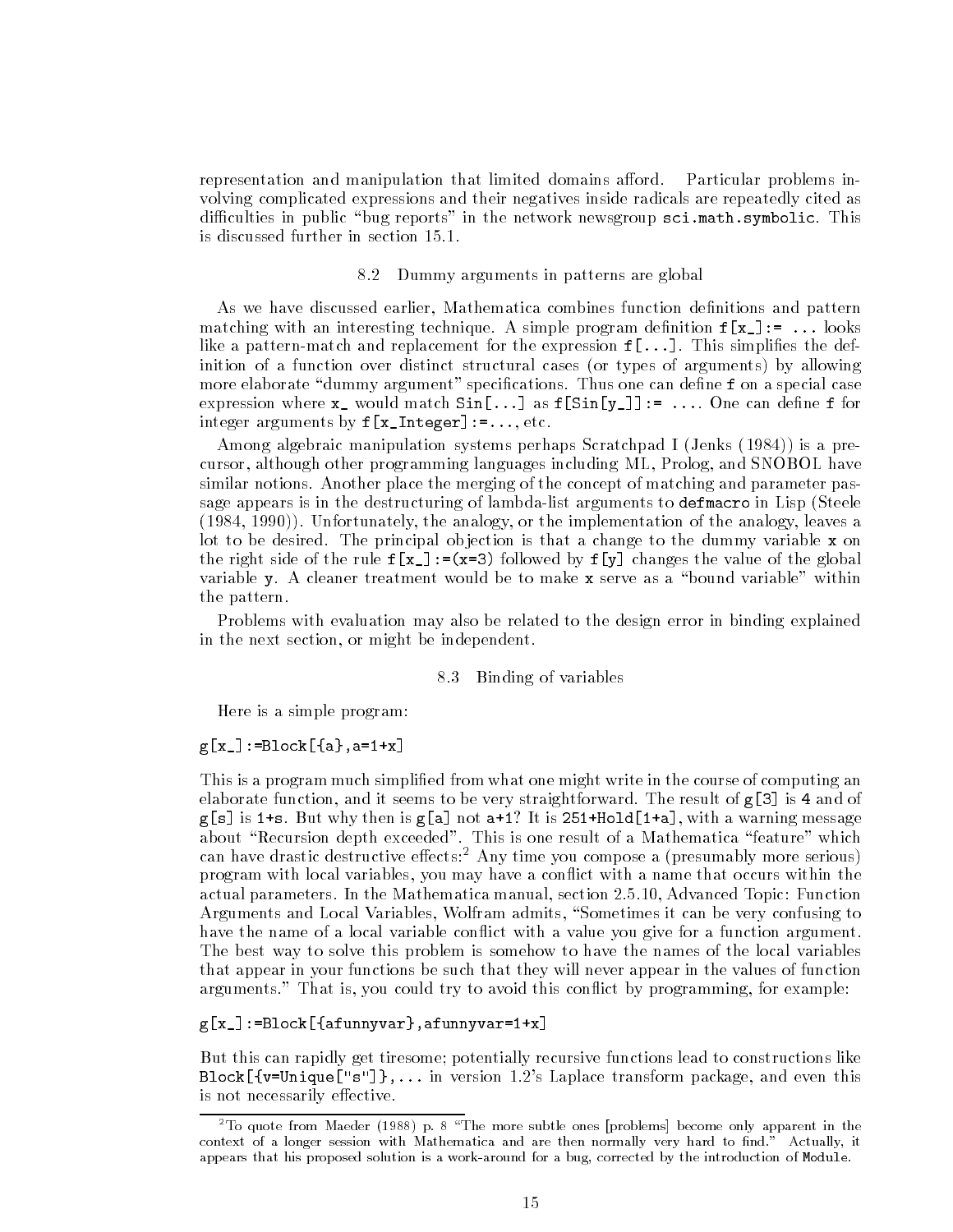Maeder suggests avoiding the accidental "capture" of variable bindings by using the construction

$$
Begin["'Private'"]f[x_.] := Block[{'a},a=x+1]End[]
$$

The user's variable a, or to be more verbose, Global`a is then never the same as the identi fier Global 'Private'a that is used inside the body of f. However, typing f['Private'a] still causes an error, so the problem is not really solved. You can elaborate on the Context names to reduce the likelihood that names will conflict (you then have to worry about two programmers accidentally chosing the same Context name), but you cannot really eliminate the problem as is done by, for example, Pascal. By the way, if you make the mistake of trying to look at a program in some Context, on-line, you will be deluged by the repetition of Context qualications on every name. This is quite painful.

Apparently this scoping was finally recognized as wrong, and a real solution appears in version 2.0. (also described by Maeder (1991) p. 8.) Using Module instead of Block one defines

#### $g[x_]$ :=Module[{a}, a=1+x]

and this works as expected:  $g[a] = 1+a$ . The new problem is that every time the Module is entered, new names are produced, presumably taking up system resources of time and perhaps space. This can be seen by trying the program

#### h[x\_]:=Module[{a},Print[a]]

which prints a different value (looking like  $a$12$ ) each time it is invoked. Even if they are removed eventually as Temporary objects, the overhead is certainly much higher than stack-allocation of variables in a classical Algol-like language.

Consider another example, also fixed in version 2.0, based on the definition of the function  $h[j_$ ] := Sum[h[k], {k, 0, j-1}]. This has problems with the local variable k. Mathematically speaking it is reasonable that h[0] returns 0, and it would seem that h[1] should return Sum[h[k], $\{k,0,0\}$ ] or just h[0], which is 0. However Mathematica 1.2 wrote

# General::itervar: In iterator {k,0,0-1}, variable k already has a value followed by a 230-line message related to infinite recursion.

Although these *specific* examples, all reported as bugs, have been fixed, and Module repairs the defective Block, the misunderstanding persists.

Even though the role of the variable **k** in Limit  $[f[k], k-\gt)$  is very much like the role of **k** above, in this case the global value of the symbol (try  $k=3$ ) interferes with its use as a bound variable in the limit. Furthermore, D[Sum[a[i],{i,1,n}],a[i]] returns Sum[1,{i,1,n}] while D[Sum[a[i],{i,1,n}],a[j]] returns 0. The bound variable i is somehow capturing an instance of i from outside the summation.

As a sidelight, might one really wish to write a program  $g[x_.,y_.] := (x=y)$  which when invoked as  $g[r,3]$  actually sets the value of r to 3? Attitudes toward programming by side-effects on parameters vary. Purists condemn it and point out it is not necessary. Others have grown up in a culture that permits or even encourages it. FORTRAN, and among computer algebra systems, Maple, make use of it. Common Lisp provides multiplevalue returns to allow a somewhat disciplined approach to returning several values from a function, reducing the need for side-effects (or returning temporary structures of values requiring destructuring) merely to return extra results. In my view, Mathematica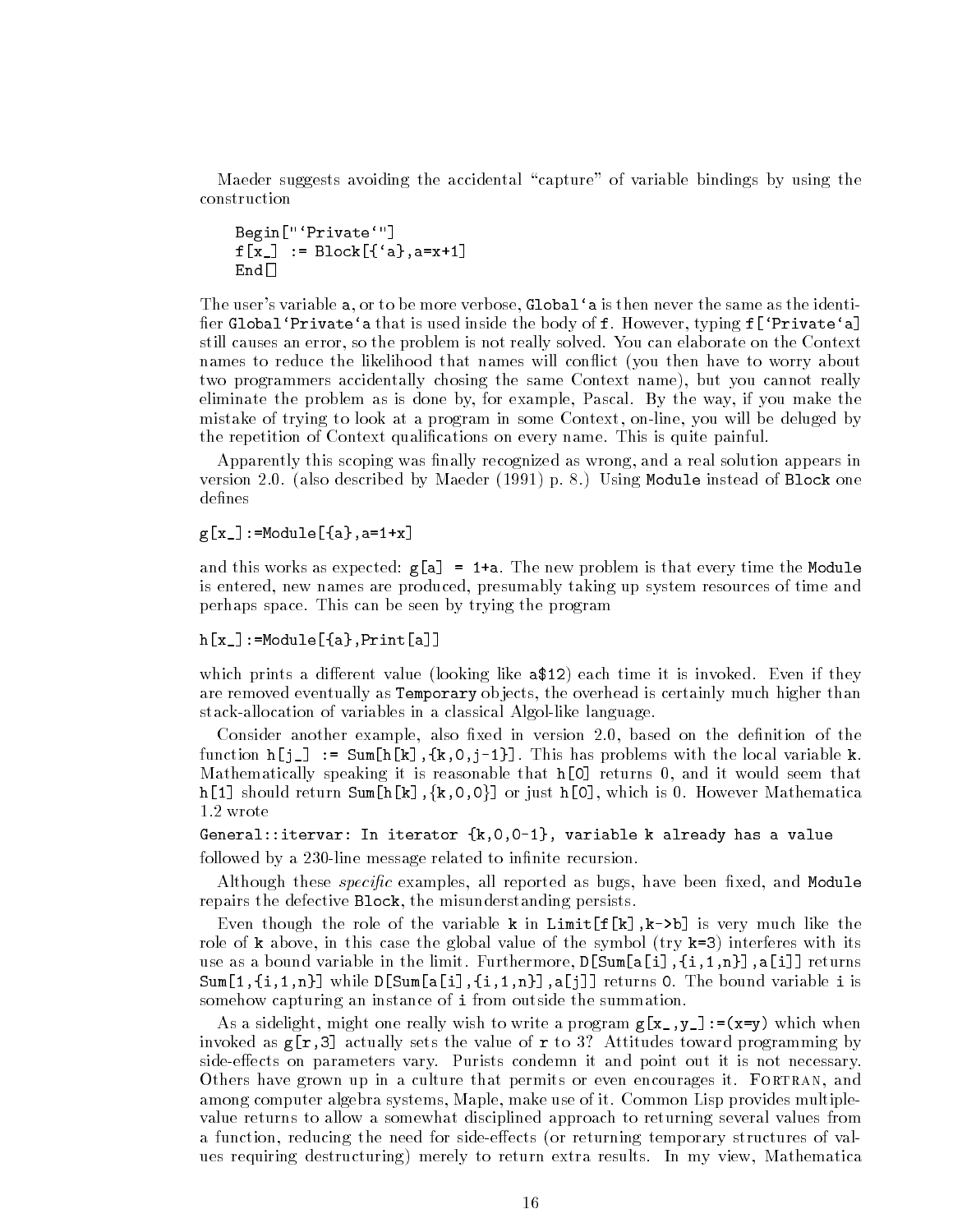should strongly discourage the use of side-effects, given that it cannot keep track of them effectively. The next section explains the problem.

### 8.4 Infinite evaluation

The evaluation process in Mathematica has several difficulties. Although it would be hard to discern from the documentation, the design (a) uses fallible heuristics and (b) injects some non-determinism into its results. As a consequence, Mathematica's evaluation techniques can be problematical. This section reviews the process and its consequences to the system semantics.

When presented with an expression  $h[a_1, a_2, \cdots]$  the system (recursively) evaluates the head of the expression h to f, then the arguments<sup>3</sup>  $a_1$  to  $b_1$ ,  $a_2$  to  $b_2$ , etc., in turn. Next, attributes and transformation rules as appropriate for application to  $f[b_1, b_2, \cdots]$ are examined and additional changes may be made to the expression, perhaps through more evaluation of the right-hand sides of rules.

If anything has changed from the original expression,  $h[a_1, a_2, \cdots]$  it is claimed that the system "effectively starts the evaluation sequence over again."

In fact, it often doesn't re-evaluate, because that would be quite costly. Instead the system predicts whether an additional evaluation will change anything. Sometimes the prediction fails. (I am grateful to David Jacobson, as well as public discussion by S. Wolfram for illuminating these points).

The prediction is apparently not even entirely deterministic. The only user-visible hint about this problem is in the description of the Update command which can be called to re-evaluate symbols "under special circumstances that rarely occur in practice." The only specic special circumstance mentioned in the manual (Wolfram (1991)) is the case of change to a global value changing the outcome of a Condition defining a symbol's value. The simplest example of this is  $f[x_+]$  := x /; globflag. If the global flag globflag is False and you evaluate f[3], it evaluates to itself. A subsequent change to globflag should cause an instance of f[3] to be re-evaluated. It won't.

The basic problem is that the presence of side-effects makes it virtually impossible to tell if evaluation is really complete. Consider

```
count = 0g[x_+] := x /; ++count > 100
```
In an actual infinite evaluation system,  $g[3]$  would evaluate to 3. In Mathematica it evaluates to g[3]. Only after 100 forced re-evaluations will it return 3.

The notion of "effective re-evaluation" is based on placing a time-stamp on each expression which evaluates to itself. "Time" in this case is simply a function that increases monotonically as computing proceeds. Note that if enough ob jects are produced, the system might over-run a fixed-width time-stamp field. On a MIPS  $M/120$  processor using version 1.2, executing  $Do[**k=1**,**{12200}**]$  takes about 1 second. If the time-stamp is stored in an unsigned 32-bit word (as we speculate is done here), then executing  $Do[k=1, {2^{\sim}32}$ ] would over-run the time-stamp in about 4 days. As explained below, an inappropriate time-stamp might provoke an error, thus causing a long-running computation to fail mysteriously.

Assuming we do not encounter such an unlikely problem, the result of evaluating an expression E is simply E if E previously evaluated to itself and if  $E$ 's time-stamp is sufficiently up-to-date.

 $3$ unless they are "held."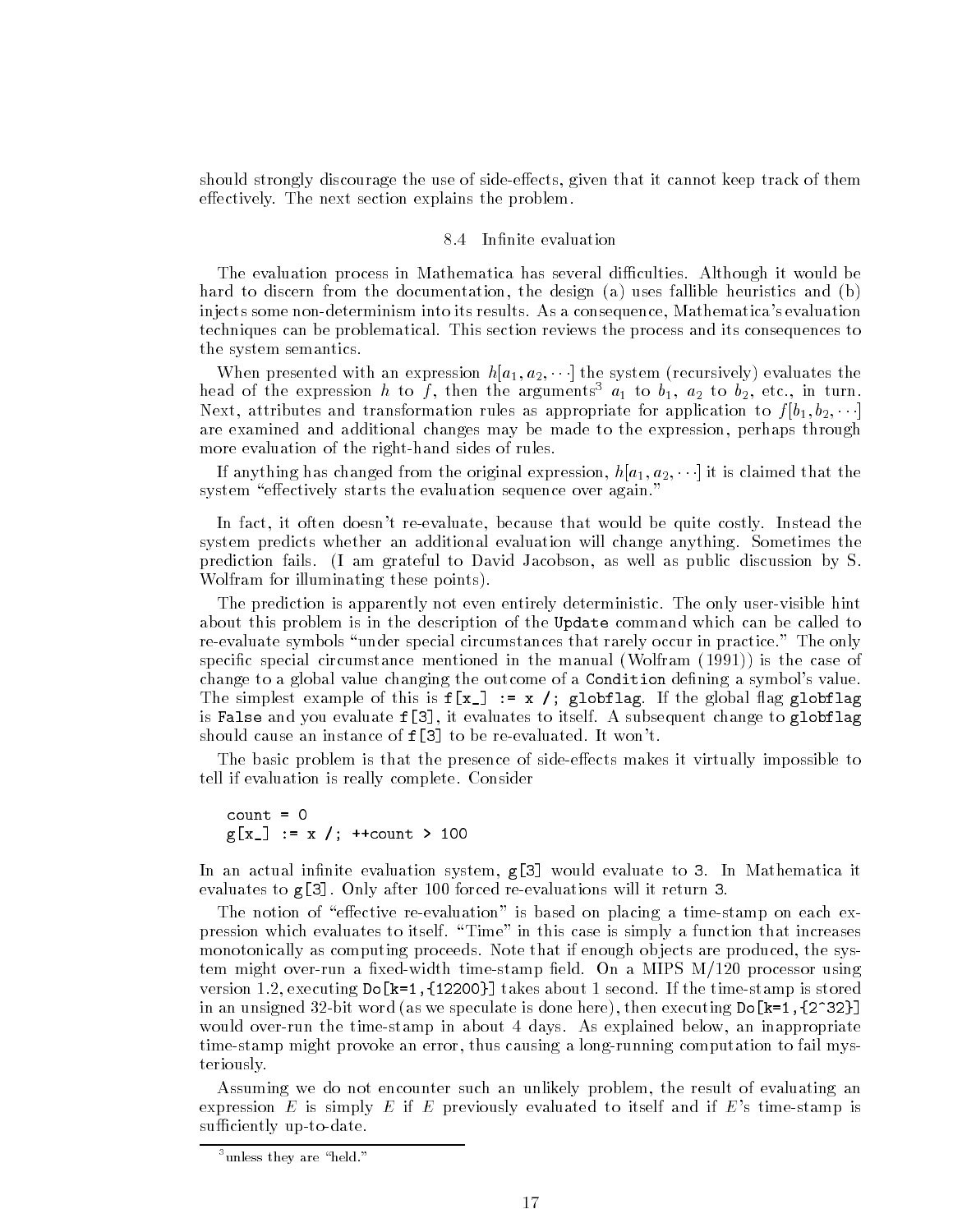The notion of "sufficiently up-to-date" appears to be implemented approximately as follows: Every symbol in the system is stored in a hashed symbol table, using buckets for chaining. Each symbol-table bucket has a field which is updated to the current time when any symbol in the bucket is changed in any way. If the time-stamp on an expression E is at least as recent as all the symbol-table buckets of the symbols which occur in E, then that is deemed recent enough. This is clearly wrong. Even symbols not occurring explicitly in an expression can, by changing, cause an expression to no longer self-evaluate (e.g. count above).

Also, since any change to a symbol will update the time-stamp on all the symbol-table bucket occupants, coincidences of shared hash-buckets affect evaluation. Such coincidences cause re-evaluation of expressions (and consequent side effects) in a manner not predictable by the user, who has no way of determining which symbols share a hash-table bucket.

An aside: Why use this per-hash-bucket time-stamp? Presumably to keep the checking cost down. If there are  $b$  hash-buckets, then instead of descending through the tree of an expression to identify and check all its leaves, the evaluation mechanism can be based on a vector of b bits, associated with each expression. Then if the vector  $v$  associated with E has a \1" in position p, there is some dependence on some symbol in hash-bucket p. If the time-stamp on hash-bucket p is more recent than  $E$ , a full evaluation must be done. along with a recomputation of v.

Note that if the user or the system suspects that something "unusual" has happened that affects expressions involving  $x$ , then a call to Update[x] sets the time-stamp on the symbol-table bucket associated with  $x$  to "now." This will cause any expression E using x or any other symbol in the same bucket to be fully evaluated when  $E$  is next evaluated.

There are a number of tactics that can be used to make checking each of the bits' hashbuckets faster, although they may translate into (much) increased time when changing values.

Removing the infinite evaluation heuristics (especially the assumption on failed rules) may force the cost of evaluation to escalate substantially. Unfortunately this may be the cost of getting an infinite-evaluation answer right. An alternative might be to *forbid* certain kinds of "state alterations" or side-effects in the condition part of a rule-directly or indirectly, rather than merely advising against them. Note that the side effects might occur during the evaluation of the parameters, and hence in the evaluation of an entirely different function. Identifying such side-effects "automatically" would ordinarily not be computationally feasible, unfortunately. Another choice would be to use a better understood evaluation scheme that has stood the test of time in some other language. At a minimum, the documentation should clearly identify the pitfalls.

#### 9 Numerical calculation

We start with a brief example (suggested by W. Kahan):

```
In[1]:= p=314159265358979323;
        q=314159265358979323.;
        r=314159265358979323.00000000000000000000;
        s=p+0.00000000000000000000;
In [2] := {Tan [s], N[Tan [p]], Tan [q], Tan [r] }Out[2]= {1.59981, 1.59981, ComplexInfinity, -1.1297926523089085443}
In [3]: = \{p == q, q == r, r == s, r == p\}
```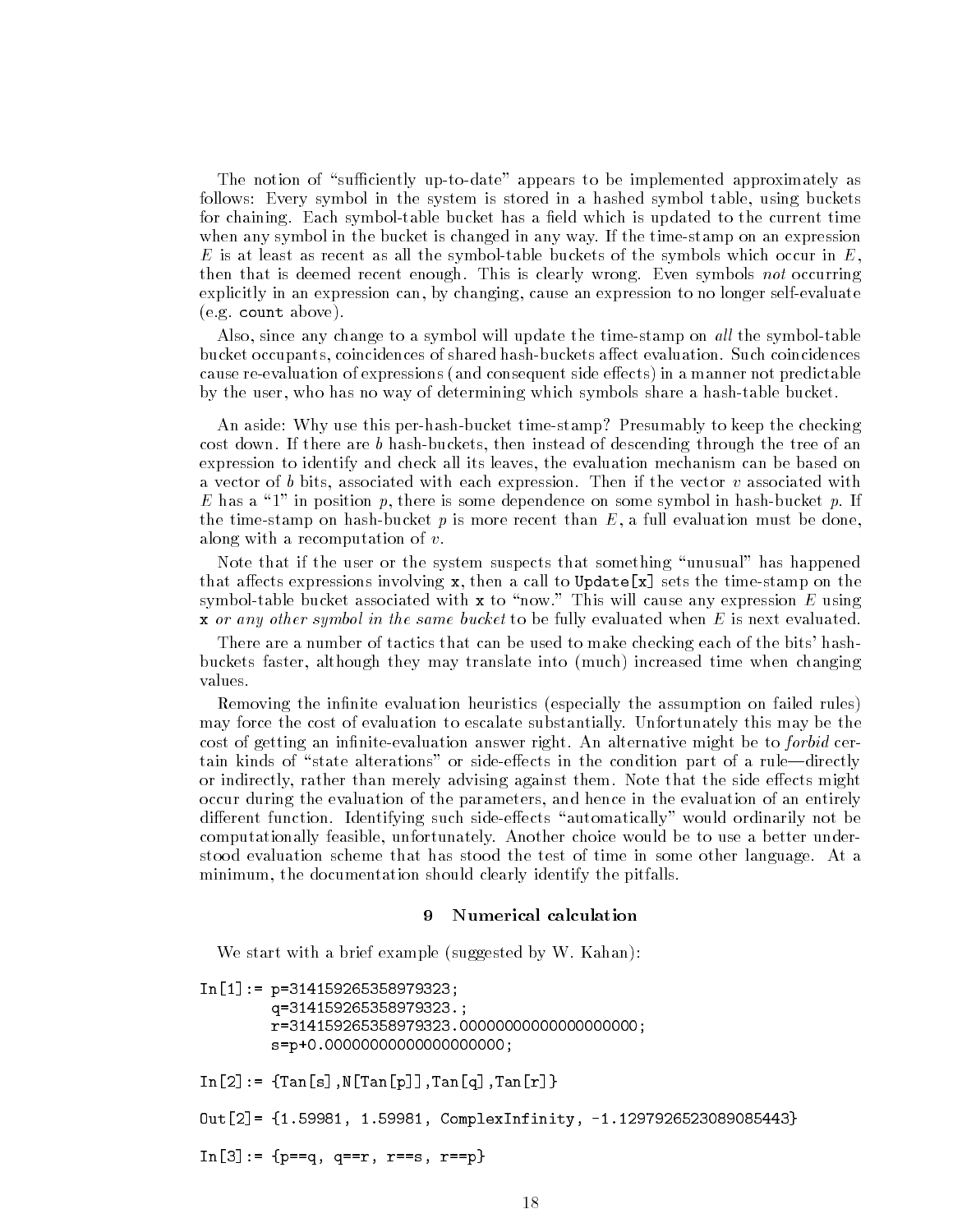Out[3]= {True, True, True, True}

At first sight, the values of p, q and r all look the same. Adding zero to p should not alter its value much. However, Mathematica can see differences here, even though it claims all the values are equal. (Incidentally, the last value in Out[2] is correct.)

To continue the example, recalling that  $p$  and  $q$  are equal,

```
In [4] := \{ N[Tanh[p] ], Tanh[q] \}
```
General::ovfl: Overflow occurred in computation.

 $Out[4] = \{1., 0.\}$ 

Since  $\tanh x \to 1$  as  $x \to \infty$ , the answer 1 is correct; the overflow error message suggests that a poor method is being used for computing tanh of large arguments. Although the number 0. is the result of the overflow, the answer does not indicate it. Only by computing its Accuracy, can you discover that "no digits are correct". (The comparable results from version 1.2 are even worse, incidentally.)

Should we care about such discrepancies? Yes! Numerical calculation in the context of a symbolic system should be done in a manner that places special importance on making decisions correctly. A system which cannot deal correctly with numerical constants will ultimately have difficulty with symbolic computation. You need not explicitly use its numerical subsystem to run into problems.

As part of a symbolic calculation, a subroutine may determine that an expression is a constant, but it is generally through careful numerical calculation that it can tell if (for example) the constant is positive. Such a determination is often quite important. Mathematica version 2.0 seems to distrust its own numerical system to such an extent that it refuses to determine the sign of  $e - \pi$ . (This is an improvement over version 1.2) which apparently gets the sign wrong since it simplifies  $\sqrt{(e-\pi)^2}$  to  $e-\pi$ ; in version 2.0 you must use PowerExpand to force this error.) What does it mean for a system to "know" all about constants, if it cannot answer simple questions about them?

### 9.1 Accuracy and precision

Mathematica uses the terms accuracy and precision in non-standard ways. By convention, as well as by informal usage, accuracy indicates the accomplishment of a goal of closeness to the truth. If v is the correct value and v is the computed value, then two measures for accuracy are absolute error:  $v - v'$  and relative error:  $(v - v')/v$ . Precision is the exactitude of an assertion, even though the assertion might be false. For example, the statement that  $\pi = 22/7$  is quite precise, although it is not very accurate. Precision is generally discussed in terms of binary or decimal digits provided in a representation of a number; it refers to the effort used to carry out detailed operations, but not whether some goal of correctness is accomplished.

Mathematica associates attributes of Precision and Accuracy with each number, unlike FORTRAN or C in which a *variable* has a precision attribute. Mathematica defines Accuracy as the number of decimal digits to the right of the decimal point, and Precision as the total number of significant decimal digits. The term "significant" is not defined, however. In Mathematica's terminology, 3.01 meters is more Accurate but less Precise than 501.0 centimeters . In Mathematica, the number written as 5.0 is a representation of

<sup>&</sup>quot;In this discussion we ignore the fact that Mathematica generally uses machine "hardware" floating-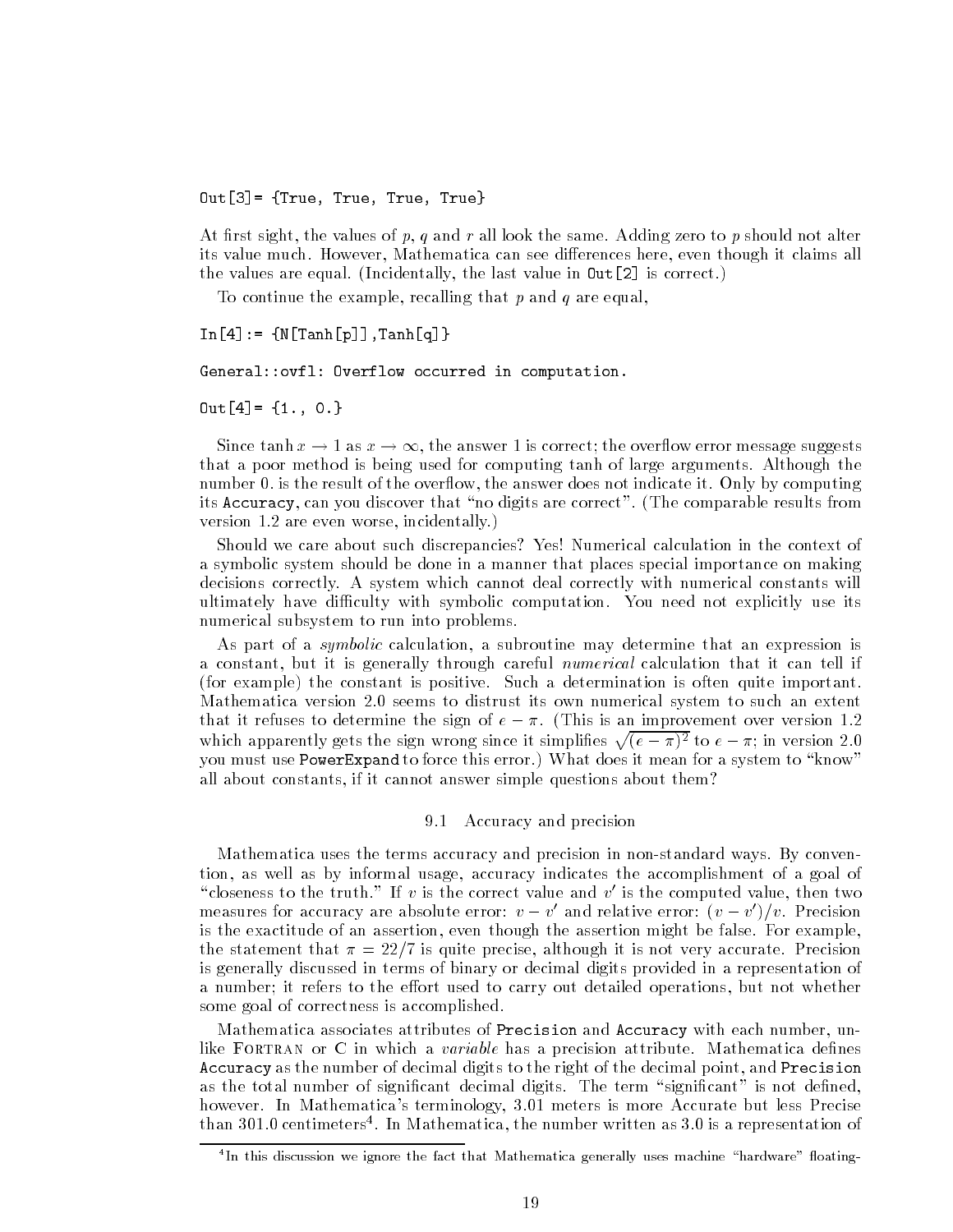any number greater than  $295/100$  and less than  $305/100$ . That is, 3.0 is like an interval—a number which rounds to 3.0 when printed with two decimal digits. The numbers which you might type in as 3.0 and 3.00 are different, since they represent different intervals although as we have seen, Mathematica does not always respect this distinction since they are equal under comparison..

Mathematica computes using arbitrary-precision arithmetic, presumably when necessary. Its decision mechanism for determining when this is necessary is not always obvious or correct. For example, what is a good approximation to sin of a large integer apparently close to a multiple of  $\pi$ ? Sin[3141592653589793238.] yields 0, to Accuracy 0; Sin[3141592653589793238.00] yields  $-0.45$  to Accuracy 2; but the expression N[Sin[3141592653589793238]] yields  $-0.641653$  to Accuracy 16. The most Accurate is the least accurate. In discussions with Wolfram Research employees, they defend their usage of the terms by reiterating "Accuracy is defined as the number of signicant digits to the right of the decimal place." and that \Your paradoxes result from associating the everyday meaning of accurate with the well-defined concept of Accuracy." This is reminiscent of Lewis Carroll: "When I use a word,' Humpty Dumpty said in rather a scornful tone, 'it means just what I choose it to mean—neither more nor less' " [Through the Looking Glass, 1872]

It is not difficult to compute these functions correctly: there are several packages for computing arbitrary-precision transcendental functions in the open literature (see for example Brent (1978), Wyatt *et al.* (1976), Fateman (1976), Bailey (1991)).

As another example, this one illustrating a debatable choice for the use of Precision, consider the function  $f[h_+] := N[N[P_1,2 h]-N[P_1,h],3*h]$  which one might use to look at digits of  $\pi$  as computed by Mathematica. The function f plausibly would give the difference between a 2h-digit approximate value for  $\pi$  and an h-digit value, computed to 3h digits. Computing f[50] returns the value 0. (Accuracy 49, Precision 0). Clearly only about h-digit computation is being done. What one might hope would work better (in version 2.0 and later using SetPrecision) is

#### g[h\_]:=SetPrecision[N[Pi,2 h],3 h]-SetPrecision[N[Pi,h],3 h]

but oddly enough,  $q[50]$  returns 0, to Accuracy 149. The explanation for this is presumably that the value of  $\pi$  is apparently being "cached" to 2h digits, and the subsequent "lower precision" version of Pi actually has hidden digits that correspond to more places than deserved when it is re-precisioned to 3h digits. As a consequence, the value of  $N[Pi,50]$ is not a constant, but depends on what has been computed before.

Before discussing one alternative model, we present some remarkable puzzles—consequences of Mathematica's arithmetic|based on examples discovered by David Jacobson of Hewlett-Packard Laboratories.

Consider the iteration  $s_i := 2s_{i-1} - 3s_{i-1}$ . This iteration converges from a starting value of  $s_0 = 0.3$  rather rapidly toward  $s_n = 1/3$ . Indeed, with any number x replacing 3 in that formula, the iteration proceeds to compute an approximation to  $1/x$  from a suitable starting value. See what happens in Mathematica (2.0).

 $In [1]: = s[i] := s[i] = 2 s[i-1] - 3 s[i-1]^2;$ 

In[2]:= s[0]= SetAccuracy[3/10,18] (\* Use "bigfloats" \*)

point arithmetic for "small" numbers such as 3.0 and 3.00; that is, all numbers 3.0...0 with fewer than 16 zeros are the same, but each is subtly different from 3.0...0 with 16 zeros. We assume that rules for calculation are those specied for the software extension to arbitrary precision in Mathematica.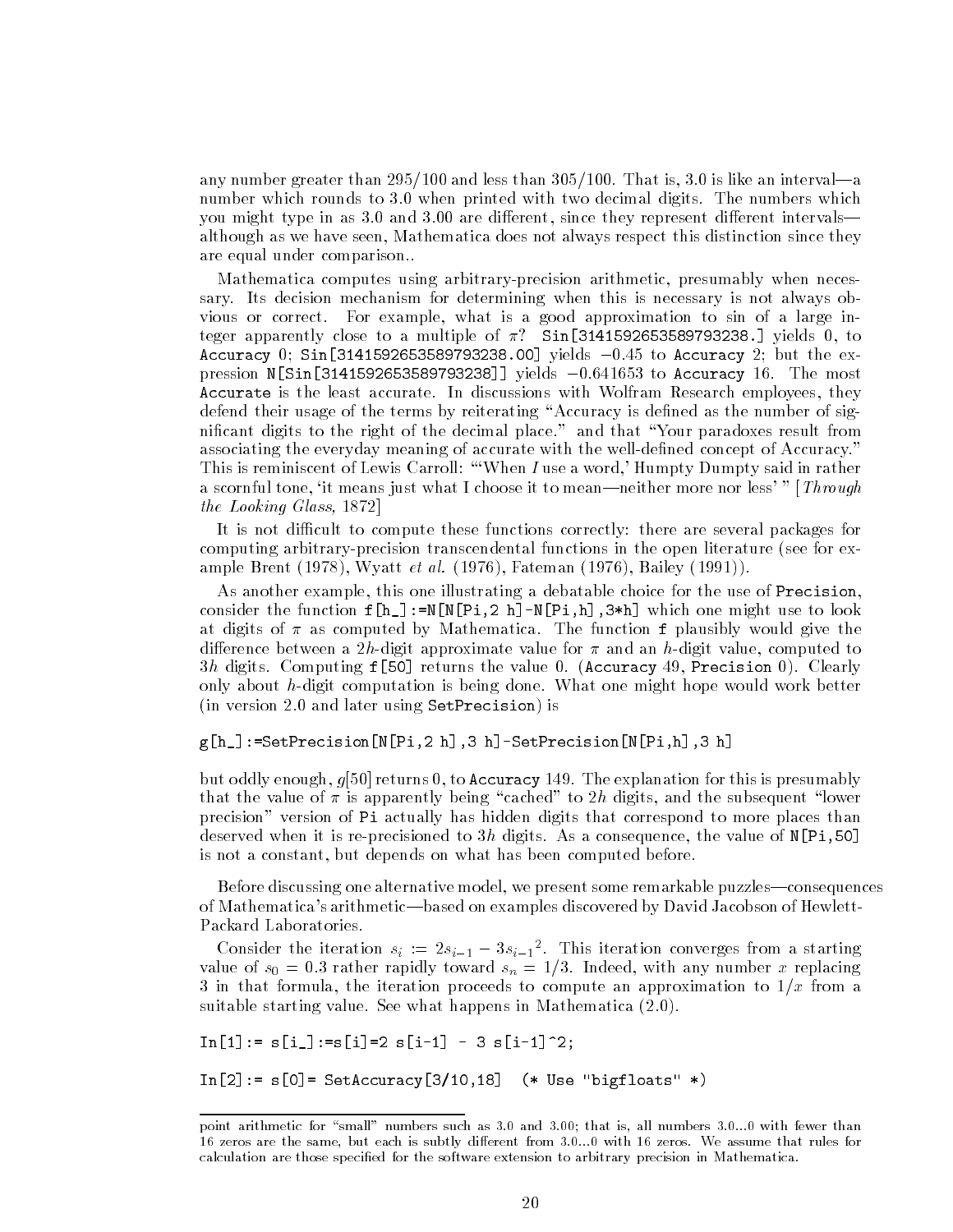$0ut[2] = 0.3$ 

 $In [3]: = {s[1], s[2], s[20], s[30], s[40]}$ 

Out[3]= {0.33, 0.3333, 0.333333, 0.3, 0.}

In other words, given a convergent iteration that mathematically gains accuracy at each step as it approaches  $1/3$ , the computation begins to veer away to 0. It ends up at a stationary point at 0. Furthermore, even though they print differently, all the iterates beyond s[4] are pairwise Equal in Mathematica.

This is apparently not a bug, but a feature. WRI argues that the Accuracy of the results is decreased at each iteration. One way of thinking of this is as though the arithmetic were in some sense sub ject to experimental error. This is supposed to protect the user from believing inaccurate results.

Such a scheme might be valuable if it worked. On the other hand its utility would seem to be rather low if one could increase the Accuracy of a number by averaging it with itself 100 times. But this is just what happens, as seen below.

 $In [1]: = r=q=1.00000000001000000;$ 

In  $[2] := Do[q=(q+q)/2,(100)]$ ;

 $In [3] := q$ 

Out[3]= 1.00000000001000000000342263224918264460733208674

 $In [4]: = \{Accuracy[r], Accuracy[q] \}$ 

Out[4]= {17, 47}

This "bug" was fixed in version  $2.0$ , so that now to exhibit the aberrant behavior, line  $2$ should be  $Do[q=(q+q)+(q+q))/4$ ,  $100$ ]; instead. Making such errors more obscure in succeeding versions of the system will not make them go away, unfortunately. Incidentally, ((q+q)+(q+q)) is always re-written as q+q+q+q whether you like it or not.

In either version of the system, the value of q has increased in Accuracy by 30 decimal digits.

This general approach, sometimes called signicance arithmetic, attempts to propagate "fuzz" in operations on numbers like  $1.23?...?$  and  $3.45?...?$  where ? indicates an unknown digit. Unfortunately, making this system secure under operations requires rules that are quite pessimistic, and generally results in too large a loss of "significant digits" to sustain a chain of numerical computation. Less pessimistic rules as implemented in Mathematica not only provide rather poor control of uncertainty, but can lead to nonsensical results. According to W. Kahan, it is a "folk theorem" that under any implementation of significance arithmetic there must exist chains of operations that lead to either an unwarranted loss of significance, or to a gain in significance, or both. The real problem is then that users will be lulled into a false sense of security. Somewhat less damaging, but certainly disconcerting, users may also be given answers much worse than they deserve. The rate of gain plus the rate of loss in bits per operation must exceed one. David Jacobson's examples above illustrate Mathematica's susceptibility to the consequences of this theorem.

Is there a way out of this? Certainly one can attempt to figure out by some independent calculation, the actual accuracy of every variable at the end of each iteration, and replace it by an equal, but more or possibly less "Accurate" value by using SetAccuracy and/or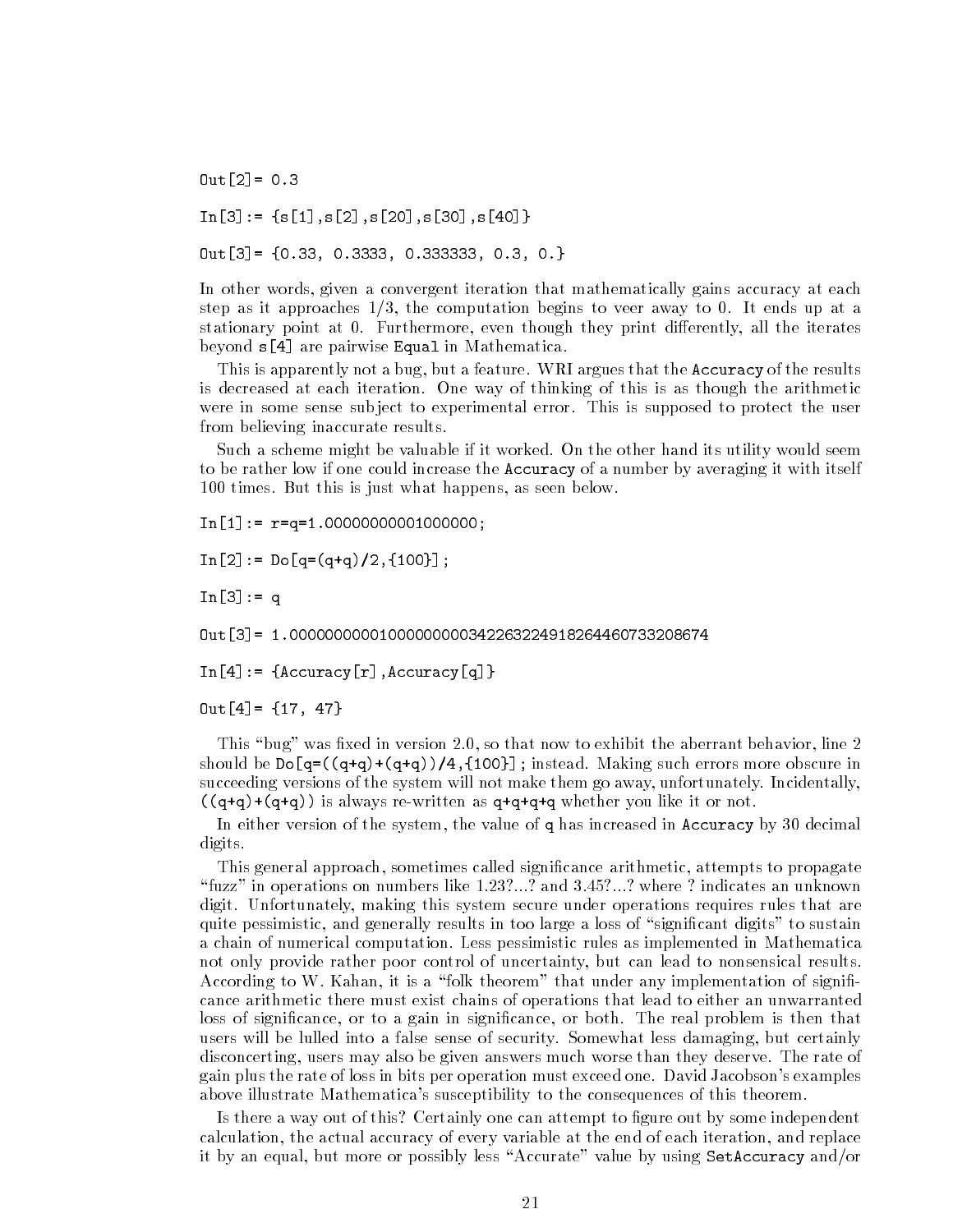SetPrecision. But then not only has the Mathematica design failed to perform its intended automatic error analysis, it has in fact made it advisable to perform such error analysis where previously it was not needed! Indeed, in a tutorial on Mathematica's arithmetic, Keiper (1990) illustrates the necessity, in computing the value of a Chebyshev polynomial, to repeatedly compute the appropriate precision in intermediate calculations. Keiper also explicitly sets the accuracy of the final result. Each of these resettings requires copying over the value into a newly created number, and so is not a trivial operation.

Consider for all computational purposes that each number representable in a floatingpoint hardware format in the computer means an exact rational number. That's it. No special hidden "precision" or "accuracy". The number 3.0 has the same *numerical value* as the integer 3.

For very long strings of digits, the hardware is inadequate, so we are inevitably forced to a software "arbitrary-precision" system to extend the model of numbers. Such a system allows a number of bits in the \fraction" or \mantissa" of the representation beyond almost any expected useful range, and generally allows a very much larger, and perhaps arbitrary-precision, exponent range. Usually such a system controls the fraction length for all calculations by some global setting, but other techniques can be used to combine numbers with different fraction lengths. Some well-known systems (Fortran) associate precision with the name of a variable. The precision of operations can be controlled by observing the precision of the destination variable, as well as explicit requested precisions along the way.

An straight-forward extension of numbers to arbitrary precision does not address accuracy explicitly in the number system, but (if it is to be dealt with at all) requires auxiliary information to be computed. There is no illusion that the confidence in numbers is related to their representation. The typical technique for increasing certainty in a sequence of calculations is to increase the number of bits in the fraction as represented, improve the input data if possible, and repeat the computation.

Arbitrary-precision floating-point arithmetic along this model is implemented in Macsyma, Maple, and Reduce. It is used in packages by Brent (1978) and Bailey (1991). One of the advantages of this system is that it can actually be used for the treatment of inexact values better than in the default system in Mathematica. For example, if x is in the interval [2.94,3.01], then x lies in the closed interval between the two exact (not fuzzy) numbers 294/100 and 301/100. Interval arithmetic has a substantial literature and is used in a number of computer packages (see Moore (1979)). Iterative algorithms and notions of convergence generally must be recast for interval computation. Although Mathematica version 2.0 introduces a notation for intervals, namely RealInterval, a critique of this aspect of the system will have to wait until the bugs are fixed and only the features remain.

On a related topic, since Mathematica allows machine floating-point numbers, it must deal with the IEEE binary floating-point standard Infinity and Not-a-Number (NaN) representations. One can obtain such an expression by computing 0/0, which Mathematica identies as Indeterminate. Combining two of these quantities by addition, multiplication, etc., generally yields Indeterminate. So far, so good. Unfortunately, this value has Precision and Accuracy of Infinity, and any two Indeterminates test equal (==). Consequently, regardless of what you might wish,  $0^\circ$  is equal to  $0/0$ . The IEEE 754  $$ specication requires that NaN symbols compare as unequal to everything, including themselves. There is also, in Mathematica, a notion of ComplexInfinity, which is returned by the Limit program, even when RealInfinity or, (to use a notation included in the system) DirectedInfinity[1] would be more appropriate.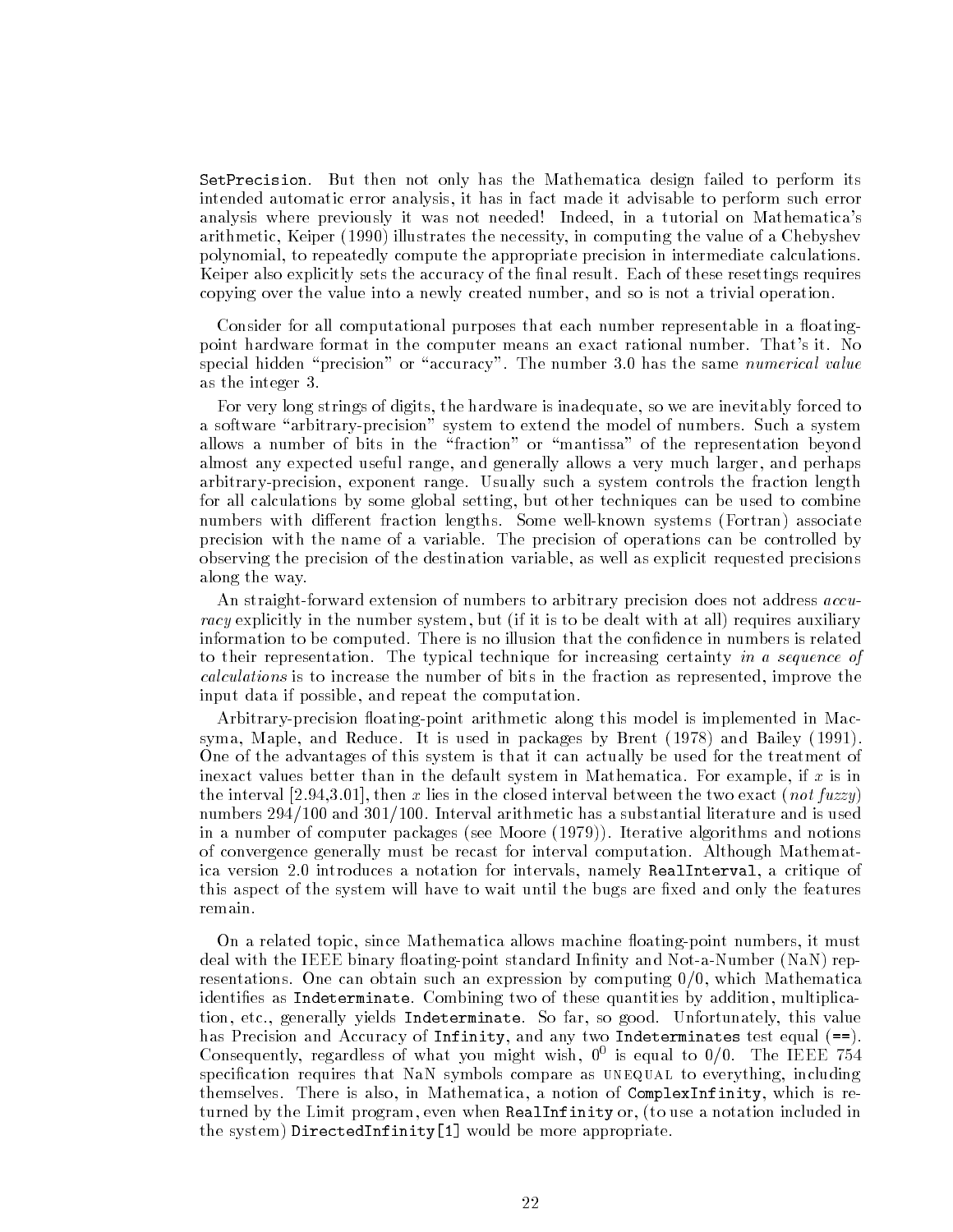### 9.2 Numerics-A summary

In summary, although the immediate symptoms arise from the way Mathematica computes the Precision and Accuracy of the result of additions and multiplications, the actual problem is its version of arithmetic turns out to be a bad idea. Making the model more useful would require an admission of the incorrectness of the model being promoted. Wolfram Research is aware of the anomalies above (as illustrated by the somewhat ineffective changes in version 2.0) but appears to be unmotivated to change to a model that has fewer problems, such as the one above. Mathematica *fails to satisfy a reasonable* set of criteria for floating-point arithmetic and dealing with uncertainty in the context of symbolic and arbitrary-precision computations. Certainly identity operations should not ratchet up or down in precision.

In a well-designed system, exact numbers should not cause difficulties. Systems should not make misleading representations about floating-point numeric data any more than for other data. It should be possible to independently certify numbers to be of some particular accuracy or precision, regardless of the method of their computation. Presumably "machine-precision" floating-point numbers should be incorporated in a manner that will be at least as good as numerical subroutine libraries, and allow for fast computation. And special values like  $\infty$  should be handled with a view toward preservation of correct computations.

Finally, lulling the user into a false sense of security is a far greater defect in a symbolicnumerical computing system than in a purely numerical system. A symbolic system has (at least in principle) the tools to provide correct answers.

#### 10 Integration

Symbolic integration has always seemed of particular interest in computer algebra systems. Integration can show systems in a good light because it is now easy to compute solutions to nearly all problems encountered in a first calculus course. Yet, success with such problems does not mean the domain is "solved." On the contrary, many important problems cannot be handled either by methods taught to freshman calculus students, or by the more powerful but still only partly effective algorithms implemented by systems.

In an attempt to correct some of the flaws in earlier versions, Mathematica 1.2 includes a package for definite integrate (DefiniteIntegr) which, when read in, uses piecewise integration and correctly provides the answer to the problem Integrate  $[1/x^2, \{x, -1, 1\}]$ . namely  $\infty$ , rather than the totally incorrect answer,  $-2$ , it provided previously. But it takes special effort to get the right answer (reading in the library), which is most unfortunate.

Also unfortunate is the very large number of known instances in which Mathematica produces incorrect results for purely symbolic (rather than numerical) integrals. One example is all that space here allows: A computation which incorrectly returns 0 in version 1.2, is the following:

$$
I = \int_{-\pi}^{\pi} \frac{1 - x \cos t}{1 + x^2 - 2x \cos t} dt
$$

Actually, the value of this integral depends on the value of the parameter  $x$ . For example, if x is set to  $1/2$ , Mathematica 1.2 correctly computes the answer as  $2\pi$  rather than 0.

In a later version of Mathematica, the errors caused by too quickly simplifying the square-root of perfect-squares that are generated in this problem are avoided by not sim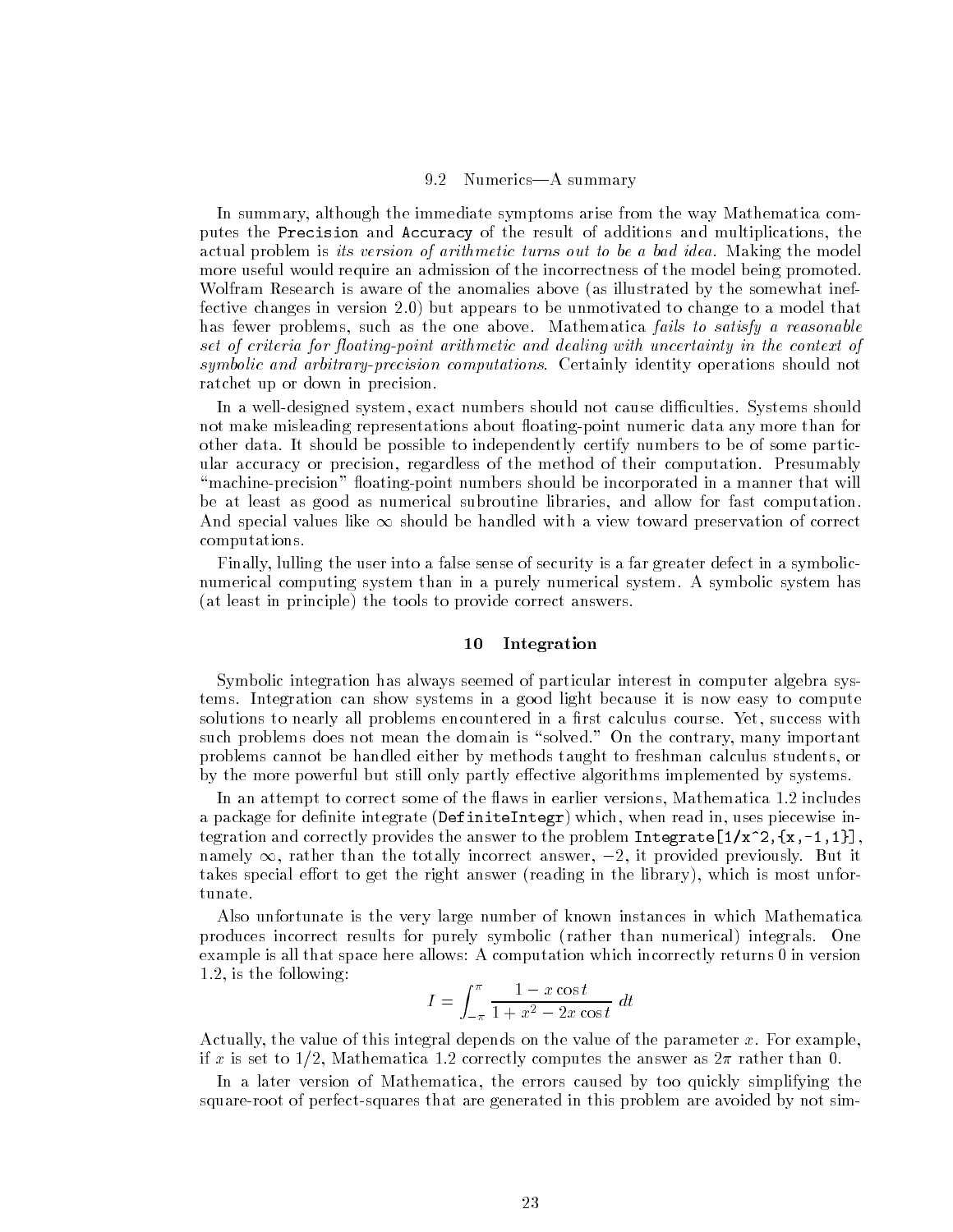plifying roots. The answer is given as

$$
\frac{\pi \left(1 - x^2 + \sqrt{(-1 + x^2)^2}\right)}{\sqrt{(-1 + x^2)^2}}.
$$

This solution is too conservative in simplifying; the remedy is apparently to advise the user to apply PowerExpand to simplify and/or to commit errors. This has two benefits for the Mathematica authors: (a) The analysis necessary to see if the simplication can be done is now "avoided." For example, the system transforms  $\sqrt{3^2} \rightarrow 3$ , but  $\sqrt{\pi^2}$  is unchanged. (b) Any errors in expanding powers are now committed explicitly by the user.

Neither of these benefits is of great use to the customer. Indeed, the most likely situation is that the user is less well equipped than the system to determine the validity of the transformations in PowerExpand. The choice of branches can sometimes be made from the context of the computation, but such context is not generally available in Mathematica.

Incidentally, the unsimplified integration answer above is still arguably wrong for  $x = 1$ . Substituting 1 for x in the answer gives Indeterminate as a result of computing a  $1/0$ expression. Using the Limit program gives 0 even though the directional limits from above and below give different answers of 0 and  $2\pi$  at  $x = 1$ ; and finally, if you compute the integral with  $x = 1$  from first principles the answer is neither 0 nor  $2\pi$  but  $\pi$ .

#### 11 Libraries

The packaging mechanism seems to be an unhappily complex one, but perhaps no worse than that available in most other languages. Common Lisp however seems to have a more effective technique for organization of modules in its Object System (CLOS, Steele  $(1990)$ ). Mathematica is not unique among interactive programs intending to provide access to large libraries of scientic programs. It does, however, fail to address adequately three issues:

1. Quality of numerical routines:

It would be preferable to have only the highest quality numerical routines. Often well-known mathematical formulas suffer from disasterous numerical instability, or are unreliable with respect to choice of complex branches.

Because Mathematica has arbitrary-precision floating-point numbers, the design of a correct routine for some of its more esoteric functions may have to break new ground (or alternatively, be unnecessarily slow or inaccurate). On the other hand, the availability of extra-precise arithmetic may ease the implementor's task.

Lacking any documentation, and faced with the evidence of past bug reports, it is difficult to be confident in the quality of the routines. Occasionally the correctness of their intentions is hard to assess.

It would raise the quality of the routines if Mathematica were to adopt en masse the product of several decades of scientic computing analysis from one of the reputable software libraries.

2. Accessibility of symbolic or other algorithms that might be in disk library files:

The situation in version 2.0 has improved somewhat from the past, when programs basically had to be loaded manually before the system had any information about them. Version 2.0 introduces "stubs" as a partial remedy. A stub attribute for a name causes (at parse time) the loading of an associated file defining that name. Still, the system presupposes that the user knows more about names of appropriate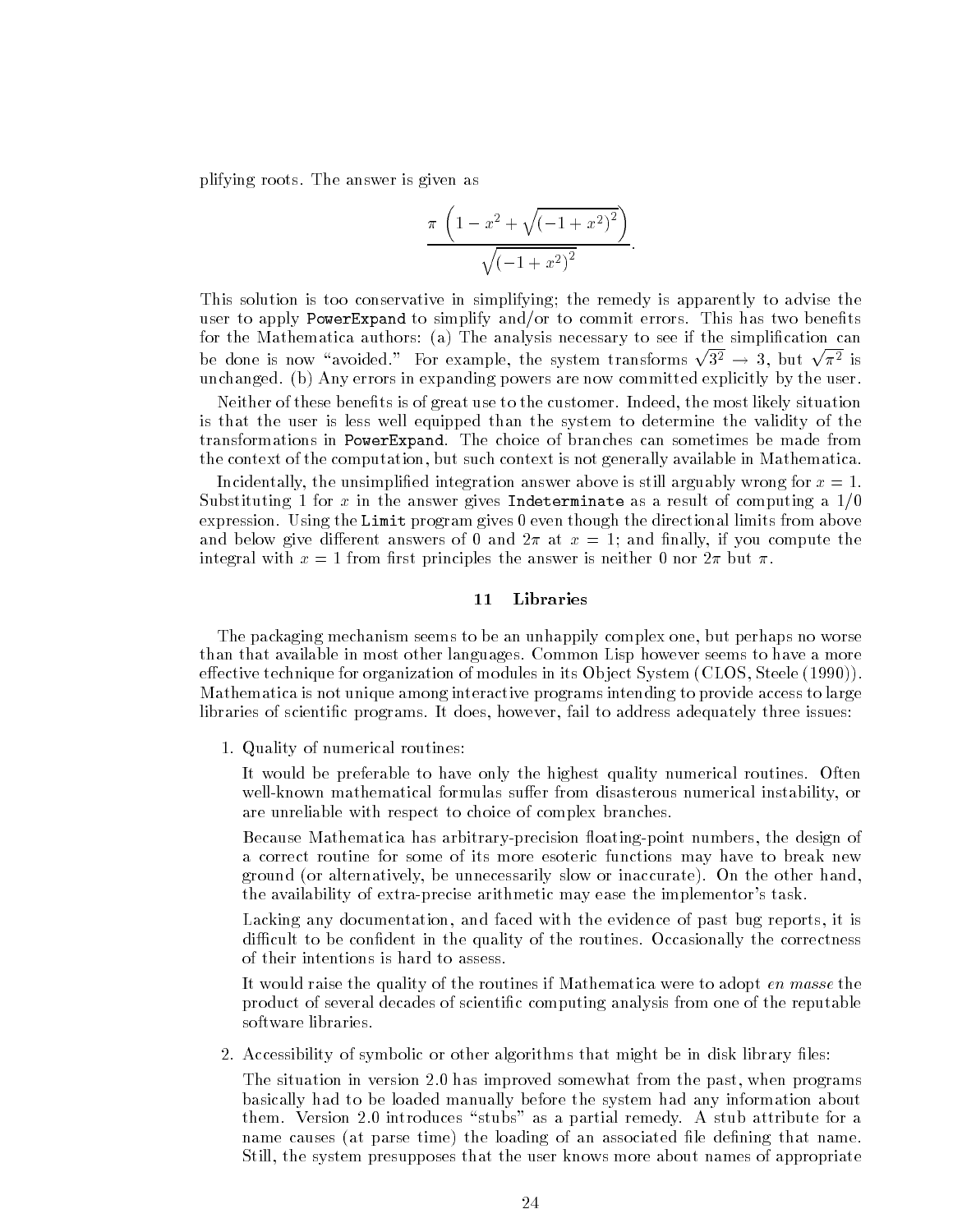functions and packages than is likely to be the case. A better solution may be difficult, but the problem remains.

3. Efficiency in retrieval of the most appropriate data:

Mathematica seems to have barely scratched the surface in these matters. For example, the incorporation of large tables of integrals using Mathematica's patternmatcher is problematical in terms of effectiveness and speed. Although it is plausible to add a handful of special integration rules by patterns, experiments have suggested that adding a large table would require very general patterns whose appropriateness can be eliminated only after the application of side-conditions. The look-up process in such a table is extremely costly and cannot easily be optimized. There are undoubtedly other approaches to incorporating information, but pattern-matching is the technique Mathematica promotes most extensively. The effectiveness of this "in the large" remains to be demonstrated.

There may, of course, be alternative approaches developed for library building but Mathematica's current framework for the integration of large amounts of mathematical knowledge is rather disappointing.

# 12 Plotting

Mathematica's adaptive plotting of curves in a plane is somewhat effective, choosing more points at areas of high curvative than other places, and not rendering exceptionally distant points. This is not in itself a novelty since, for example, Maple (version 4.1) already had such a feature. Undoubtedly any plotting program can be fooled by some functions. Defining functions by rules, logical statements or other discontinuous expressions provides enormous opportunity for generating difficult problems. Even relatively routine-looking expressions can provide difficulties. Consider the curve (taken from a problem set by  $W$ . Kahan to stymie plotting functions),  $y(x) := 1 + x^2 + 0.0125 \log |1 - 3(x-1)|$  for  $0 < x < 2$ . Mathematica does no better than other programs in finding the very narrow slot, in an otherwise parabolic function, that at  $x = 4/3$  dives to  $-\infty$ . The slot's width is on the order of  $10^{-4}$  units. Although it is discovered in plotting from 0.0 to 2.0, it is entirely missed if the plot range is 0.1 to 2.0.

Adaptive plotting for surfaces would presumably be even more useful, but this is not provided.

The surface rendering algorithms seem to be highly effective, and the chosen default settings often work. When they do not, some study of the options is necessary; substantial flexibility is provided. There is a high level of interest in Mathematica simply for its graphics facilities, and the ease with which curves and surfaces can be specified. It is not unique in these capabilities since numerous other (purely numerical) systems such as Matlab (Mathworks (1988)) have high-quality plotting routines. Using PostScript as a device-independent intermediate form for plots is somewhat novel; other programs (including Maple and Macsyma) tend to use PostScript only for communicating with hard-copy devices.

A feature that is missing from Mathematica, but is present in Milo (Avitzur (1988)) and Theorist (Bonadio (1990)) is interactive re-plotting, where one can specify a "rubberband" rectangular region of interest and have that section blown up (or replotted) for more detail. Re-displaying a graph in Mathematica with a different PlotRange can rescale and clip out a section, but does not provide new intermediate points to justify the detail. Indeed providing such an interactive facility might be a challenge to Mathematica implementation, given the separation of front- and back-end processing in the design. The linkage, which might in the most general case require figuring out what kinds of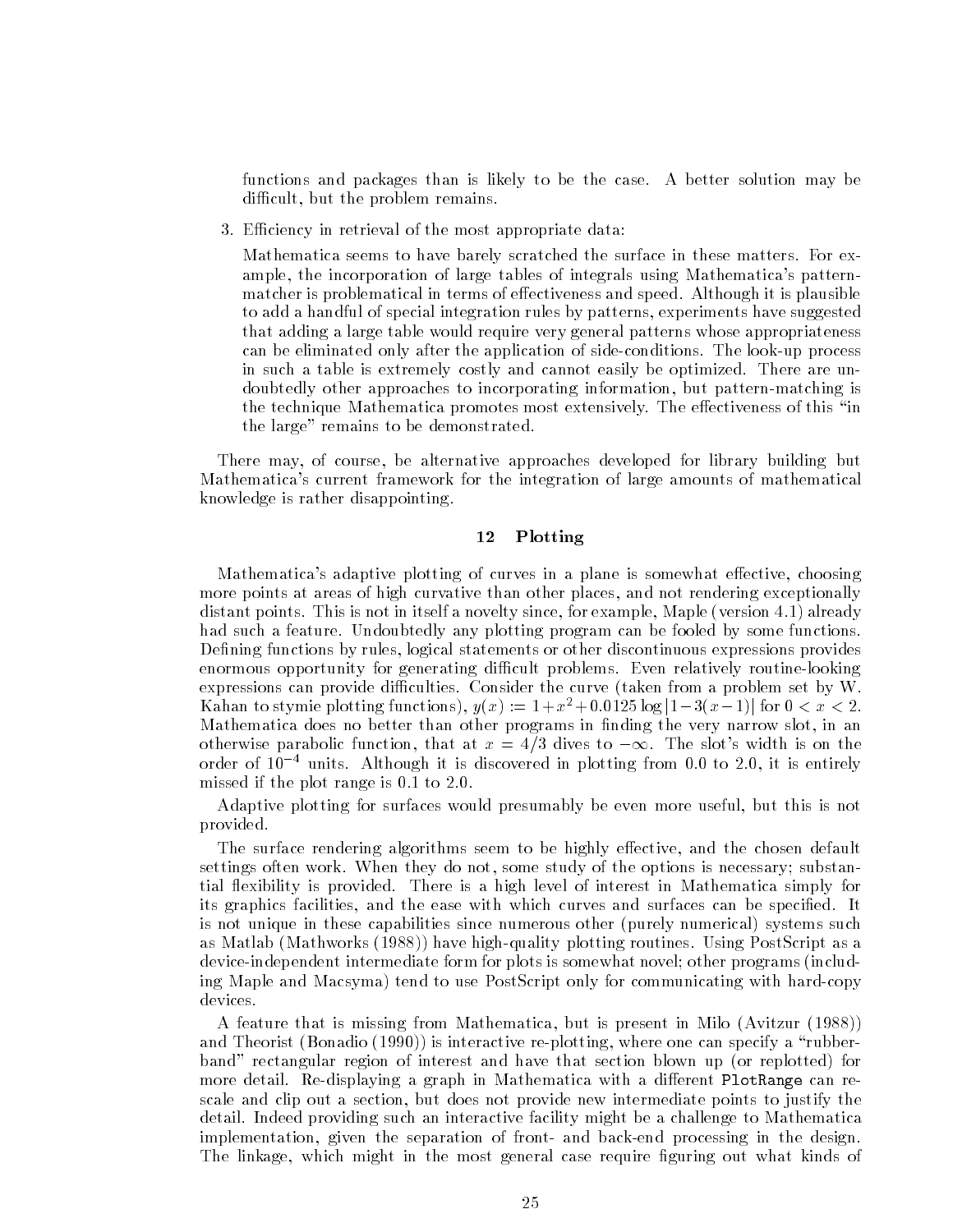modications the user has inserted in a PostScript text, or where new points must be calculated relative to mouse-positions, may be daunting, and would probably require a rather different representation. The interface in Theorist is simple, provides menu-driven or mouse-directed changes such as zooming in, changing the viewpoint on 3-d graphs, or coloration. Maple version V provides a less elaborate setting but also allows for the very useful real-time rotation of surface plots—a feature lacking in Mathematica.

#### 13 Data types and operations

Mathematica is not set up to deal with data types except in a rather superficial way. It has been found quite useful in other computer algebra systems, and indeed in programming languages generally, to have a deeper notion of types. Mathematica supports "surface" type checks only, and does not understand their relationships. For example, although an integer is (mathematically speaking) a special case of a rational number, Mathematica does not recognize this. A pattern for x\_Rational will not match 3. Although Mathematica has a program for testing for the superficial appearance of a polynomial PolynomialQ, it does not know that  $(x^2 - 1)/(x + 1)$  is a polynomial in x. It does not have a polynomial "data" type" at all. Contrast this to other systems—Maple has a structured type  $p$ **olynom** $(R, V)$ which corresponds to the class of expressions in the variables  $V$  whose coefficients are of type R. That is, polynom (integer,  $x$ ) specifies univariate polynomials in  $x$  whose coefficients are integers.

Scratchpad handles types in a different way, being strongly typed. A value belongs to only one type in which a clearly defined set of operations are available. A type is assigned to each expression by the system top-level interpreter if none is supplied by the user; types are an essential part of every manipulation.

There is a real dilemma presented by Mathematica's design: Consider what would happen if you were to try to incorporate a data type for compactness of representation or speed. Let us say you wished to write a much faster PolynomialExpand command.

On the one hand, the system could be changed to include a polynomial data type. It could be included the way Complex is a data type, or it could be superficially simulated by construction of a new "function." That is, one could use  $Poly[x,4,5,6]$  to represent  $4x^2 + 5*x + 6$  (for a discussion of such representations and speed, see Fateman (1991)).

But then the semantics of the Mathematica system require that a user be able to alter the simplification of such components as Plus and Times — how could you assure that user patterns, as well as the built-in evaluation mechanism would always match forms including Poly as appropriate? Since patterns are based on syntactic forms, and the new data type proposal has removed or changed those forms, the pattern mechanism in place will not work. Perhaps a whole new pattern matcher could be built to match the "abstraction" of a polynomial?

It appears that the complexity of such changes to the matcher and other parts of the system are hidden from the user, who is consequently prohibited from making such important changes.

Further subsections here elaborate on the consequences of the design.

#### 13.1 Expressions

Mathematica makes no use of the well-dened type structure that is easily imposed on a ma jor part of the mathematical domain of the system. The manual claims that every object is an expression which can be used anywhere in the system. This is a considerable oversimplication of what in fact is provided, but this kind of belief has probably led the implementors to neglect checking for appropriate classes of data when needed. Such checking is,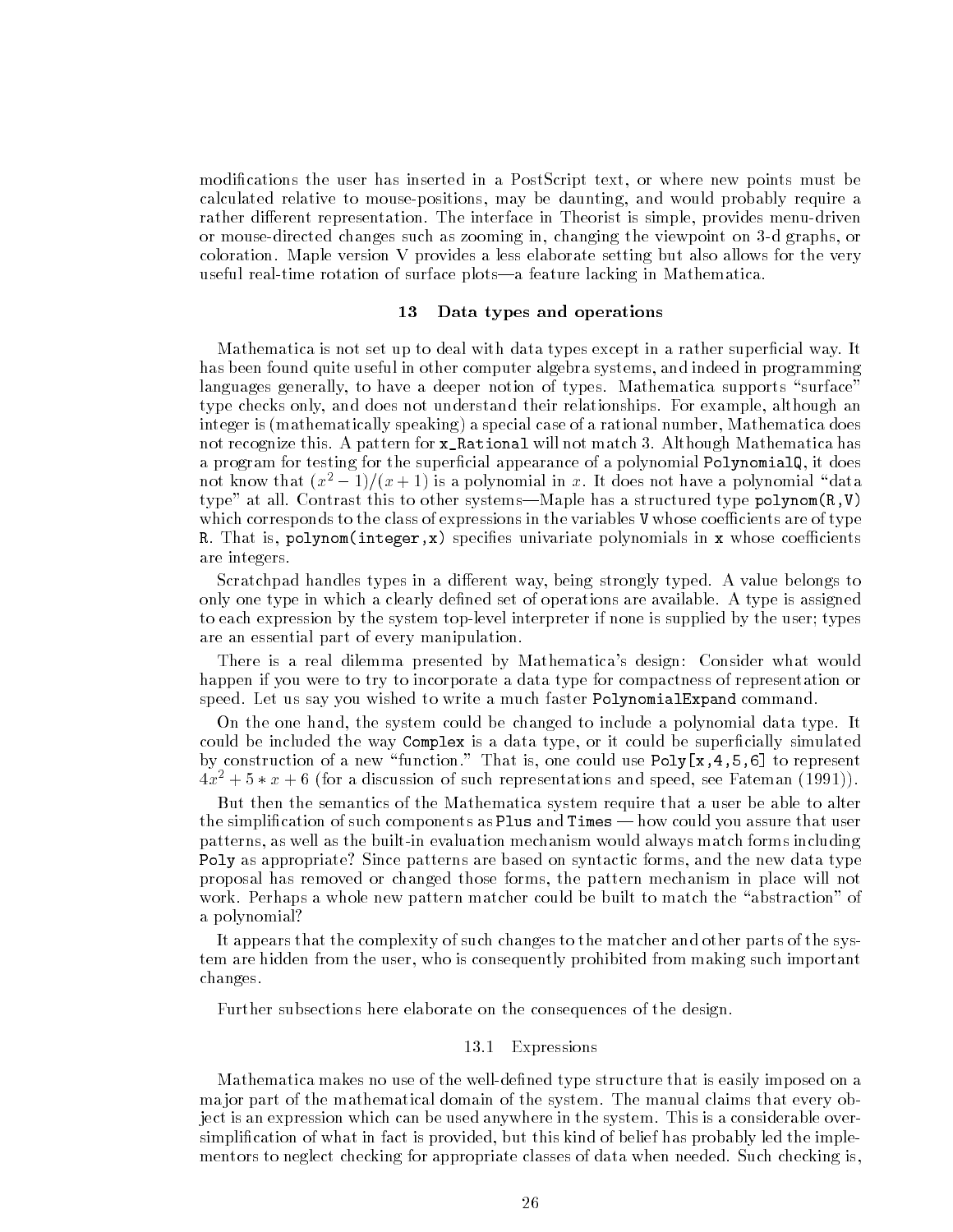in many cases, rather difficult because of the system design. Sometimes expressions either make no sense, or have to be treated rather differently depending upon details which may be unexamined in general. For example, consider a function  $f(x)$  with a discontinuity at 0. Take the limit of  $f(x)$  as x approaches 0. Version 1.1 of Mathematica was clearly unprepared for the task since it proceeded to compute what was reasonable for analytic functions, but unreasonable here. That is, it computed a Taylor series. Limit[If[x==0,1,0],x->0] yielded If[O[x]^4+False\*x+O[x]^3+Equal^(0,0),[0,0],1,0]. This kind of error can be fixed on a case by case basis, but the notion that the Limit evaluation program should be constructed as a collection of manipulations of data-representations, without mathematical semantics, was, and still is, fundamentally inadequate. The next version of the system fixed the particular example of the limit of If, but without addressing the general problem. As a somewhat random example, but anticipating the next section, consider **Limit** [0 $[x]$ <sup> $\sim$ </sup>4, x->3]. Probably this should be undefined. Mathematica 1.1 gave 0. Version 1.2 gives Indeterminate. Version 2.0 leaves the expression unevaluated.

Resolving some of these questions "once and for all" is hindered by the fact that Mathematica does not have a canonical simplification policy (see  $\S 8.1$ , also Moses  $(1971)$ ). The Simplify command initially worked at most for algebraic (not transcendental, exponential, or log) expressions. Even so,  $-(-1+q)/(1+q)$  withstood Simplify, and needed ExpandNumerator to reduce it to  $(1-q)/(1+q)$ . In version 2.0, Simplify is more powerful. Yet, how many ad hoc simplify-like commands are needed? In some other systems, the appropriate use of data structures would produce simplified expressions as a consequence of the abstraction and representation in use. Operations on these forms would be well defined.

#### 13.2 Series

Although Mathematica uses a single format for expressions based on prefix trees, at least one sub-area is specialized, and uses the standard form to encode data more like a list of terms. These are expressions with the head Series. Although it is my view that special mathematical notions can well deserve special forms, this one was integrated into the system in a hazardous way.

Given two Series that agree to a certain order, their difference should be equal to the next (omitted) term. Yet in version 1.2 the expression

### Series[Sin[x],{x,0,2}] - Series[Tan[x],{x,0,2}]

comes out 0, rather than  $O(x)$ <sup>2</sup>3. Correcting version 1.2 by putting a rule on Subtract produced errors in other parts of the system.  $N[\text{Series}[\dots]]$  fails. This bug was fixed in version 2.0, but its presence is indicative of the kinds of patches that will haunt the system unless there is a more formal approach to special data types. A new data type in version 2.0, RealInterval promises to be a ma jor problem in this regard, since all the operations of the system must be extended to a new set of ob jects for which numerous built-in assumptions fail.

Even the latest version I've tried, which says correctly that  $Sin[0[x]^4] = 0[x^4]$ and  $\sin[Pi/2+0[x]^2] = 1+0[x^2],$  erroneously believes that  $\cos[0[x]^2] = 1$ . Certainly these are bugs to be ironed out, but is there an end in sight?

The semantics for big-O notation (see, for example, Graham *et al.* (1989)) can be dealt with formally, but such a formal treatment necessarily points out that the use of the big-O notation is inconsistent with the usual meaning of "=". Given  $f (x) = O(x)$  and  $g(x) = O(x)$ , Mathematica correctly says that  $f[x]$ -g[x] is  $O(x)$  but mistakenly believes that  $f[x] == g[x]$ .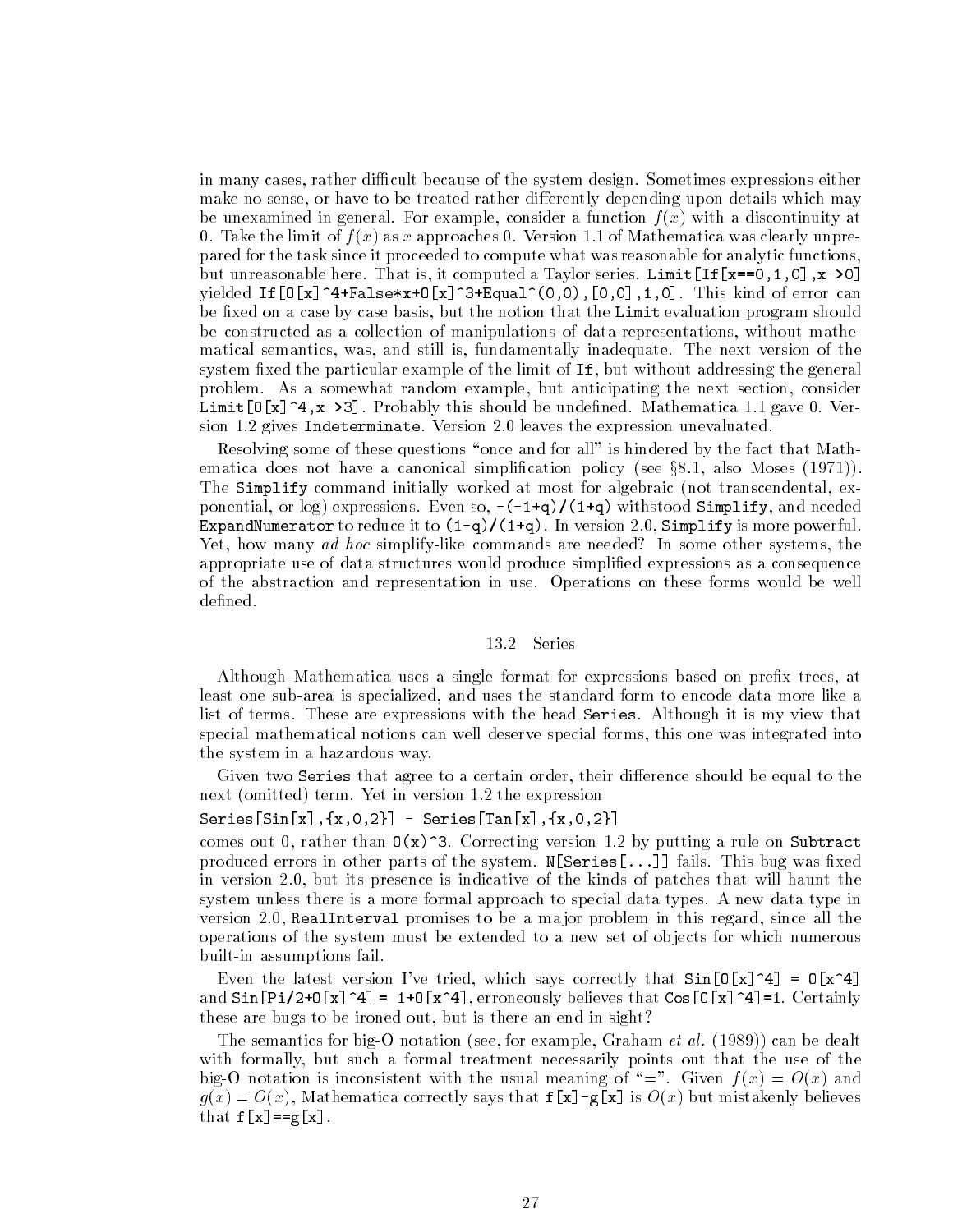#### 13.3 Other Datatypes

If another type of data structure such as Poisson series—a structure used in celestial mechanics that can be thought of as similar to Fourier series—were to be introduced, how would the addition of two different series be handled? Or even the addition of two series in different variables or about different expansion points? These are touchy areas and cannot be dismissed by allowing the user to guess which of several possible mathematical conventions might hold. The informal use of rules to define combinations is quite error prone and inefficient. A further difficulty is that any operations on novel data-types left undefined may fall into the pit of Mathematica's notion of generic operations. Leaving the current set of generic operations unaltered is risky; on the other hand, modifying the generic operations requires skill and may slow the system down substantially. To be practical, it may also require access to proprietary code.

Is there a good solution? The correspondence between mathematical concepts and data abstractions, and then between abstractions and representations, has a rather substantial literature, especially among the Scratchpad implementors. Formal systems take this seriously, and there are successes to be observed. Multiple representations in Macsyma add to its power (and complexity). While each of these approaches has problems, Mathematica seems to have taken a very superficial step toward integrating the creation of new data structures into the system. It could do better.

#### 14 Debugging

While it is not our primary ob jective to complain about particular hardware/software implementations of Mathematica, when a system design itself may be interfering with the ability to debug programs, it rises to the level where it should be noted in a general review.

In the past, our experience in debugging user programs with the standard kernel on several early versions of the system were quite negative. If you succeeded in interrupting the computation from the keyboard, something that was not always possible, you were thrown into a break in which you could not examine values, compute values, or do anything but print the name of the (usually internal) program that was interrupted, or the sequence of programs (without arguments), being executed. One had the choice sometimes of continuing, aborting the computation or exiting from Mathematica. These options and these pieces of information were meager.

Beginning in version 1.2 and continuing in 2.0, a redesign of debugging has changed the situation. Now the On tracing command ordinarily produces excessively verbose data. By using Trace rather than On, a user may filter this flood: it is possible to provide a pattern to compare with the forms so that only matching expressions will be printed. This requires a sensitive touch and some prescience about what will be relevant to see.

It is apparently possible to still find non-interruptible loops in Mathematica, in which case no debugging is really possible, and a "crash with loss of data" is about the only way to halt a computation.

Finally, the spelling correction facility can painfully slow, especially when first inadvertently invoked and especially on smaller-memory systems. Mercifully it is possible to disable it.

#### 15 Abuse of Mathematics

While many of Mathematica's intellectual ancestors make logical hash of mathematical ambiguities or boundary values, probably no other system has documentation so bold as to assert that the system, rather than mathematical tradition, should determine the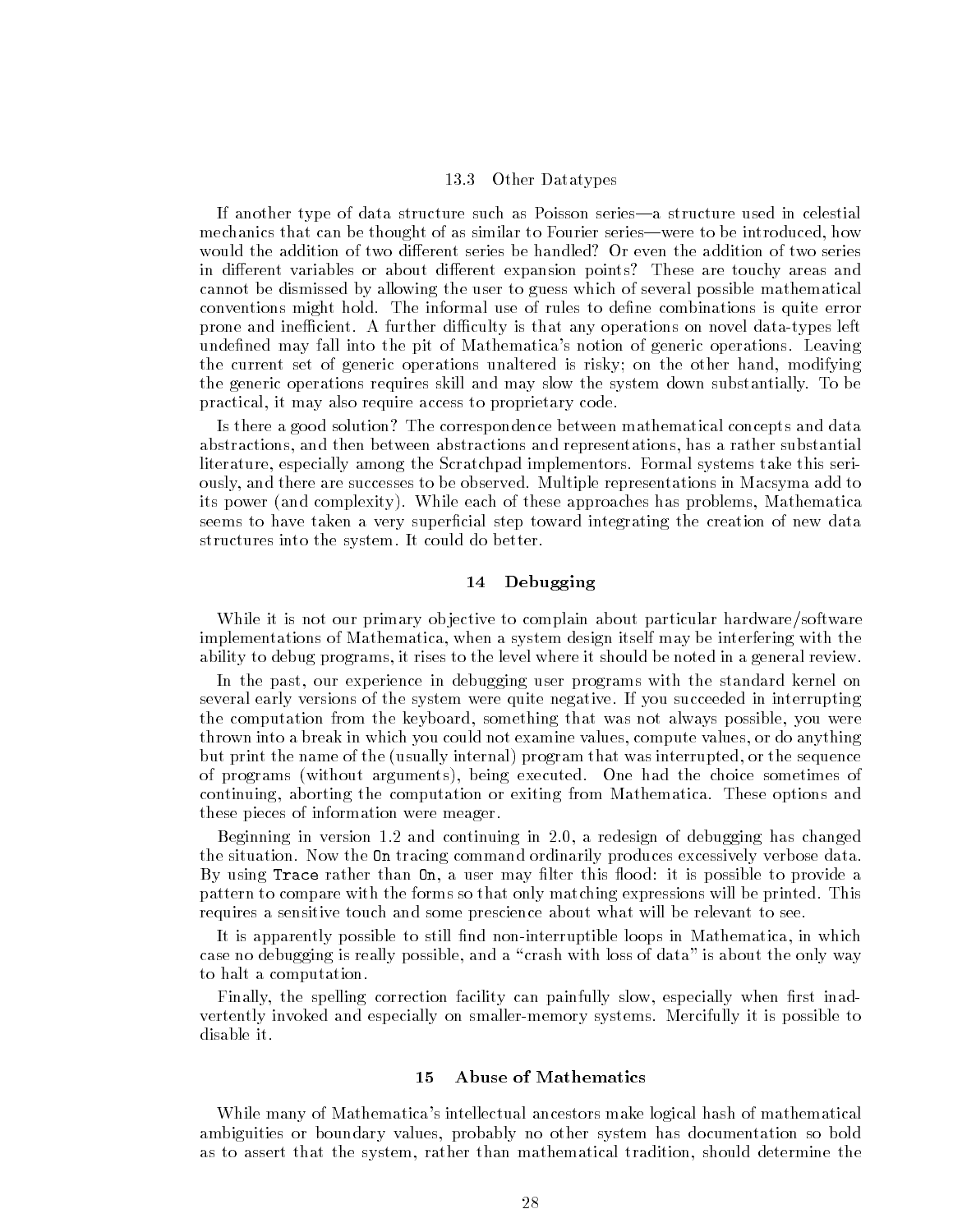meaning of (for example) multiple-valued inverses (Wolfram (1988) page 358) or that it is the human user of the system who has primary responsibility to check the input (and perhaps the output) of the system (Wolfram (1988) page 425: \You have to be careful, however, when the integration region contains a singularity.").

While one can be philosophical about this and (to quote  $W$ . N. Venables), "Like cars and knives and most other useful things, symbolic manipulation systems in general, and Mathematica in particular, are inherently dangerous and not for the reckless." it is certainly possible to include some safety measures. The competitors to Mathematica are not without fault; they tend, however, to be more cautious. For example, Macsyma checks to see if  $n = -1$  before returning the value  $x^{n+1}/(n + 1)$  for  $\int x^n dx$ . Mathematica does not. DERIVE finesses this problem by returning  $(x^{n+1} - 1)/(n + 1)$  which yields the correct limit as  $n \rightarrow -1$ .

#### 16 Which weaknesses are easily fixed? Which are permanent?

Certainly one can find errors of implementation, or inefficiencies, or situations in which programs in Mathematica were written to be efficient but insufficiently general. Improving Mathematica's algorithms may fix certain problems, and if past experience is any guide, occasionally will insert new ones.

In well-defined areas such as the division of arbitrary-precision integers, the factorization of polynomials over the integers, and so on, one assumes that past identified bugs in Mathematica either have been or will eventually be repaired. Thus, other than reporting and classifying known problems of this kind to some maintenance person, and perhaps devising work-arounds, the customer has little choice but to wait for the fix to arrive. This is, of course, the situation with almost any piece of software that is not available in source code; and even with source code, most people would not be well equipped to find and repair bugs.

The more difficult problems have to do with errors of design, implementation errors that are particularly widespread (in the code) and whose fixes have major impact on the speed of the system, or areas where retraction of claims in the documentation are needed.

Such areas are reviewed below.

#### 16.1 Errors of Design

These areas have been mentioned previously.

 $\bullet$  Scope of names: blocks, packages, rules

In addition to problems already indicated with local programming variables in Block which is fixed by using Module, Mathematica seems to have a problem dealing with quantied mathematical variables. Most mathematicians would agree that the use of the literal x in  $\lim_{x\to a} f(x)$  is locally bound, and that this expression is entirely equivalent to  $\lim_{z\to a} f(z)$ . The puzzle is how to specify the result of  $z = f[x]$ followed by Limit $[z, x-\lambda a]$ . Is the x inside  $f[x]$  the same as the x inside the Limit?

Although each of several built-in constructions using bound variables may be patched (eventually), there is still confusion inherent in Mathematica's language concerning local and global programming variables and mathematical indeterminates with the same printed name. The definition of **Hold** and related commands (now including Evaluate, ReleaseHold, and Unevaluated) suggests more than anything else that the system is still out of control.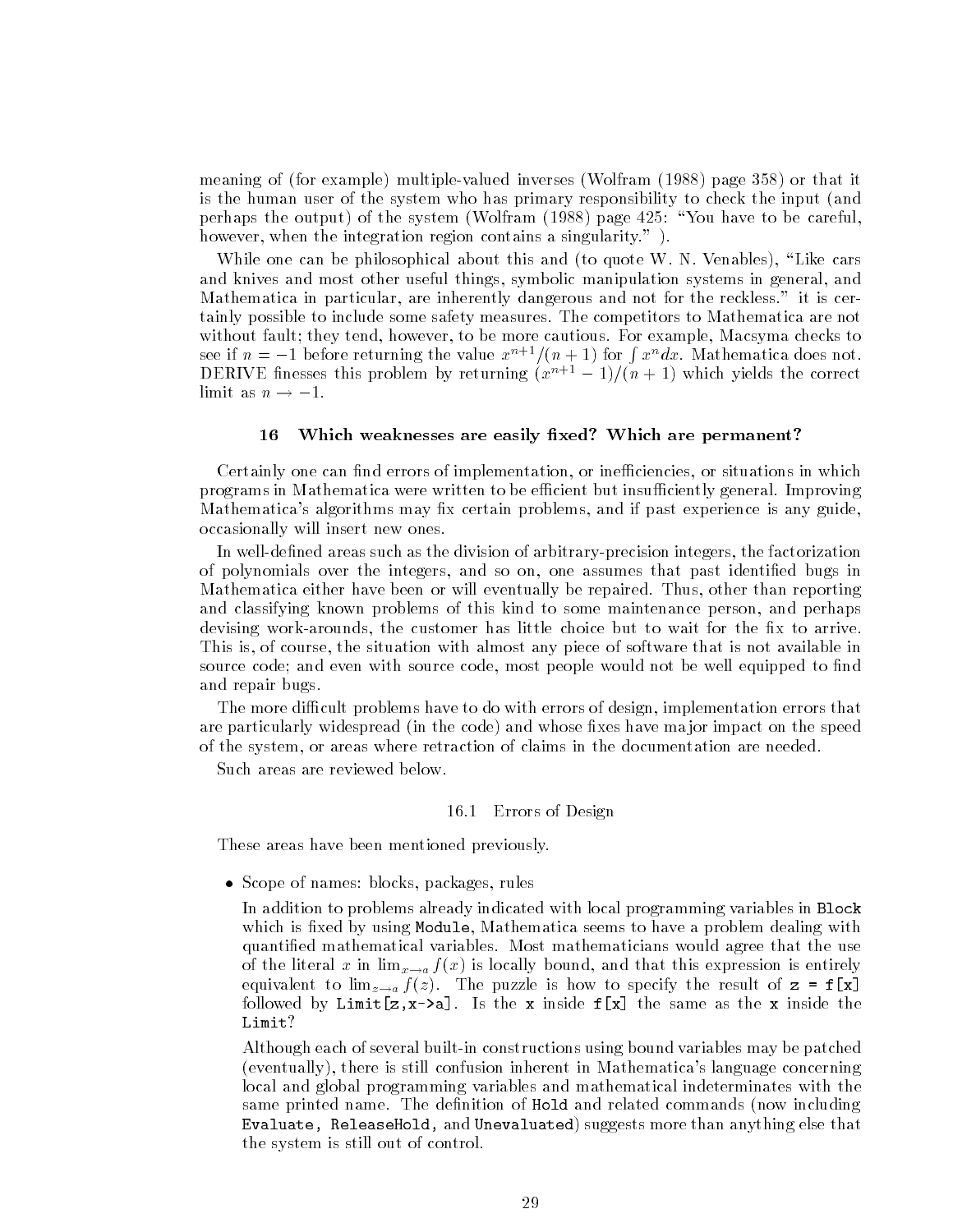$\bullet$  innnite Evaluation  $\hspace{0.1em}$ 

This technique is too expensive to apply correctly, and somewhat haphazard when implemented heuristically. It appears to be one of the more negative and unforeseen consequences of relying heavily on rules as though they were procedure calls.

 $\bullet\,$  model of numerical calculation  $\,$ 

It is possible to perform arithmetic on approximate quantities of different precision by using the wider precision, and padding the lower precision with zeros (of whatever radix is being used in the representation). It is also possible to truncate or round the wider precision to be cruder, and perform only the crude arithmetic. As we have illustrated, Mathematica's attempt to predict numerical errors is flawed.

Furthermore, without interval arithmetic implemented in a sensible (and subtle) way, the "problem of constants" becomes intractable instead of merely occasionally unsolvable. Such questions as the resolution of  $\sqrt{x^2} \rightarrow x \cdot \text{sign}(\text{Real}(x))$  cannot be handled until this problem is solved together with at least linear inequalities.

 $\bullet$  stark data model  $\hspace{0.1mm}$ 

The data model is that of a basically uninterpreted tree. Mathematica does not support representing and computing with an expression which is to be treated as (for example) real-valued. It has no support for "declaring" that  $x$  can assume only positive integer values, and that for example  $x>0$  or  $x \cdot (x+1)$  is an even integer. If it is told that  $x>0$  it does not know that  $x<0$  is false, nor will it object to setting <sup>x</sup> to a complex number. At least primitive versions of such representations are necessary if the system is to proceed automatically in simplifying expressions such as Sqrt[x^2].

Even though piecewise-defined functions are a basic representation scheme for introducing new functions, there is no useful way of differentiating such functions, even if they are piecewise differentiable.

Since only surface types are handled, Mathematica often does not hesitate to respond with meaningless results when given unexpected, but not necessarily incorrect, inputs. Because features which are accidents of the implementation are mostly undocumented and are not necessarily mathematically consistent they are presumably sub ject to undocumented revision in the future.

It would appear possible in principle to add piecemeal all the rules that might be needed to provide the equivalent of the Macsyma "assume" facility (Mathlab Group (1983)). A careful examination of such a programme quickly leads to the conclusion that much of the built-in functionality of the simplifier component of Mathematica would have to be papered over, and the efficiency would be very poor.

Lack of canonical forms

While we have earlier indicated problems with the decidability issues in Mathematica's simplier, there is another consideration worth mentioning under the general topic of "canonical forms."

In fact, for very signicant types of calculations, especially those with more structure than polynomials, it is sometimes imperative to provide special canonical compact encodings for efficient processing. A prime example of this is Poisson series, used for computations in celestial mechanics and areas where computations with similarly large (many thousand terms) sine-cosine series are important. Of the "general purpose" computer algebra systems, Macsyma is apparently still unique in incorporating alternative encodings comparable to those used in special-purpose systems.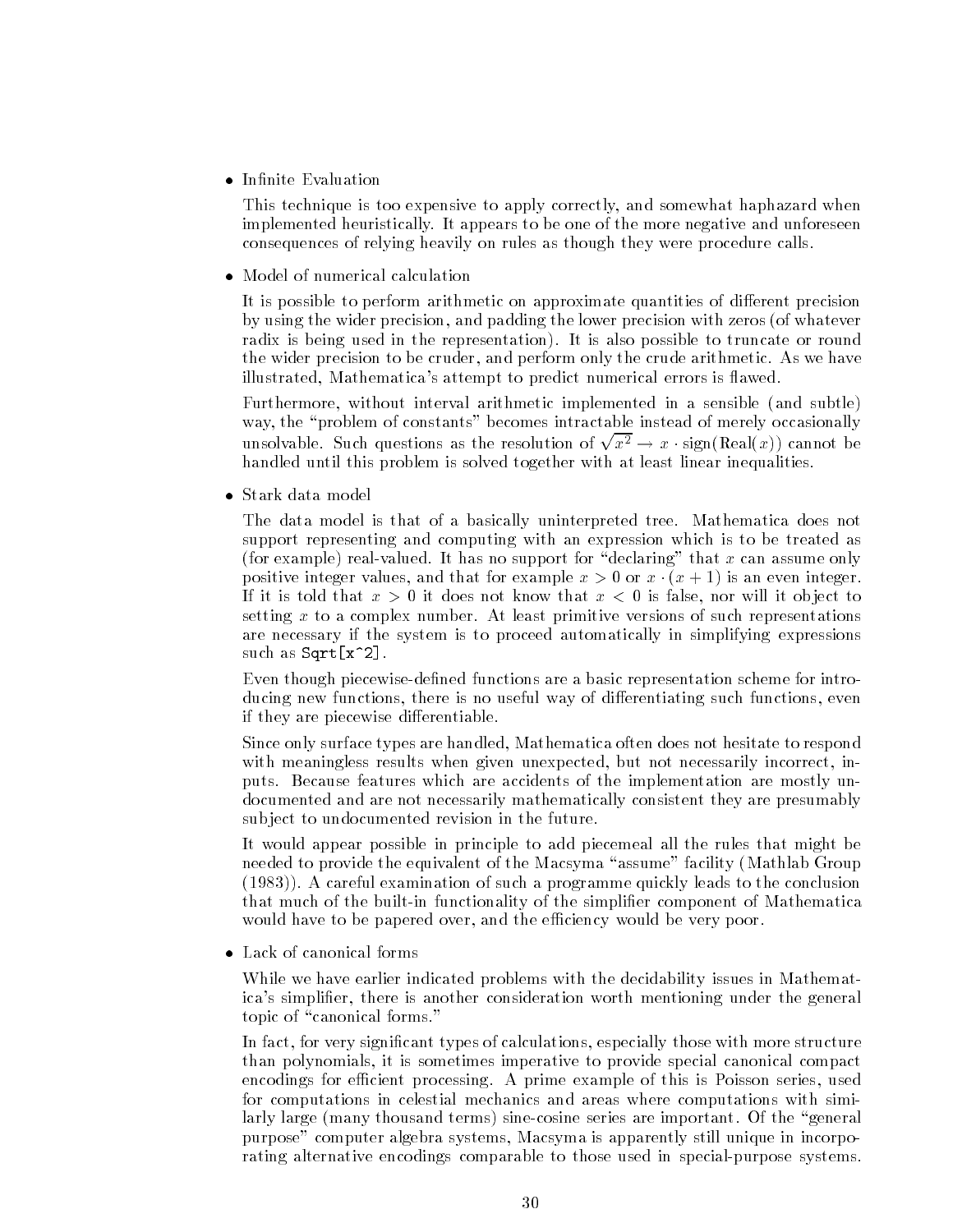Other systems including Reduce and Maple, as well as Mathematica can "simulate" the form of a Poisson series using a general tree-like representation similar to that used for every other ob ject, but this simulation is orders of magnitude slower and uses many times more storage than necessary (special purpose systems such as Schoonschip are described in Buchberger (1983)). In Mathematica there are no canonical compressed data forms comparable to Macsyma's CRE (canonical rational expression) form, or Poisson series. The only case where a somewhat compressed form is used is Mathematica's Series form. This is built out of the usual list structure, but is printed as a sum with a \big-O" term. This form is a mixed blessing because it is poorly integrated into the system; its problems suggest that integration of any additional special forms will also cause design difficulties.

 $\bullet\,$  Kellance on the user  $\,$ 

The user is cautioned, "You have to be careful, however, when the integration region contains a singularity." (Wolfram (1988, 1991)). Actually, it would be helpful if the system were more careful, and not only for integration.

In version 2.0, the PowerExpand function is provided so that the user can commit errors explicitly that in version 1.2 were committed automatically. Unfortunately the user may be quite unprepared to determine the necessary information (about signs of subexpressions in ranges) that determine the legality of the transformations.

M. Monagan points out that for some functions, e.g. LinearSolve, one can pass a ZeroTest to the function. It doesn't stop Mathematica from returning wrong answers, but again merely "passes the bug" on to the user.

 $\bullet\,$  Defective model of equality  $\,$ 

Often identities, invariants, or axioms don't hold in Mathematica. If a==b or the even stronger assertion that  $a == b$  is True, then for any deterministic, side-effectfree function f, once should expect that  $f[a]=f[b]$ . Mathematica does not match this expectation.

 $\bullet$  Documentation

Although it may seem that the documentation (Wolfram (1988, 1991)) is quite a superior part of the Mathematica package, there are subtle omissions. For example, the precise algorithms used for most of the routines are not described or even hinted at. The rationale given by Wolfram (March, 1991, in a lecture at the University of California at Berkeley) was that such lack of specication was a positive feature. Specificity would hinder the implementors—they would not be able to replace an old routine with a new one with different characteristics (e.g. time complexity). Wolfram asserted that it was more important to implement new features than document the old. These arguments are not especially convincing: the same arguments were offered in the context of Macsyma's reference manual twenty years ago, and the documentation is still lacking. By contrast, Maple system documentation of algorithms is extensive and on-line.

#### 16.2 Errors of Implementation

Non-uniformity of approach.

Although much of Mathematica could in principle be written in its "own" language. a barrier has been placed in the implementation for reasons of efficiency and security. The user has little chance of altering the behavior of the system in fundamentally efficient ways. The only handles available are those provided by using flags already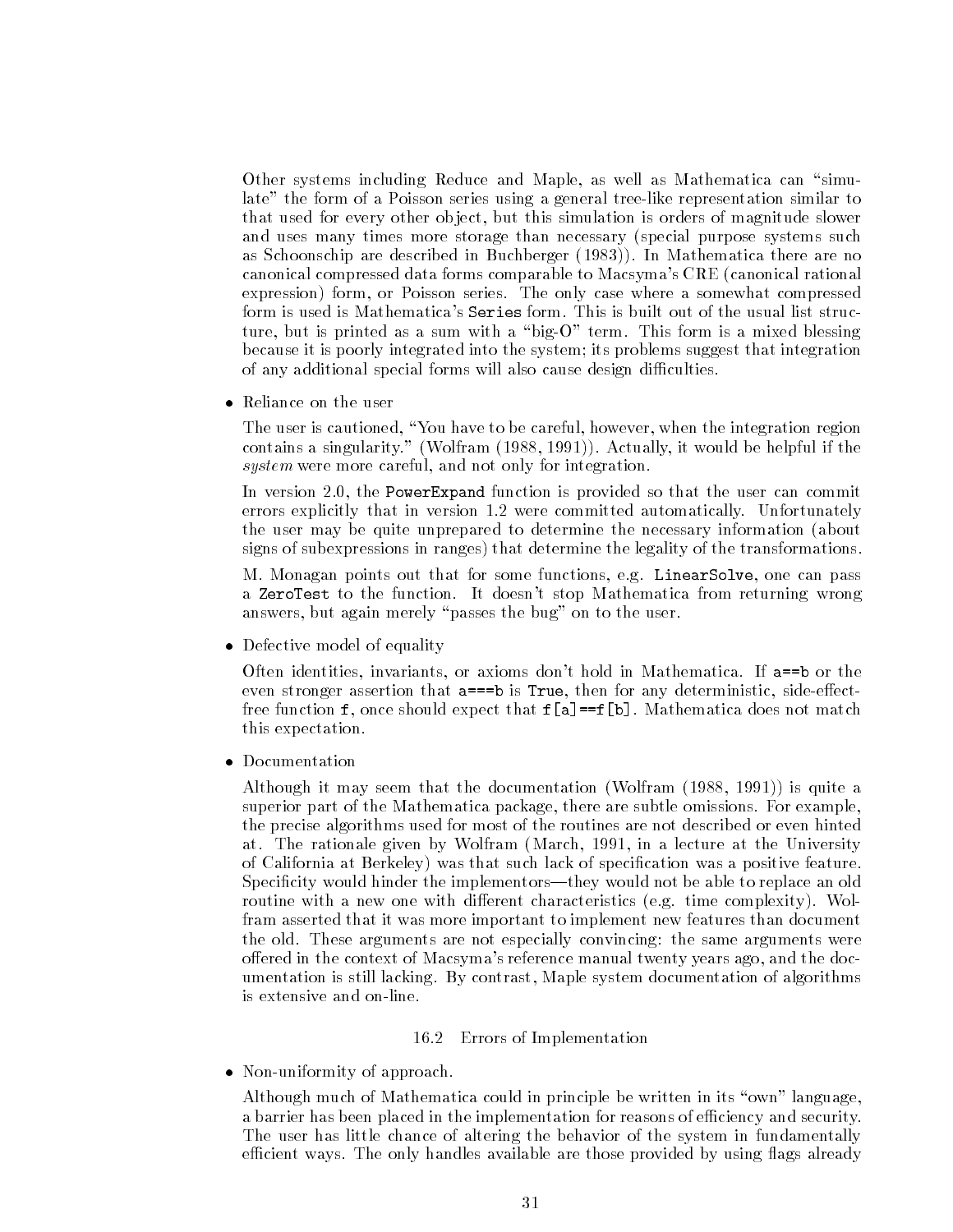anticipated by the developers. By contrast, even though Maple is also a proprietary system, most of the source code is available for examination, and is in a language the user can write in.

 $\bullet$  Full-evaluation and Update.  $\hspace{0.1mm}$ 

As previously noted, it appears that this is implemented with heuristics that are sometimes wrong in order to be fast. Even so, it is probably slower and certainly harder to explain than single evaluation.

 $\bullet$  bugs and Debugging.  $\bullet$ 

There seem be a large number of barriers to effective debugging of user-written code and rules because of the many ways rules can interact. A programmer is welladvised to make frequent use of the Clear command to remove the effects of partially debugged code during development.

 $\bullet$  Complexity of code.  $\hspace{0.1mm}\bullet$ 

It may be difficult and expensive for WRI to repair design defects that are only now being recognized. There are some 180,000 lines of C code in version 1.2 and more than 350,000 in version 2.0. If each programmer must become familiar with a substantial portion of this corpus before contributing to it, the prospect of real improvement will decline, and the prospect of introducing bugs will increase. A complex environment for developers cannot be healthy.

By contrast, the comparable system Maple has a kernel of about 20,000 lines of C, with most of the higher-level command capability defined through programs which can be easily printed in source-code form as part of the on-line documentation.

In the course of evaluating Mathematica, we at Berkeley have generated voluminous correspondence (nearly one megabyte|450 text pages) reporting bugs in version 1.1, 1.2 and (beta) releases of 2.0. Many bugs survive in 2.0, and additional ones have appeared. Although we have had version 2.0 (beta) only a few months, about  $1/3$ of the bug reports are on this (beta) system. Some bugs are, of course, simple to repair or inconsequential. Others may be quite critical to applications.

#### 16.3 Unjustied Claims

From the academic point of view, this last type of error has great potential for damage: there are many problems for which Mathematica appears to claim complete solutions, but is not even as good as other programs (for example, in symbolic integration, solution of equations, simplification, numerical evaluation). Mathematica certainly does not "know" all of mathematics, nor is it apparent that it could form the basis for a program that approached such a lofty goal.

A user of this system might erroneously believe that if Mathematica cannot solve a problem, no other program (or human, perhaps) can do so. Users of Mathematica may prematurely abandon the technology because the first system they tried was insufficient. (This phenomenon was prevalent among early FORMAC users (see Tobey *et al.* (1965)), who typically ran out of memory on the 32K word IBM 7094 rather rapidly, and assumed that if this quite powerful system (for that time) couldn't solve their problem, it was not solvable.)

In brief, there is a risk that the audience for symbolic mathematical computation will believe that \whatever Mathematica has done, has been `done' as best as possible" and thereby believe that any shortfall is inherent in the technology, and not the particular program.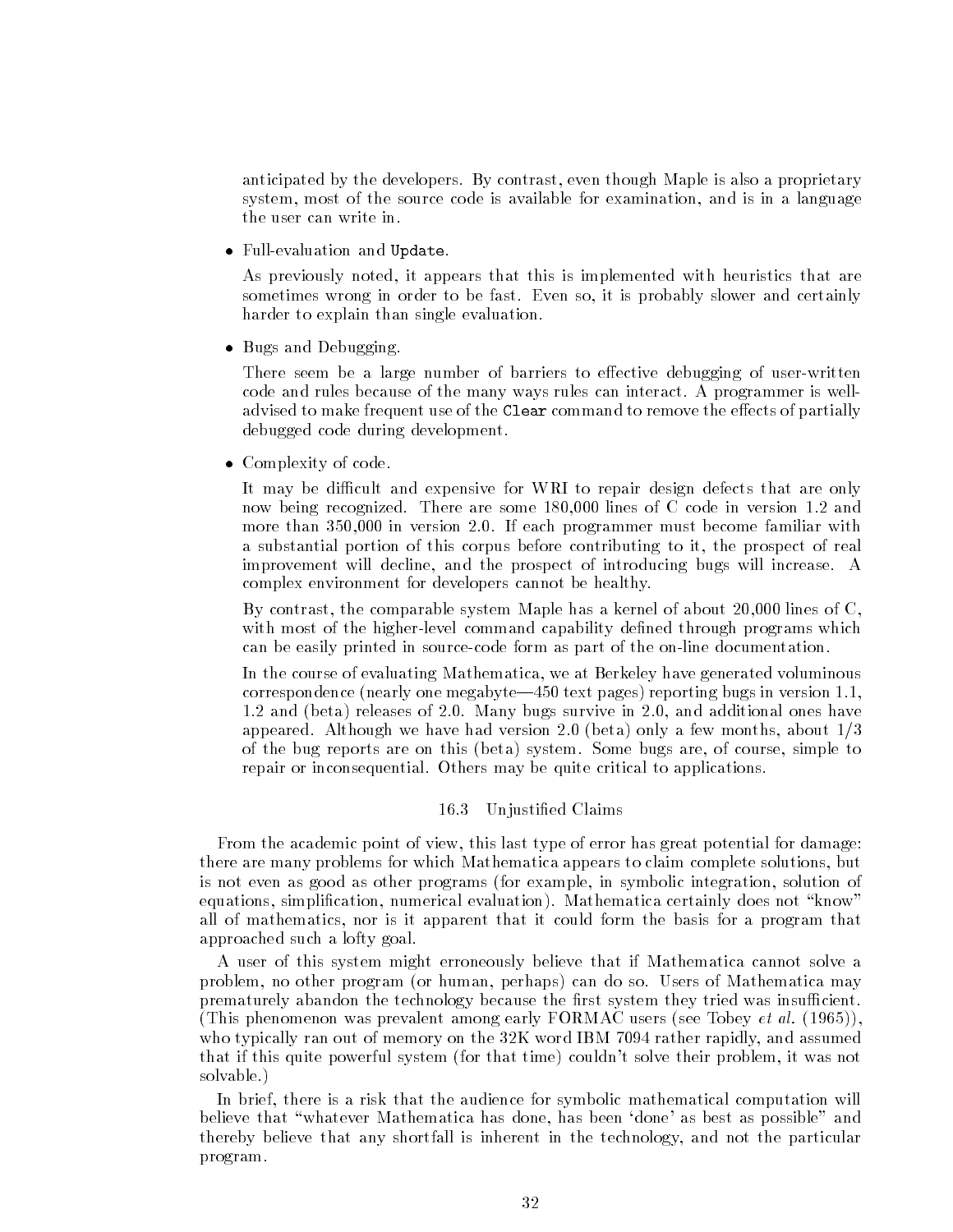On the other hand, the general awareness of symbolic computing has been vastly improved, and this may be more than fair compensation to academics or others interested in the field.

#### 17 Conclusions

This review is hardly the final word on Mathematica, a program we expect to continue to change even as it has changed substantially during the writing of this commentary. In fact, we hope that some improvements in the program were prompted by earlier drafts of this paper. In the interests of brevity, almost all mentions of earlier bugs now fixed have been dropped. In a few places some discussion of features of "obsolete" versions of the system remain for the following reasons:

- $\bullet$  In some sense, every user has an "old" version. The as-yet-unreleased version (as we  $\hspace{0.1mm}$ write, 2.0 is not yet generally available) cannot be reviewed satisfactorily.
- $\bullet$  Looking at the naws of the past gives some insight into the naws of the future.

It is possible that having raised the consciousness of the public to symbolic mathematics, the Mathematica program will then also evolve to satisfy all the various criticisms indicated here, as well as other criticisms. Alternatively, or in addition, commercial or academic "rivals" may provide new or better solutions to these problems.

For those persons waiting eagerly for mathematicians to be replaced by a universal computer program that "does mathematics", it is our opinion that this will require the development of technology that does not yet exist. Continuing research should learn from the Mathematica experience in combining symbolic mathematics in a general scientific information and programming environment with applications for research and development, teaching, and even entertainment.

#### 18 Acknowledgments

Opinions expressed in this paper are the author's and do not necessarily represent the views of government sponsors or others mentioned below. The author wishes to thank numerous persons for enlightening discussions, comments on earlier drafts of this review, and access to preprints or technical reports. These include Paul Abbott, Bruno Buchberger, Robert Campbell, Bruce Char, Steven Christensen, Gene Cooperman, James H. Davenport, Sam Dooley, David Jacobson, G. H. Gonnet, R. W. Gosper, Dan Grayson, W. Kahan, Silvio Levy, Roman Maeder, Kevin McCurley, Kevin McIsaac, Michael Monagan, Steven Omohundro, Malcolm Slaney, Neil Soiffer, Ilan Vardi, William N. Venables and Stephen Wolfram. Also thanks to the four anonymous referees and the editors of JSC for extremely helpful comments, as well as patience through a number of intermediate revisions of sections.

A preliminary copy of this paper was provided to Wolfram Research Incorporated (WRI), and the resulting comments were used in refining this version. The author would also like to thank WRI for providing access to beta-test versions of Mathematica 1.2 and 2.0.

#### 19 References

Arnon, D., Beach, R., McIsaac, K. and Waldspurger, C. (1988) CaminoReal: An interactive mathematical notebook, in Document Manipulation and Typography: Proc. Intl. Conf. on Electronic Publishing, Document Manipulation, and Typography (J.C. van Vliet, ed.), Nice, France, April  $20–22$ , 1988, Cambridge University Press. 1–18.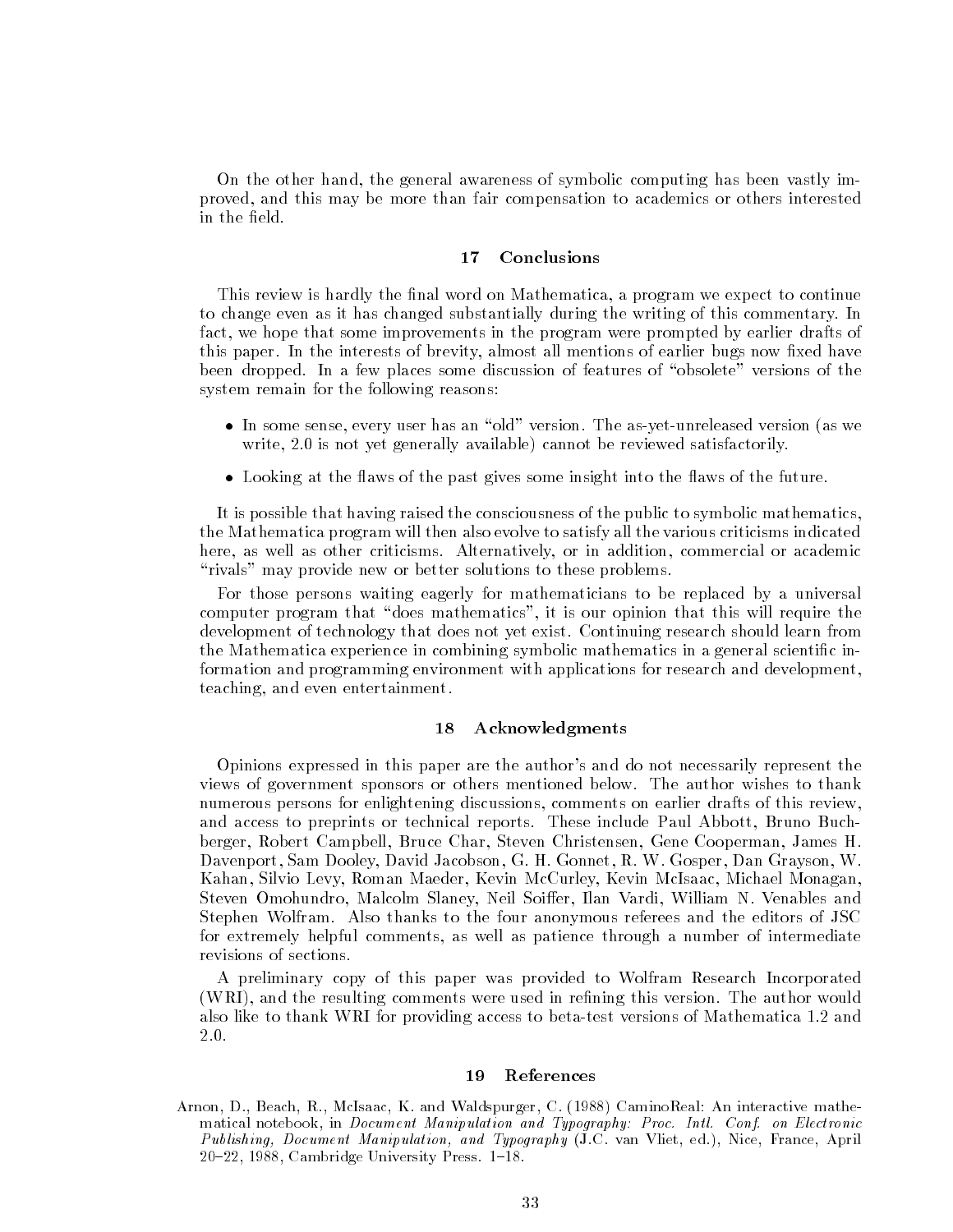- Avitzur, R. (1988). Milo (a Macintosh computer program) Paracomp Inc. San Francisco, CA. Milo has been incorporated in FrameMaker, Frame Technology Corp. San Jose CA. 1990.
- Bailey, D. H. (1991). MPFUN: A portable high performance multiprecision package. NAS Applied Research Office, NASA Ames Research Ctr. Moffet Field, CA.
- Barton, D. and Fitch, J. P. (1972). A review of algebraic manipulation programs and their application. Comput. J. 15, 362-381. This is an extended abstract of: Applications of Algebraic Manipulative Programs in Physics, in Rep. on Prog. in Phys.35, no. 3 235-314.
- Bonadio, A. (1990). Allan Bonadio, *Theorist* (a Macintosh computer program), Prescience Corp. 939 Howard St. San Francisco CA. 94103. (1990, 1991).
- Buchberger, B., Collins, G. E., Loos, R. (eds). (1983). Computer Algebra: Symbolic and Algebraic Computation, Springer-Verlag.
- Buchberger, B. (1991). Gröbner bases in Mathematica: Enthusiasm and Frustration. RISC-LINZ Report 3-3, J. Kepler Univ., A-4040 Linz, Austria.
- Brent, R. P. (1978). A FORTRAN multiple-precision arithmetic package, ACM Trans. on Math. Softw. 4 no. 1,  $57-70$ .
- Computer Algebra Group. (1988). The Scratchpad II computer algebra system interactive environ ment users guide, (Draft 1.1 July 19, 1988) Mathematical Sciences Dep't, IBM Research Division, T. J. Watson Res. Ctr. Yorktown Hts, NY. (382 pages) see also Jenks, R. D., Trager, B. M. (1984). A primer: 11 keys to new Scratchpad. Proc. Eurosam 84, Lecture Notes in Computer Science 174, Springer-Verlag. Cooperman, G. (1986). Semantic matcher for Macsyma. Proc. 1986 ACM Symp. on Symbolic and Algeb. Comp.,  $132-134$ .
- Fateman, R. J. (1976). The MACSYMA Big-Floating-Point arithmetic system. Proc. of the 1976  $ACM$  Symp. on Symbolic and Algebraic Computation, 209–213.
- Fateman, R. J. (1989). A review of Macsyma. IEEE Trans. on Knowledge and Data Eng. 1, no. 1. 133{145.
- Fateman,R. J. (1991). FRPOLY: A benchmark revisited. Lisp and Symbolic Programming, 4 153-162.
- Fenichel, R. (1966). An on-line system for algebraic manipulation. Ph.D. dissertation, Harvard Univ., also Report MAC-TR-35, Project MAC, M.I.T., available from the Clearinghouse, document AD-657-282.
- Foderaro, J. K. (1983). The design of a language for algebraic computation systems. Ph.D. dissertation, EECS Dep't., Univ. Calif., Berkeley.
- Foster, G. DREAMS: Display REpresentation for Algebraic Manipulation Systems. Rpt. UCB/CSD 84/193, Computer Science Div. Univ. of Calif, Berkeley.
- Foster, K. R., Bau, H. H. (1989). Symbolic Manipulation Programs for the Personal Computer. (Software review) Science  $243, 679{-}684.$
- Golden, J. P. (1977). The evaluation of atomic variables in Macsyma. Proc. 1977 Macsyma Users' *Conf.* Univ. of Calif, Berkeley.  $109-122$ .
- Graham, R. L., Knuth, D. E., Patashnik, O. (1989). Concrete Mathematics, Addison-Wesley Publ. Co.
- Greif, J. M. (1985). The SMP pattern matcher. Proc. Eurocal '85, vol. 2, Lecture Notes in Computer Science  $204$ , Springer-Verlag. 303-314.
- Hearn, A. C. (1984). Reduce 3 User's Manual, The RAND Corp. P.O. Box 2138, Santa Monica CA 90406.
- Hearn, A. C. (1976). A new REDUCE model for algebraic simplification. Proc. 1976 ACM Symp. on  $Symbolic$  and  $Algebraic$  Computation, 46-50.
- Herman, E. A. (1988). Review of Mathematica. (also, discussion by Barwise, J., Uhl, J. Jr., Zorn, P. *Notices of the AMS* 35, no. 9,  $1334-1349$ .)
- Hoenig, A. (1990). Mathematica, a program for various work stations and personal computers. (Review) *Math. Intell.* **12**, no. 2, 69-74.
- Itturiaga, R. (1967). Contributions to mechanical mathematics. Ph.D. dissertation, Comptr. Sci. Dep't., Carnegie-Mellon Univ., Pittsburgh, Pa.
- Jenks, R. D. (1976). A pattern compiler. Proc. 1976 ACM Symp. on Symbolic and Algebraic  $Computation, 60-65.$
- Keiper, J. (1990). Numerical Computation. Tutorial Notes. Mathematica User Conference, Redwood City, CA.
- Knuth, D. E. (1969). *The Art of Computer Programming, vol 1. Fundamental Algorithms, Addison*-Wesley Publ. Co.

Korsvold, K. (1965). On-Line algebraic simplify program. Stanford A.I. Project Memo 37.

Kudera, J. R. (1988). Physics made easy. letter to the editor, *Fortune* May 25, 1988.